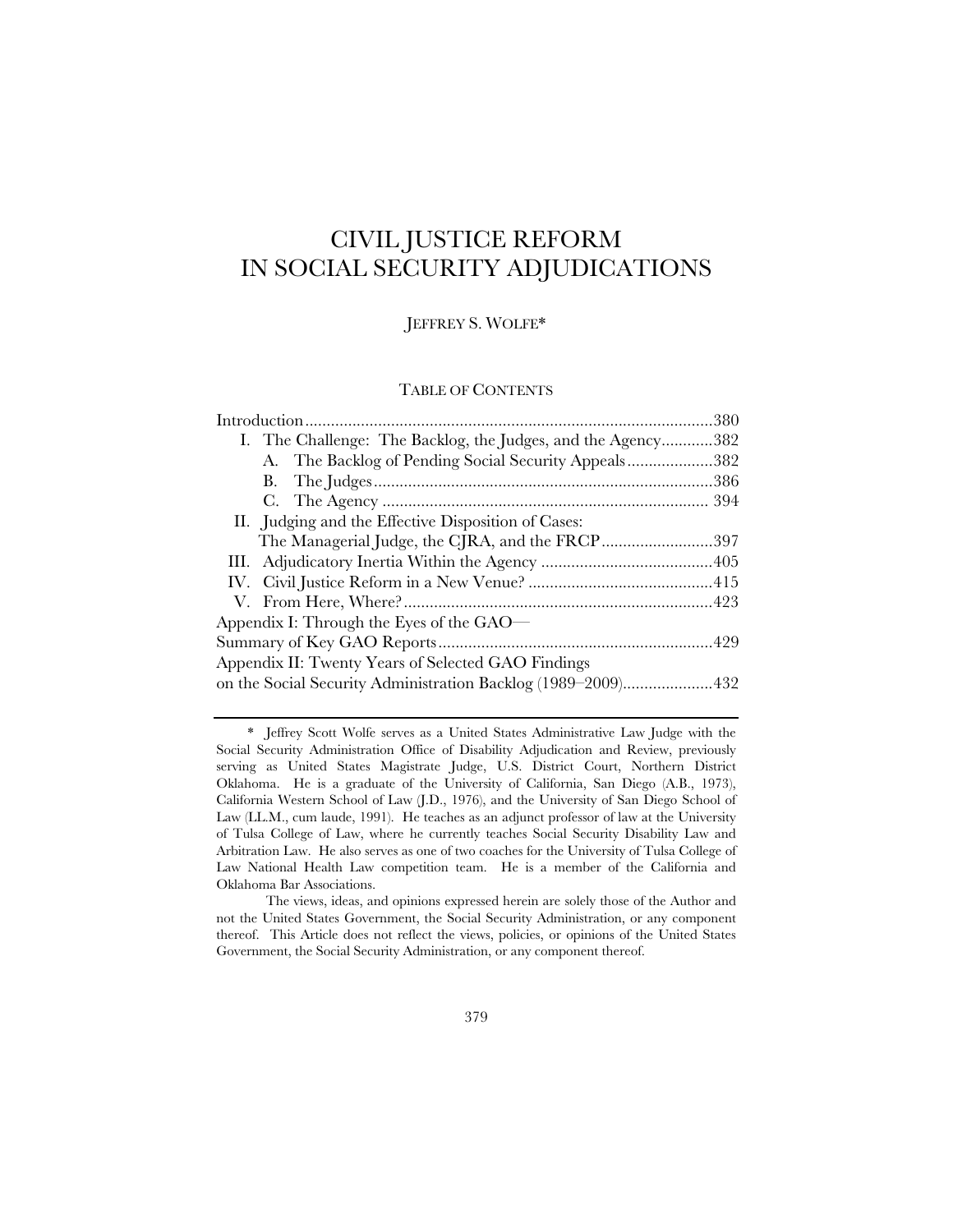#### **INTRODUCTION**

Across a constitutional divide, Congress and the federal courts share a mutual obligation to ensure that our judicial system offers all Americans justice in civil and criminal matters within a reasonable time and at reasonable expense. Neither branch alone can accomplish this important goal. The federal judiciary cannot adequately solve systemic problems affecting congestion, delay, and costs in the courts without appropriate legislative reform instituted by Congress. Congress, for its part, cannot legislate efficiency in the federal court system without granting federal judges the autonomy, resources, and direction to employ their unique expertise in devising effective procedural reforms.1

—Joseph Biden

Such were then-Senator Joseph Biden's words describing the need to empower federal judges in 1994 after the passage of the Civil Justice Reform Act of 1990 (CJRA).2

The CJRA became the cornerstone of federal judicial reform, designed to combat growing costs and delay in the federal courts—circumstances that held potential for increasingly reduced access to the courts by the American public.<sup>3</sup> These words and the actions they describe are equally true today when considering the Social Security Administration's (SSA's) system of administrative appeals, described as the largest administrative adjudicatory system on the planet.4

Some 700,000 administrative appeals are now pending before SSA in a system designed to handle only 400,000. This "backlog" of some 300,000 appeals is not a single-year phenomenon, but has been growing for decades. The salient truths emerging from this backlog are not interesting

 <sup>1.</sup> Joseph R. Biden, Jr., *Congress and the Courts: Our Mutual Obligation*, 46 STAN. L. REV. 1285, 1285 (1994).

 <sup>2. 28</sup> U.S.C. §§ 471–482 (2006).

<sup>3</sup>*. See, e.g.*, Carl Tobias, *Extending the Civil Justice Reform Act of 1990*, 64 U. CIN. L. REV. 105 (1995). The author notes:

The Act commanded that by December 31, 1995 the Judicial Conference submit a report on the pilot program, including an analysis of how much the principles and guidelines decreased expense and delay, to the Judiciary Committees of the Senate and of the House of Representatives. The legislation required that the Conference consider these results in light of the effect on cost and delay . . . .

*Id.* at 107 (footnote omitted).

<sup>4</sup>*. See Information About Social Security's Hearings and Appeals Process*, SOC. SEC. ONLINE, http://www.ssa.gov/appeals (last modified Jan. 20, 2012) ("The Social Security Administration's (SSA) administrative appeals operation, under the Office of Disability Adjudication and Review (ODAR) is one of the largest administrative judicial systems in the world. SSA issues more than half a million hearing and appeal dispositions each year. Administrative law judges (ALJ) conduct hearings and issue decisions.").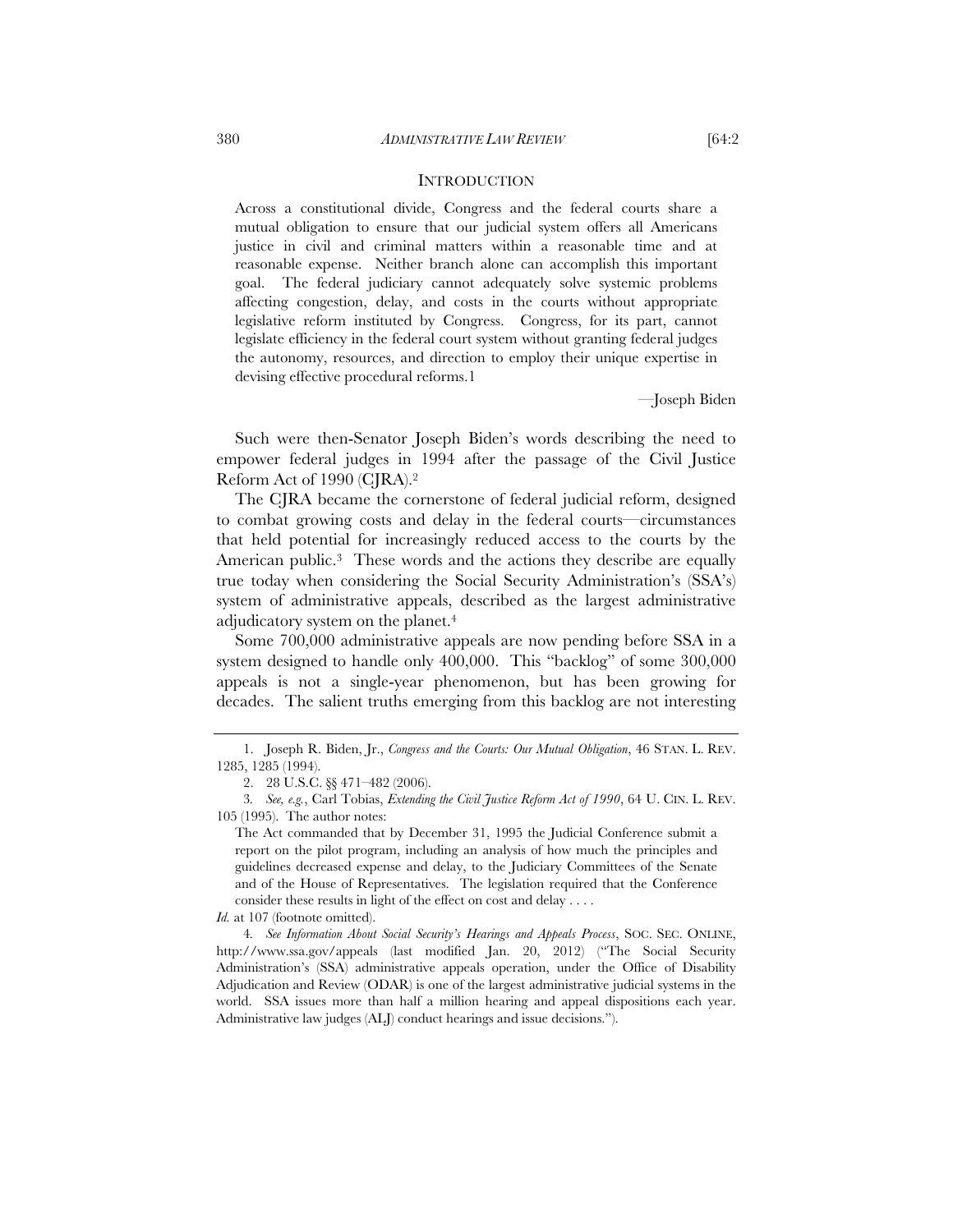tidbits for statisticians but stories of human suffering as American citizens wait—in some cases, for more than two years—for their "day in court" after being denied disability benefits.

The hard truth behind this story is that it could have been avoided. In a report released in December 2007, the Government Accountability Office (GAO) stated:

[M]anagement weaknesses as evidenced by a number of initiatives that were not successfully implemented have limited SSA's ability to remedy the backlog. Several initiatives introduced by SSA in the last 10 years to improve processing times and eliminate backlogged claims have, because of their complexity and poor execution, actually added to the problem. For example, the "Hearings Process Improvement" initiative implemented in fiscal year 2000 significantly increased the days it took to adjudicate a hearings claim and exacerbated the backlog after the agency had substantially reduced it.5

Most recently, the agency has sought and attained appointment of an increased number of administrative law judges (ALJs)—judges appointed under the aegis of the Administrative Procedure Act (APA)<sup>6—</sup>to hear and decide cases in an increased number of hearing offices around the country. As SSA Commissioner Michael J. Astrue has commented, "increasing the number of administrative law judges has resulted in a plateau in the rise of pending cases."7 While laudable, the issue framed by the backlog centers not simply on the number of judges but on the way in which they work especially within the bureaucratic milieu of an executive branch agency such as SSA.

The world's largest administrative judicial system houses some 1,300 federal administrative law judges within the Office of Disability Adjudication and Review (ODAR). These judges are not, however, "independent" as are members of the federal judiciary. Instead, embedded within an executive branch agency, the federal administrative judiciary

 <sup>5.</sup> U.S. GOV'T ACCOUNTABILITY OFFICE, GAO-08-40, SOCIAL SECURITY DISABILITY: BETTER PLANNING, MANAGEMENT, AND EVALUATION COULD HELP ADDRESS BACKLOGS 3–4 (2007) [hereinafter GAO-08-40, BETTER PLANNING], http://www.gao.gov/ new.items/d0840.pdf.

<sup>6</sup>*. See* 5 U.S.C. § 3105 (2006), which provides:

Each agency shall appoint as many administrative law judges as are necessary for proceedings required to be conducted in accordance with sections 556 and 557 of this title. Administrative law judges shall be assigned to cases in rotation so far as practicable, and may not perform duties inconsistent with their duties and responsibilities as administrative law judges.

 <sup>7.</sup> News Release, Soc. Sec. Admin., Social Security Hearings Backlog Falls to Lowest Level Since 2005 (Mar. 2, 2010), http://www.ssa.gov/pressoffice/pr/hearings-backlog-0310-pr-alt.pdf.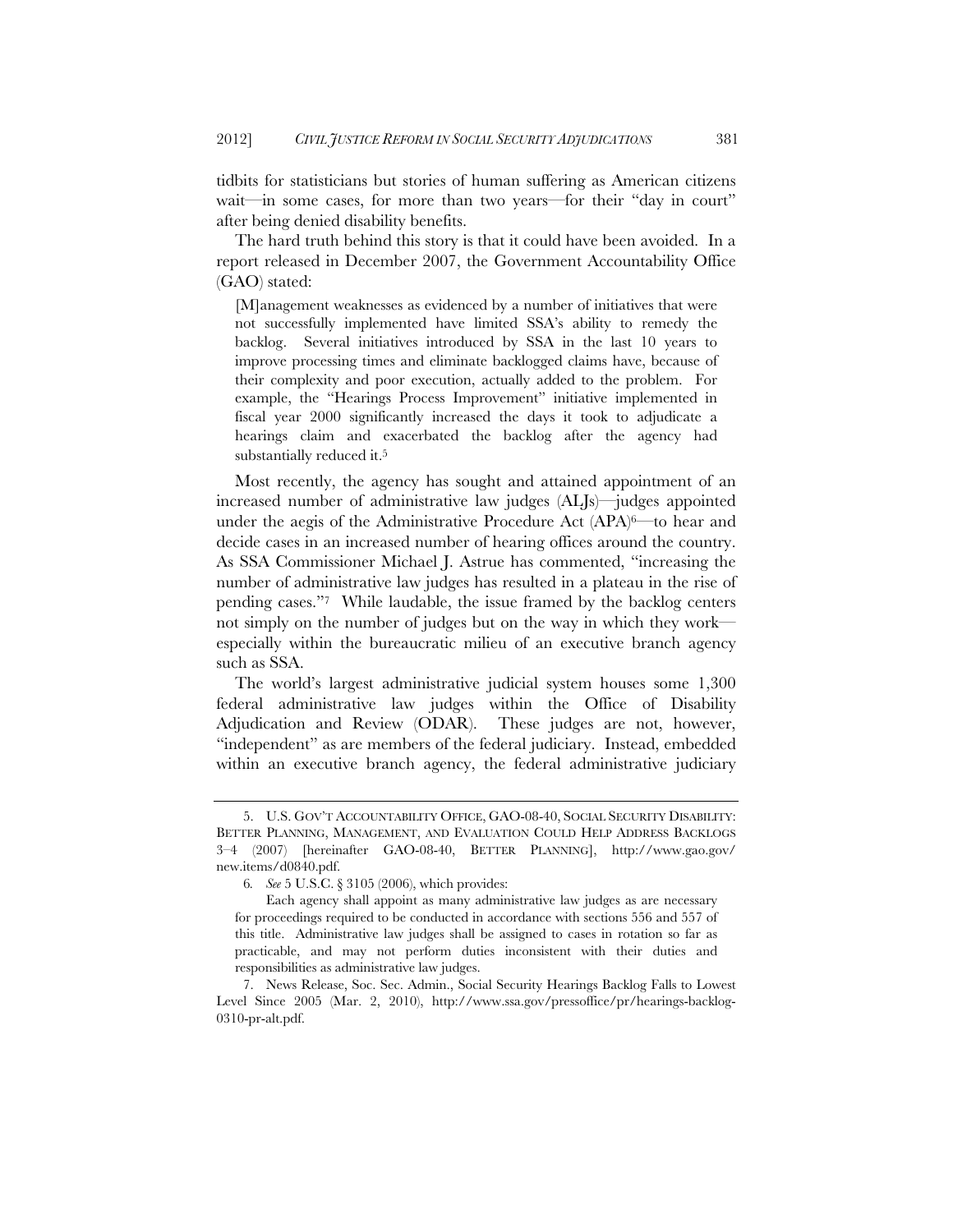within ODAR is described as "quasi-independent," functioning this way as a result of the APA, which provides for independent decisionmaking and quasi-independence in tenure and service.

Given the foregoing, the premise underlying this Article and each of its several sections is straightforward: the task of judging embraces discrete skills that cannot be fully maximized absent a jurisprudential environment in which such skills may be fully exercised. Members of the administrative judiciary, appointed under the APA, exercise a judicial function tempered not by original jurisdiction under the law as in the courts, but, as with all executive branch agencies, by congressional delegation of legislative power and derivative regulation implemented by the agency. It is within this cultural milieu that the issue of effective adjudicatory functioning arises; and it is here that many argue the adjudicatory process has faltered. It is here where it must be rejuvenated.

Part I of this Article explores the actions of the agency over time, both as related directly to the role of the administrative law judge in the case management process and to the agency's management of the backlog crisis generally, examining the cultural environment of bureaucratic management that has, despite the passage of decades, failed to remedy a persistent animus between the agency and its cadre of administrative law judges to the public detriment. Part II next examines the core attributes of the managerial judge and contrasts this in Part III with the agency's handling of the backlog of disability appeals specifically. Part IV examines the alternative of an independent corps of administrative law judges as a viable means to implement needed case management oversight and Part V summarizes the issues. Appendix I highlights selected GAO reports focused on the agency's handling of the backlog; Appendix II lists pertinent GAO reports selected over a twenty-year period from 1989 to 2009.

### I. THE CHALLENGE: THE BACKLOG, THE JUDGES, AND THE AGENCY

### *A. The Backlog of Pending Social Security Appeals*

As of this writing, some  $700,000$  appeals<sup>8</sup> are pending before ODAR—

<sup>8</sup>*. See Eliminating the Social Security Disability Backlog: Joint Hearing Before the Subcomm. on Soc. Sec. and Subcomm. on Income Sec. & Family Support of the H. Comm. on Ways & Means*, 111th Cong. 134 (2009) (statement of Hon. Ronald G. Bernoski, President, Association of Administrative Law Judges), *available at* http://www.gpo.gov/fdsys/pkg/CHRG-111hhrg50764/pdf/CHRG-111hhrg50764.pdf ("Towering over SSA is a backlog of over 765,000 cases claiming disability benefits under Title II and Title XVI of the Social Security Act.").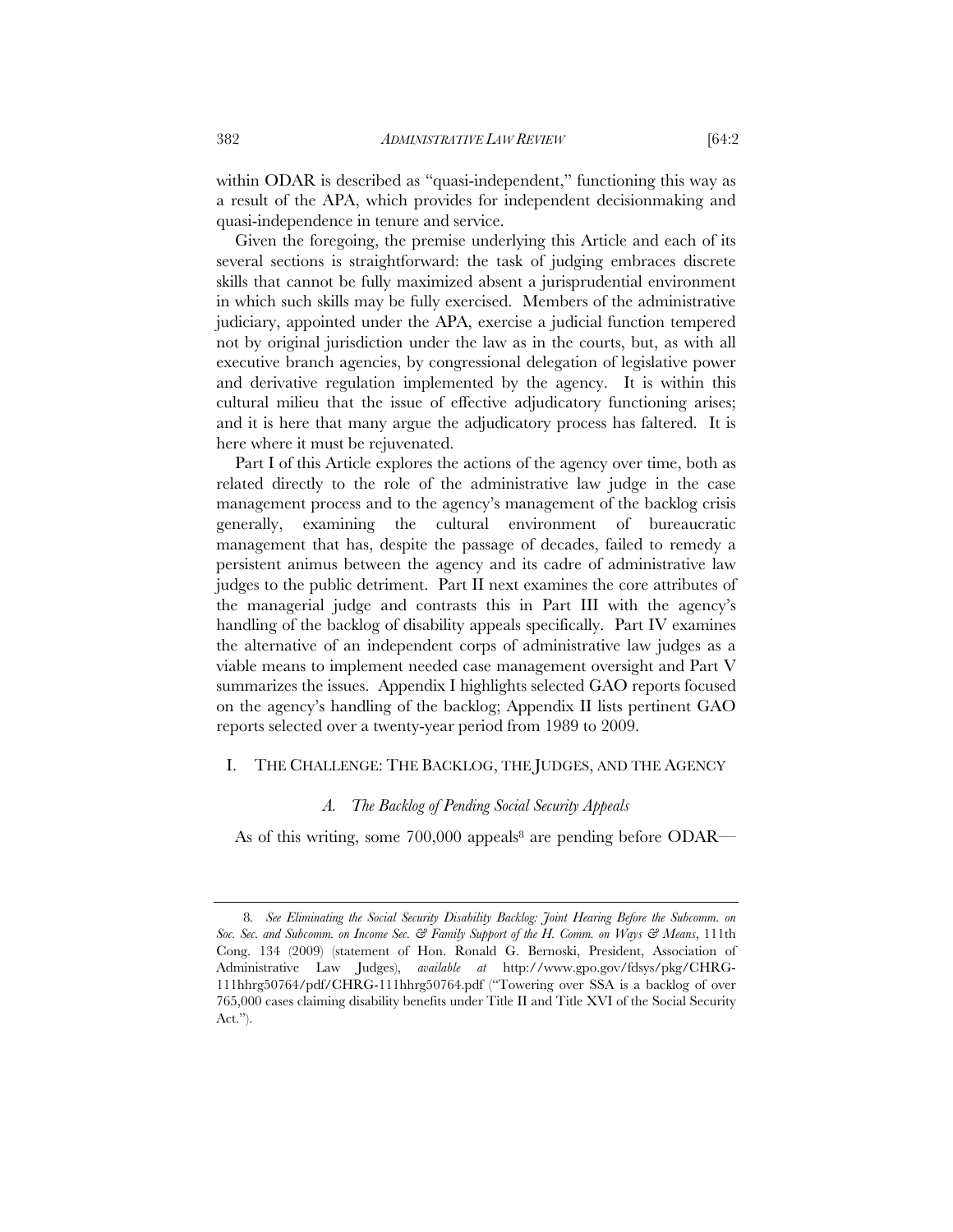most being appeals of the agency's denial of disability claims.9 This represents almost twice the number of appeals that the agency acknowledges its hearings and appeals system is designed to handle in a timely and effective manner.10 The resultant delay in hearing and decisionmaking has given rise to numerous reports of human suffering and tragically poignant stories of desperation as Americans seeking muchneeded benefits are told to wait.11 Whether the framers of the Social Security Act envisioned the future scope and breadth of that which they originally conceived cannot truly be known. Today, SSA oversees the world's largest system of administrative adjudication with some 1,300 administrative law judges sited in 169 hearing offices throughout the United States.12 At issue are appeals from determinations by the agency under Title II and Title XVI of the Social Security  $Act<sub>13</sub>$  primarily related to determinations of entitlement to disability benefits.

The original intent of the framers of the Social Security Act in their description of administrative decisionmaking—including adjudication—is made clear in a 1940 statement by the Social Security Board in which the Board described the anticipated decisionmaking model under the new

GAO-08-40, BETTER PLANNING, *supra* note 5, at 10.

<sup>9</sup>*. See infra* note 23 (discussing the administrative hearings and appeals process, in which the Social Security Act provides for a tiered decisionmaking/adjudicative process in disability appeals).

 <sup>10.</sup> SSA defines a backlog as a set of cases pending beyond an optimal projected number at the end of a given fiscal year. The Government Accountability Office (GAO) describes SSA's definition of a backlogged case as follows:

SSA measures its claims processing performance at each level of the process in terms of the number of claims pending each year and the time it takes to issue a decision. Since 1999, the agency has used a relative measure to determine the backlog by considering how many cases should optimally be pending at year-end. This relative measure is referred to as "target pending" and is set for each level of the disability process with the exception of the reconsideration level. SSA's target pending is 400,000 for claims at the initial stage and 300,000 and 40,000 for the hearings and Appeals Council stages, respectively. The number of pending claims at year-end that exceed these numbers represents the backlog.

<sup>11</sup>*. See, e.g.*, *Departments of Labor, Health and Human Services, Education, and Related Agencies Appropriations for 2009: Hearings Before the Subcomm. on the Dep'ts of Labor, Health & Human Servs., Educ. & Related Agencies of the H. Comm. on Appropriations*, 110th Cong. 695, 764–66 (2008), *available at* http://www.c-c-d.org/task\_forces/social\_sec/CCD-House-Approps-testimony2- 28-08.pdf (Marty Ford, Co-Chair, Social Security Task Force Consortium for Citizens with Disabilities, testifying on reducing the backlog at SSA and on SSA's FY 2009 budget overview).

<sup>12</sup>*. See Hearings and Appeals, Hearing Office Locator*, SOC. SEC. ONLINE, http://www.ssa.gov/appeals/ho\_locator.html (last visited May 14, 2012).

<sup>13</sup>*. See* 42 U.S.C. § 901 (2006) (establishing the current independent executive branch agency we know as the Social Security Administration).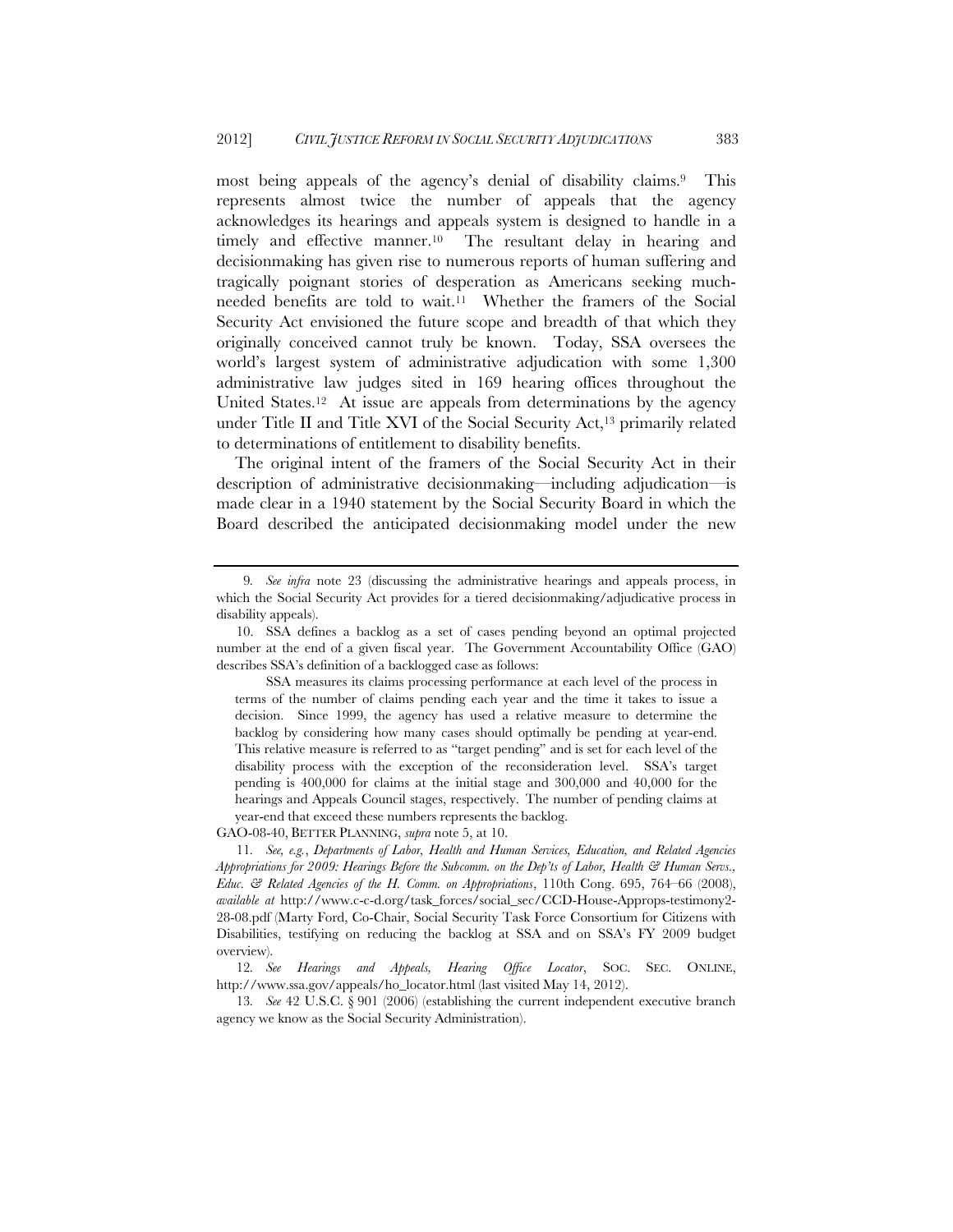Social Security Act "in terms of 'simplicity and informality' as well as 'accuracy and fairness."<sup>14</sup> In the words of Paul Verkuil, "The decision model proposed by the Social Security Board was designed to make an enormously complex program work at low cost and with substantial public satisfaction."15 The goal identified is transparency in decisionmaking with sustained public approval in meeting the need for clear and timely administrative responses. Unfortunately, the lofty goals of the 1940s—to meet the needs of a nation poised on the brink of a new age—now lie buried, overwhelmed by numbers once not thought possible.

An overview of the decisionmaking and appeals process through which an individual must progress is initially important to understand the context of the Social Security hearings and appeals process. Under the Social Security Act, agency decisions with which a person disagrees proceed through a multistep decision and appeals process. The Act establishes an individual right to a hearing in the event of disagreement with an agency decision.16 Four internal levels comprise the hearings and appeals process. A person aggrieved by an "initial determination" of the agency may seek "reconsideration."17 If after reconsideration a grievance yet remains, the individual may file a request for hearing before a federal administrative law judge.18 The first two steps in this process are generally paper determinations with no personal inquiry or appearance by the claimant. When a request for hearing is made, the individual claimant is given the opportunity to appear before an administrative law judge, who, appointed under the APA,19 serves as an independent decisionmaker charged with making "findings of fact, and decisions as to the rights of any individual applying for a payment" under the  $Act<sup>20</sup>$  Upon conducting a hearing, the administrative law judge, acting under a delegation of authority from the Commissioner, "shall, on the basis of evidence adduced at the hearing, affirm, modify, or reverse the Commissioner's findings of fact and such decision."21

If the claimant disagrees with the decision of the administrative law judge he or she may file a "request for review" before the Appeals Council—once again, a paper review of the administrative law judge's

 <sup>14.</sup> Paul R. Verkuil, *The Emerging Concept of Administrative Procedure*, 78 COLUM. L. REV. 258, 270–71 (1978).

 <sup>15.</sup> *Id.* 

 <sup>16. 42</sup> U.S.C. § 405(b).

<sup>17</sup>*. Id.* § 405(b)(3)(A).

 <sup>18.</sup> *Id.* § 405(g).

 <sup>19. 5</sup> U.S.C. § 3105 (2006).

 <sup>20. 42</sup> U.S.C. § 405(b)(1).

<sup>21</sup>*. Id.*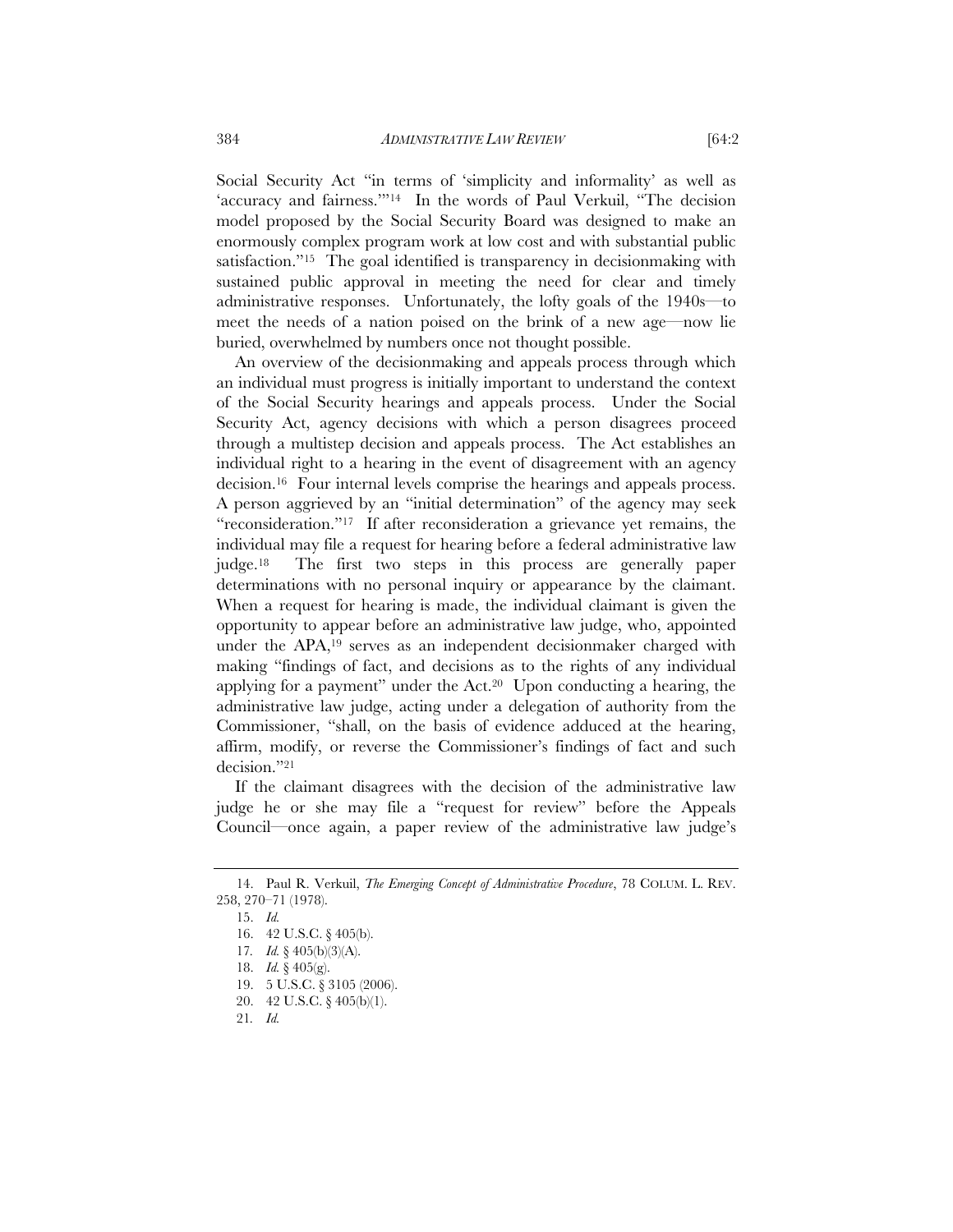hearing and findings.<sup>22</sup> Upon review, the Appeals Council may affirm, modify, or reverse the decision of the administrative law judge.<sup>23</sup> By statute, the aggrieved claimant who still disagrees with the decision of the agency may then seek judicial review.24

At stake now is a crisis of pending appeals before administrative law judges—a backlog that has grown despite the agency's long-standing knowledge of the problem.25 Repeated unsuccessful attempts by the agency to resolve this crisis have not stilled the cries of the waiting nor salved the pain of those who suffer.26 The hope of a helping hand has been lost in a system overburdened with bureaucratic initiative, underscored by a growing disenfranchisement of its judges. What was once intended to meet the needs of those who can no longer compete in the workplace has itself become a burden.

24. 42 U.S.C. § 405(g).

 Over the last decade, SSA experienced a substantial increase in its backlog of disability claims, with a particularly severe accumulation of claims at the hearing level. From fiscal years 1997 through 2006, the total number of backlogged claims numbers exceeding the level that should optimally be pending or in the pipeline at year-end—doubled. . . . In fiscal year 2006, 30 percent of claims processed at the hearings stage alone, took 600 days or more.

*Id.* at 3.

 26. See, for example, the GAO commentary, which in a summary statement effectively describes SSA's repeated unsuccessful attempts to resolve the backlog:

Finally, management weaknesses as evidenced by a number of initiatives that were not successfully implemented have limited SSA's ability to remedy the backlog. Several initiatives introduced by SSA in the last 10 years to improve processing times and eliminate backlogged claims have, because of their complexity and poor execution, actually added to the problem. For example, the "Hearings Process Improvement" initiative implemented in fiscal year 2000 significantly increased the days it took to adjudicate a hearings claim and exacerbated the backlog after the agency had substantially reduced it.

*Id.* at 3–4.

 <sup>22.</sup> *See* 20 C.F.R. § 404.968 (2011).

<sup>23</sup>*. See* Alan G. Skutt, Annotation, *Provision of 42 USCS § 405(g) Making Secretary of Health and Human Services' Findings of Fact Conclusive If Supported By Substantial Evidence as Applying to Administrative Law Judge or Social Security Appeals Council*, 90 A.L.R. FED. 280, 287, § 2(a) (1988) ("[A]n individual seeking benefits from the Social Security Administration will, in the first instance, receive an initial determination by the agency either granting or denying benefits. If the individual is dissatisfied with the initial determination, he or she may request a reconsideration. The next step in the administrative appeal process is for the individual to file a request for a hearing before an administrative law judge (ALJ). Once the ALJ has rendered a decision, the Social Security Appeals Council may review the decision either on a motion of the individual, or on the motion of the Council itself pursuant to 20 CFR § 404.969." (footnote omitted)).

<sup>25</sup>*. See* GAO-08-40, BETTER PLANNING, *supra* note 5.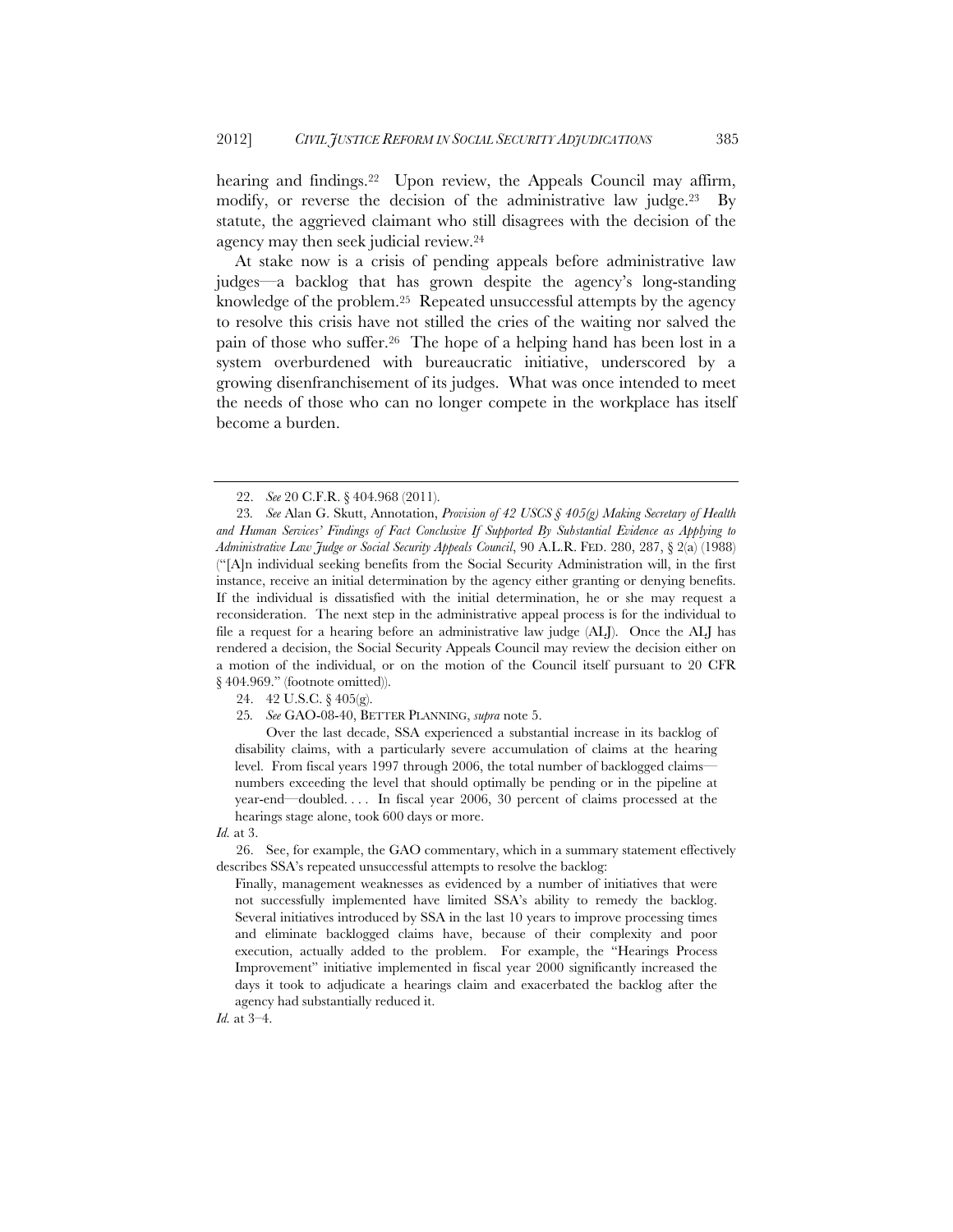### *B. The Judges*

Federal administrative law judges have been described as akin to federal district judges in the Judicial Branch.27 Administrative law judges serving in the Executive Branch derive their authority both from the APA and, by operation of such statute, derivatively from the agency head.28 As such they serve as neutral decisionmakers, charged with ensuring that appeals from agency action be handled in a fair, impartial, and timely manner. This has been described as the power to hear and decide. Significant debate, however, exists over the jurisprudential reach of an administrative law judge's mandate to hear and decide within ODAR.29

At the outset, when considering this question in light of the overall role of judges within SSA, there is little question but that the agency's cadre of administrative law judges plays a vital role in resolving administrative appeals pending before the agency.

In no small measure, however, can the agency's inability to avoid the current crisis—though it has been growing now for many years—be said to be a direct result of the agency's, and derivatively, Congress's, unwillingness to empower its cadre of administrative law judges as was done in the federal courts when the Judicial Branch faced a similar crisis of rising costs and delay.

Unlike the reformation of the federal courts in the 1990s with the enactment of the CJRA,<sup>30</sup> proposals for reform within ODAR, including calls for a Social Security Court similar to that of the Court of Appeals for Veterans Claims, have been rejected. Also rejected was legislation designed to remove administrative law judges from the agencies in which they now function, establishing a separate adjudicative agency; arguably, some say, a necessary step to enable administrative law judges to return to the task of judging unhindered by unnecessary agency intervention and political

<sup>27</sup>*. See infra* note 52.

 <sup>28. 5</sup> U.S.C. § 556 (2006) provides in part:

<sup>(</sup>b) There shall preside at the taking of evidence—

 <sup>(1)</sup> the agency;

 <sup>(2)</sup> one or more members of the body which comprises the agency; or

 <sup>(3)</sup> one or more administrative law judges appointed under section 3105 of this title.

<sup>29</sup>*. See, e.g.*, Bernard Schwartz, *Adjudication and the Administrative Procedure Act*, 32 TULSA L.J. 203, 212 (1996).

 <sup>30. 28</sup> U.S.C. §§ 471–482 (2006). As the U.S. Senate explained, the purpose of the Civil Justice Reform Act was "to promote for all citizens—rich or poor, individual or corporation, plaintiff or defendant—the just, speedy, and inexpensive resolution of civil disputes in our Nation's Federal courts." S. REP. NO. 101-416, at 1 (1990).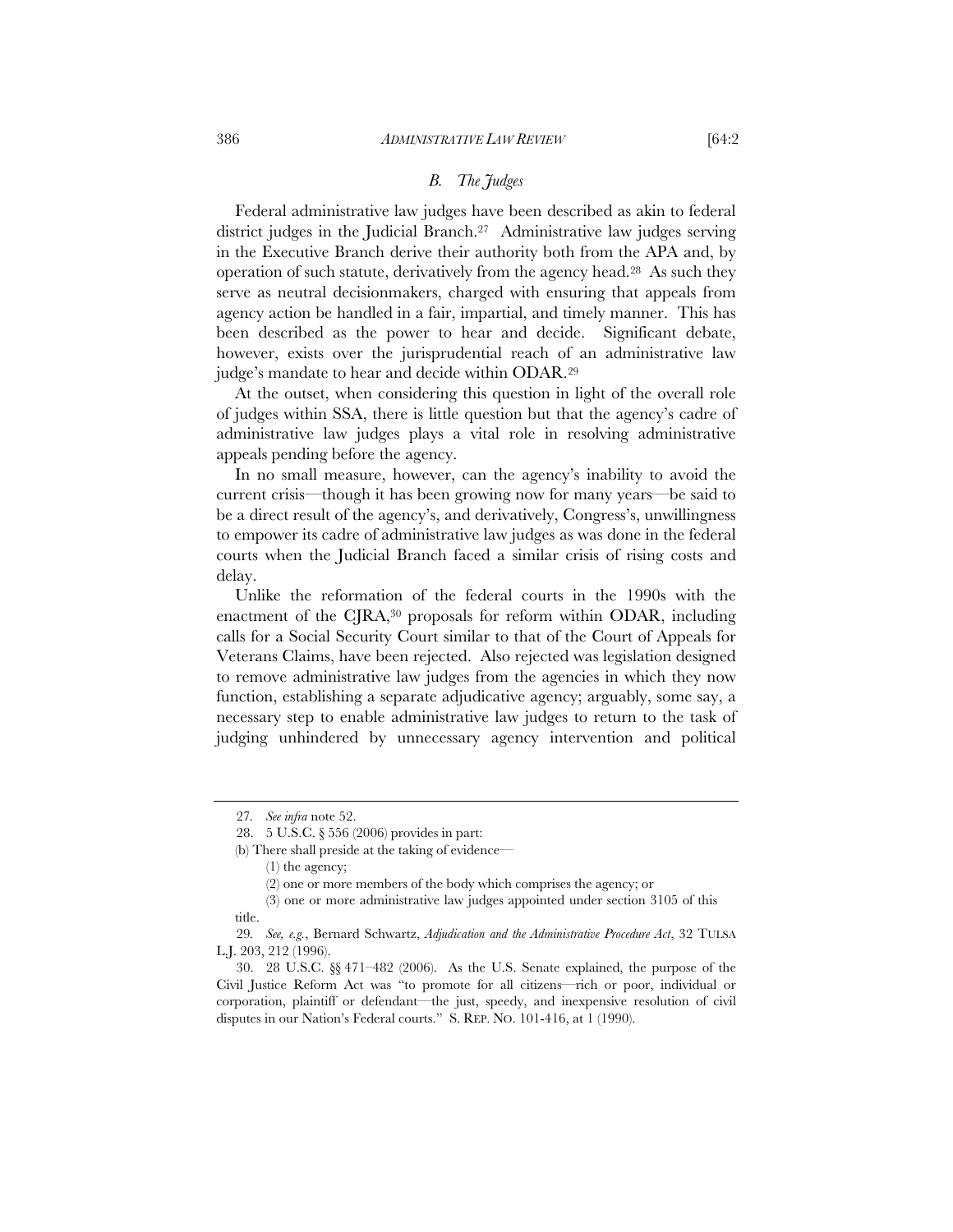agendas.31 These issues are especially visible within SSA, which utilizes a

31*. See, e.g.*, John Holmes, *In Praise of the ALJ System*, ADMIN. & REG. L. NEWS, Summer 1996, at 3, 17. Holmes writes:

 A "Corps Bill" to house all ALJs under one roof has again been proposed in Congress but not acted on during the last session. Proponents allege that such a corps would assure independence from agency pressure, provide more efficient handling of caseloads since ALJs could be assigned on a gradual basis to those areas where more work has been generated, and would provide savings and efficiency through elimination of duplication of material and personnel. Opponents contend there would be a loss of expertise, alleged savings would be ephemeral, and that the proposed bill would shift political pressure to Congress. Some feel Social Security interests would eventually dominate such a "corps."

 A well trained, experienced cadre of ALJs exists which is well recognized and respected by practitioners for its judicial integrity, independence, and competence. Not all decisions rendered by federal agencies need be subject to ALJ jurisdiction. Indeed, most decisions do not require hearing. Others are amenable to non-judicial determination such as mediation or other alternative dispute resolution. However, when substantive rights of private parties are affected adversely by agency actions and/or controversy arises between private parties because of agency actions, a competent form of independent, impartial, final decisionmaking is required. In my opinion, Congress should mandate and agencies should use more, rather than less, ALJs. The best manner of obtaining a settlement of a dispute is where all parties are aware that they will obtain a fair, impartial hearing and a relatively prompt, analyzed decision on the merits.

I also note earlier referenced attempts at passage of a so-called administrative law judge Corps Bill, as set forth in the 1983 Hearings before the Subcommittee on Administrative Practice and Procedure of the Committee on the Judiciary. *Administrative Law Judge Corps Act: Hearing Before the Subcomm. on Admin. Practice and Procedure of the S. Comm. on the Judiciary*, 98th Cong. (1983). The purpose of that hearing was styled, "A Bill to Establish a Specialized Corps of Judges Necessary for Certain Federal Proceedings Required to be Conducted, and For Other Purposes." *Id.* In a statement before the Subcommittee, Professor Abraham Dash of the University of Maryland School of Law, in endorsing the bill, stated in part:

 I am very much for this bill, but I come here with some bewilderment. Bewilderment that the Federal Government in 1983 is still discussing this issue. I know that the files of the committee must have the past record of this issue, but I would like to remind you of that history. Back in 1936, more than 20 years before the APA became law, we had the Norris and the Logan bill, which talked of an administrative court by consolidating our present article I courts with the hearing examiners. This concept failed. Then you have the second Hoover commission of 1955, which recommended a centralized administrative hearing system. I might note that the present bill, under consideration has some of the same principles in it as the Logan bill and Hoover commission report.

 The Hoover commission, as I said, in 1955 recommended much the same thing. The Ash Council, in 1971, after another thorough study, talked in terms of an administrative court of appeals, and addressed this issue.

 In 1974, the Civil Service Commission report, I think it was known as the LaMacchia Committee, came out for a uniform corps of administrative law judges, after extensive study.

 <sup>. . . .</sup>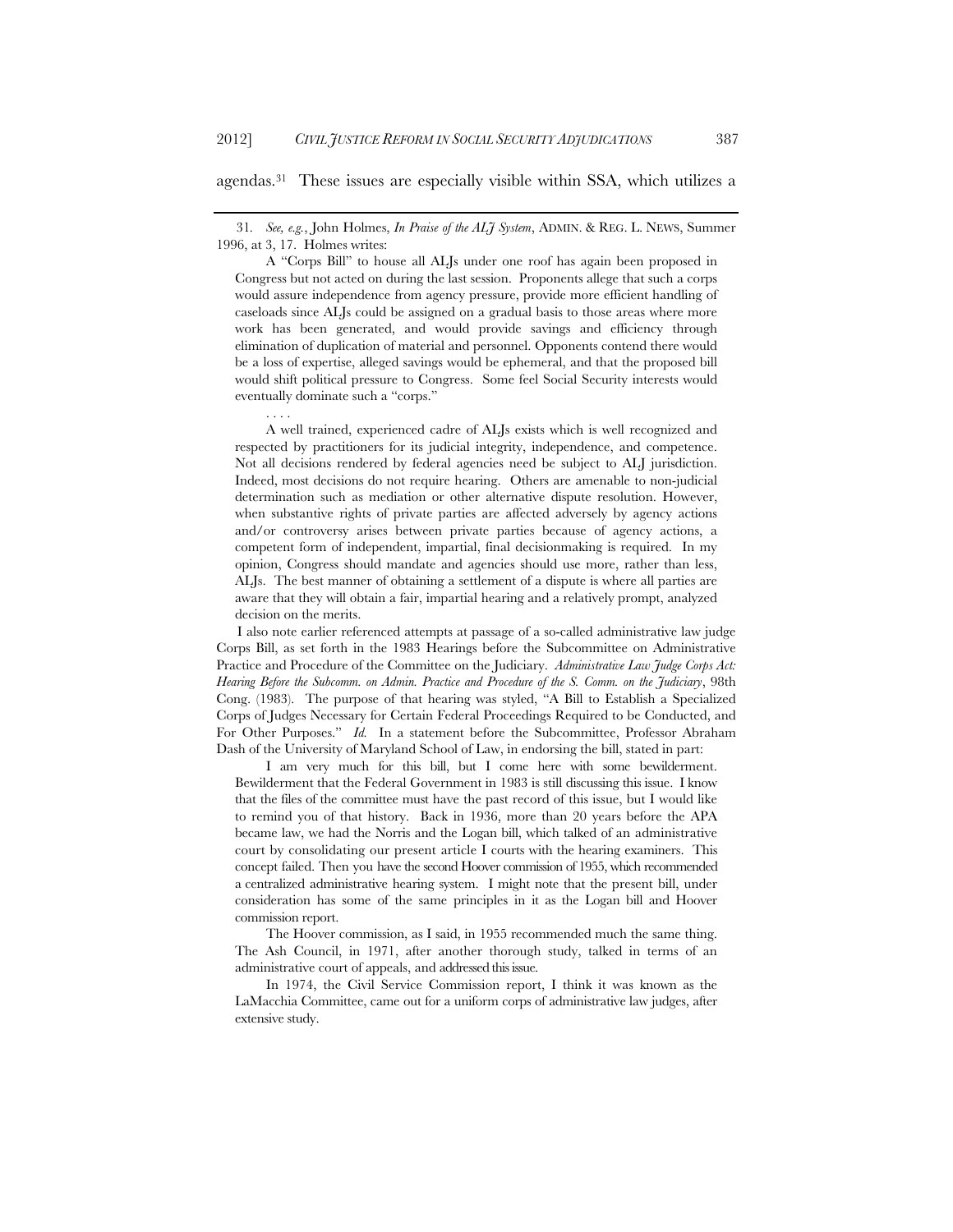greater number of administrative law judges than all other federal agencies combined.32 Despite calls for judicial empowerment, administrative law judges within the agency have found their jurisprudential reach going in the other direction.

Instead of empowering judges, the agency has gradually narrowed the judges' case management window, with the latest such action being implementation of regulations potentially curtailing the judge's ability to set the time and place of the hearing. While not applicable to all judges in all circumstances, the regulation focuses on judges who are not functioning as it is perceived they should.33 This action is unfortunately consistent with a long-standing animus between the agency and its cadre of judges, extending back to the late 1970s when, in 1977, the Association of Administrative Law Judges filed an action before the United States District Court for the Western District of Missouri in response to agency-imposed quotas.<sup>34</sup> While that action was settled with the promise of no future quotas, it did not prevent the agency from pursuing four separate actions against administrative law judges for low productivity in the 1980s.35

Suffice it to say, the agency and its judges must find common professional ground. Failure to do so has led to an ineffective long-term resolution of case management issues, which in turn has led to the current backlog. The critical inquiry when examining the history of today's pending administrative caseload is why the agency has not followed the

In 1977, the Bork Committee of the Department of Justice came out for the same thing. In other words, I think the record is so replete with these recommendations after extensive studies, that it's amazing we haven't done anything about it at this time.

*Id.* at 98; *see also* Rhonda McMillion, *Autonomy for ALJs: Bills Would Create Independent Corps of Administrative Law Judges*, A.B.A.J., Aug. 1992, at 103 ("The problems that have beset the system, causing judges to sue their employing agencies, and employing agencies to pressure and threaten judges, are not caused by any one agency; they are the result of the conflict caused by housing judges in the very agency whose decisions they review" (quoting Judge Charles Bono, then-President of the Association of Administrative Law Judges).

<sup>32</sup>*. See* Schwartz, *supra* note 29, at 213 (showing a table of the distribution of administrative law judges across all federal agencies).

<sup>33</sup>*. See* 20 C.F.R. § 404.936(a) (2011), (providing that the agency, as opposed to the administrative law judge, "may" establish the time and place of the hearing: "We may set the time and place for any hearing. We may change the time and place, if it is necessary.").

 <sup>34.</sup> Settlement Agreement, Bono v. Soc. Sec. Admin., Civ. No. 77-0819-CV-W-4 (W.D. Mo. 1979), *reprinted in Social Security Disability Reviews: The Role of the Administrative Law Judge: Hearing Before the Subcomm. on Oversight of Gov't Mgmt. of the S. Comm. on Governmental Affairs*, 98th Cong. 448 (1983). The Settlement Agreement signed by the parties provides, in part: "[The Office of Hearings and Appeals] will not issue directives or memoranda setting any specific number of dispositions by ALJs as quotas or goals." *Id.*

 <sup>35.</sup> For a discussion of the action undertaken under the Bellmon Amendment, see *infra* note 46.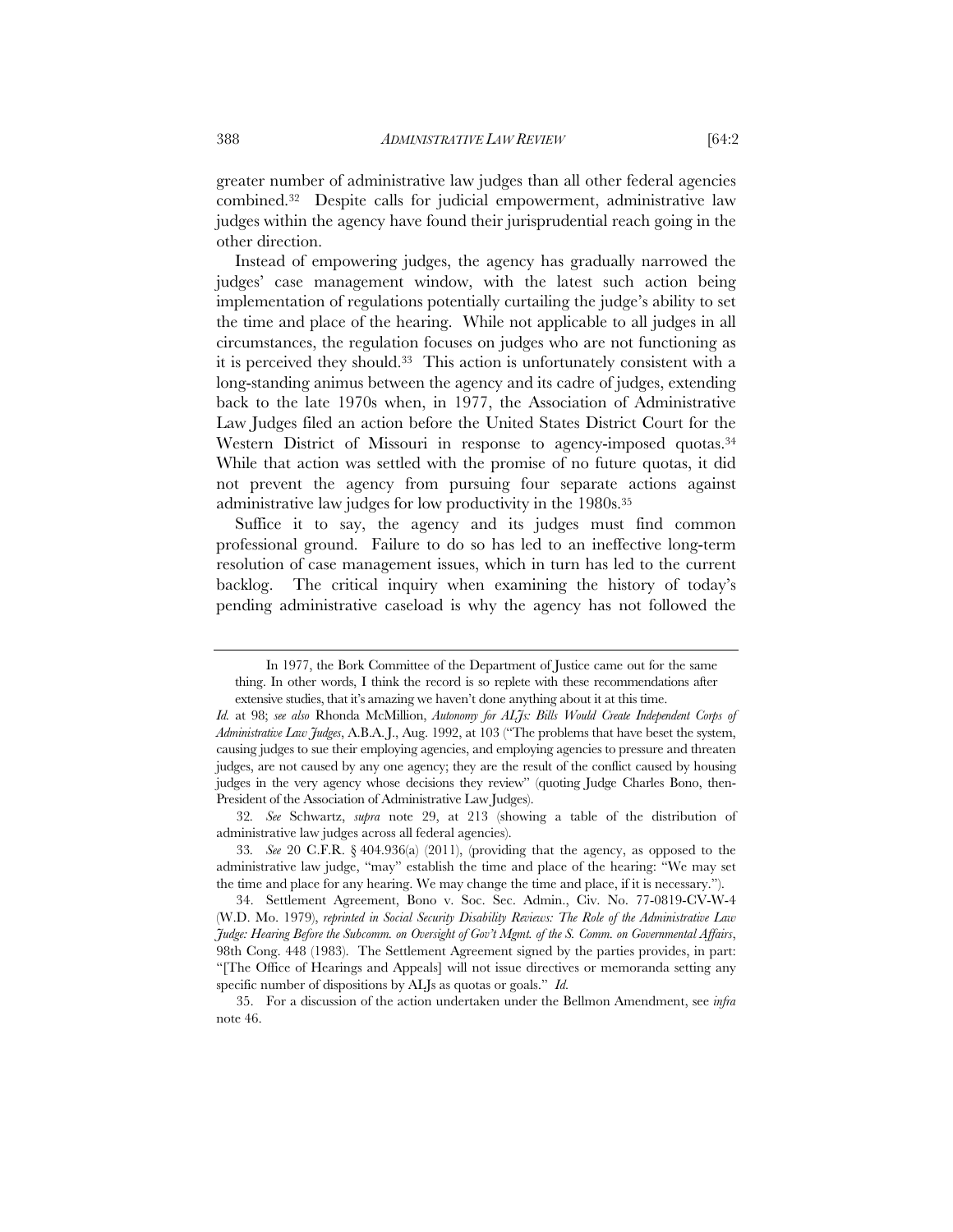example of the federal courts in the face of a growing backlog. Why has the agency not empowered its judges? A longitudinal view of the issues surrounding pending appeals before the earlier Bureau of Hearings and Appeals (BHA), the former Office of Hearings and Appeals (OHA), and now ODAR, leads an observer to conclude that the agency response to a growing caseload has been to pursue bureaucratic solutions and establish top–down control mechanisms with hoped-for control of both outcomes and activity.

The result of such actions—whether intended or not—has been a narrowing of judges' responsibility for case management. For example, as of this writing, despite years of a growing backlog and an increasing number of lawyers and nonlawyers representing claimants in such appeals, no overarching formal rules of procedure govern hearings before Social Security administrative law judges despite calls from the administrative judiciary to implement such rules.36 Instead, the agency has, over the span of several decades, invoked all manner of administrative "initiatives," "process improvements," and disability "re-engineering" efforts, few of which have involved the administrative judiciary, and few of which, as discussed herein, have actually accomplished the intended results.<sup>37</sup> Despite these efforts, the disability appeals backlog has grown to the point that many now suffer as a result of significant delay and unavailability of timely access to de novo appeal procedures before an administrative law judge following an administrative denial.38 What was intended to be a transparent appeals process with attendant widespread public satisfaction has instead become an opaque, little-understood adjudicatory mechanism whose outworkings have been characterized by at least one national disability law firm as antagonistic and intimidating.39

 <sup>36.</sup> This is not to say that there are no regulations that govern such hearings. To the contrary, a regulatory structure exists, but effectively fails to accomplish long-identified gaps, such as closing the evidentiary record following close of the hearing*. See, e.g.*, Administrative Law Judge Hearing Procedures—General, 20 C.F.R. § 404.944 (2011).

<sup>37</sup>*. See* GAO-08-40, BETTER PLANNING, *supra* note 5, at 3–4.

 <sup>38.</sup> A bevy of news reports abound. *See, e.g.*, *Disability Claims Spike, Mire Backlogged System*, CBS NEWS (May 18, 2010), http://www.cbsnews.com/stories/2010/05/11/national/ main6471596.shtml.

 <sup>39.</sup> The Binder & Binder *Newsletter* recites, "WE'LL DEAL WITH THE GOVERNMENT, YOU HAVE ENOUGH TO WORRY ABOUT." *Binder & Binder Monthly Newsletter*, BINDER & BINDER, http://newsletter.binderandbinder.com/ (last visited May 14, 2012). The *Binder & Binder Commercial Break* further states, "Reminding you that we are, 'America's Most Successful Social Security Disability Advocates' gives you a little sometimes necessary encouragement when you see our commercials. . . . For the same reason, you like being reminded that we, 'don't let anybody intimidate you.'" Dick Summer, *Commercial Break*, BINDER & BINDER, http://005623d.netsolhost.com/prints/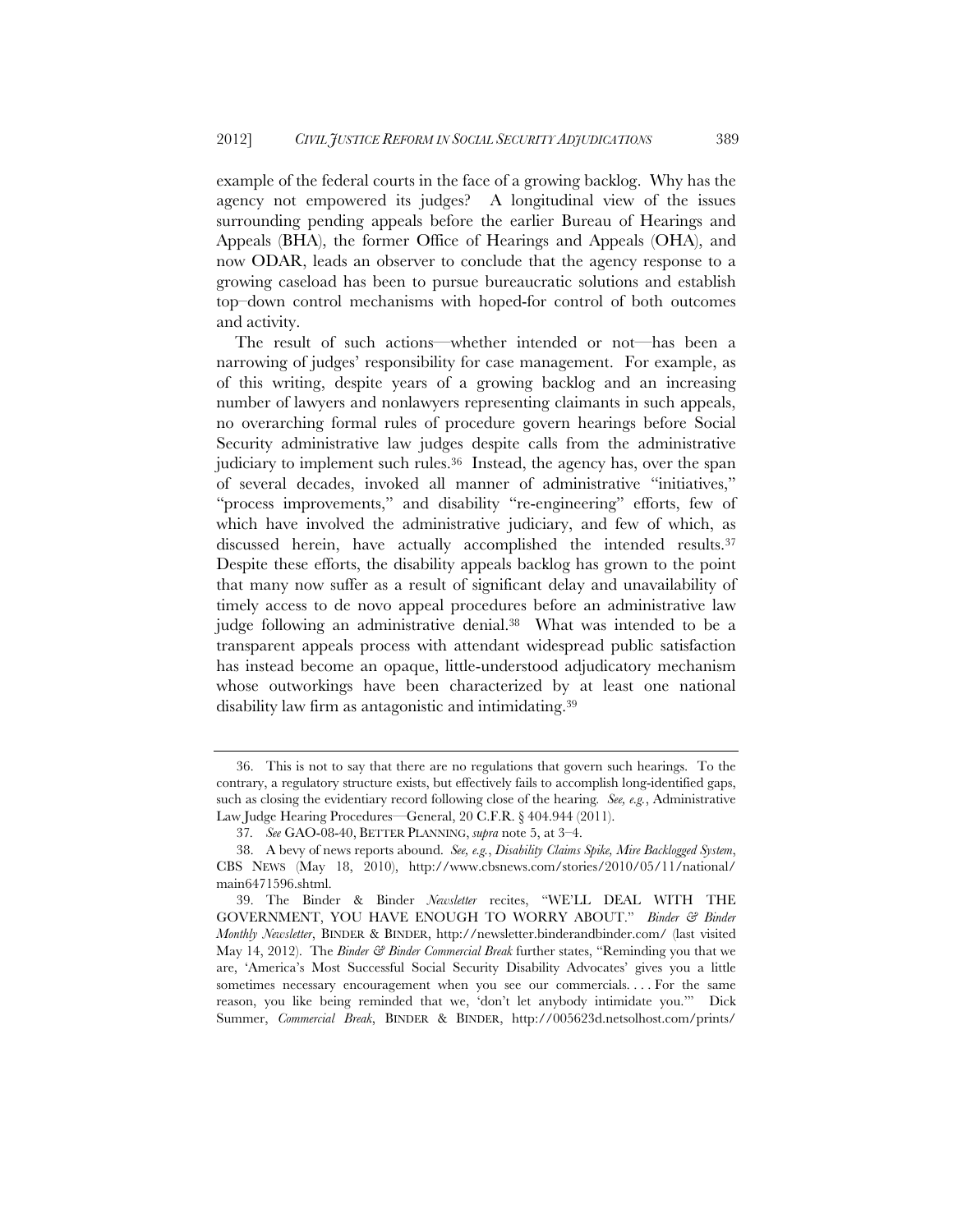The single most significant signpost pointing toward this growing opacity in the disability appeals process—with a resultant inability to resolve the backlog—is the long history of conflict between the agency and its administrative law judges. This broken relationship has even drawn the notice of and comment from the blue-ribbon, presidentially-appointed Social Security Advisory Board. As recently as 2006, the Board urged both the agency and its judges to, in effect, bury the hatchet.40 That a presidential blue-ribbon advisory panel felt compelled to make such a comment is telling. Such notice is not, however, a new phenomenon.

In 1978, the Social Security Administration departed from the plan laid down by its former Director of the Bureau of Hearings and Appeals, H. Dale Cook, who was appointed to the federal bench in 1974. In 1975, Robert Trachtenberg assumed office and plotted a new course. During Director Cook's tenure, the agency expressed strong arguments in favor of APA applicability before the Civil Service Commission, specifically advancing the need for administrative law judges. Under Director Trachtenberg, however, new initiatives were put into place, which drove the agency into a twenty-five-year period of tension with its judges. Even the staff of the House Ways and Means Committee commented on the long history of conflict between administrative law judges and SSA management in the years since Director Trachtenberg's tenure:

 The agency has much to gain from the advice and input of the dedicated professionals in the ALJ corps, at the national, regional, and hearing office levels. The ALJ corps, in turn, needs to acknowledge the agency's legitimate desire to ensure that hearing decisions are made promptly and consistently. There is an understandable and probably inevitable tension between the public's interest in decisional independence and the public's interest in consistency and efficiency, but we believe these interests can be reconciled. We urge SSA and its ALJs to work together to develop reasonable procedures to reconcile them.

SOC. SEC. ADVISORY BD., IMPROVING THE SOCIAL SECURITY ADMINISTRATION'S HEARING PROCESS 15 (2006) (footnote omitted), http://ssab.gov/documents/HearingProcess.pdf.

binder-and-binder-commercial-break.pdf (last visited May 14, 2012).

 <sup>40.</sup> A 2006 report of the Social Security Advisory Board calls for reconciliation between the agency and its administrative law judges:

In our 2001 report on the disability process, we noted a need to change SSA's relationship with its ALJs from one of confrontation to cooperation. There is still a need to improve that relationship. There is a residue of mistrust that goes back at least as far as the late 1970s, when pressures to reduce the number of allowances and increase the number of decisions led to a situation that was described as "an agency at war with itself." Since then, many ALJs have resented what they saw as the agency's failure to consult them about changes that have been made. Lack of consultation on the Hearing Process Improvement initiative implemented in 2000 was a major factor lending support to the formation of the ALJ union. We believe that the SSA–ALJ relationship has improved more recently but still needs attention.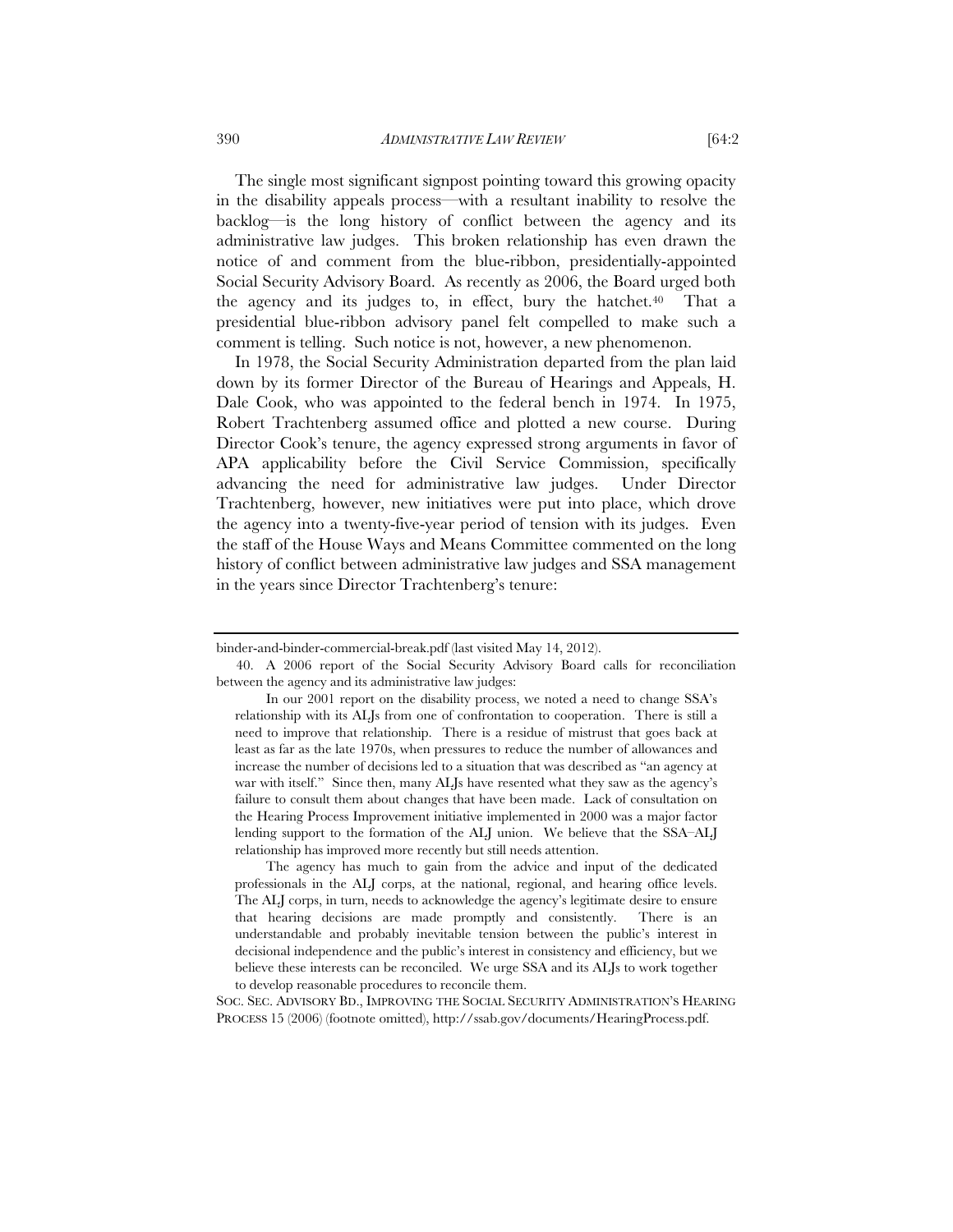[T]he staff is concerned by the apparent state of BHA administration at the present time. Lawsuits have been filed by BHA employees concerning administration and a multitude of administrative charges have been instituted by both sides. *It is an agency at war with itself. The management and rather substantial numbers of staff are devoting a great deal of their time attacking each other. This time could be better spent serving social security claimants.*<sup>41</sup>

The source of this ongoing animus arguably lies in a fundamental difference in worldview. In effect, Director Trachtenberg changed the agency's culture by adopting a bureaucratic worldview and subsuming the judicial perspective. The result has been both dramatic and, over time, detrimental to the agency's mission as first conceived.42 In considering the effect of this fundamental change, one must necessarily consider the function of those whom we call "bureaucrats." Bureaucrats attempt to manage and control performance and outcomes to achieve politically designated goals. This concept is inherently anathema to the American ideal of a "fair" hearing that affords an individual fundamental due process rights before an independent decisionmaker who is to render an impartial decision and who is not bound by a predetermined political agenda in which value is placed on consistency and predictability.<sup>43</sup>

43*. See, e.g.*, Alberto Alesina & Guido Tabellini, *Bureaucrats or Politicians? Part I: A Single Policy Task*, 97 AM. ECON. REV. 169 (2007). Alesina and Tabellini note:

 <sup>41.</sup> Jeffrey Scott Wolfe, *Are You Willing To Make The Commitment In Writing? The APA, ALJs, and SSA*, 55 OKLA. L. REV. 203, 237–38 n.268 (2002) (alteration in original) (quoting STAFF OF SUBCOMM. ON SOC. SEC. OF THE H. COMM. ON WAYS & MEANS, 96TH CONG., SOCIAL SECURITY ADMINISTRATIVE LAW JUDGES: SURVEY AND ISSUE PAPER 3 (Comm. Print 1979)).

<sup>42</sup>*. See supra* note 26 and accompanying text.

A recent principal–agent literature addresses related issues in career-concerns models. Mathias Dewatripont, Ian Jewitt, and Jean Tirole [ ] discuss the foundations of this approach and apply it to study the behavior of government agencies. They focus on some issues related to ours, namely the nature and "fuzziness" of the agencies' mission, but they do not contrast bureaucratic and political accountability. Eric Maskin and Tirole [ ] investigate the attribution of responsibilities between accountable and nonaccountable agents. The latter have intrinsic motivations, while the former seek to please their principals because of implicit rewards (career concerns). In our set up, instead, we neglect the role of intrinsic motivations. Both bureaucrats and politicians need to be kept accountable with implicit incentives, but the implicit incentive schemes can be of two kinds: those that define a politician (striving for reelection), and those that define a bureaucrat (career concerns). Christian Schultz [ ] contrasts direct democracy, representative democracy, and bureaucratic delegation. *Like Maskin and Tirole . . . he views bureaucrats as unaccountable and focuses on the trade-off between ideological polarization and accountability: bureaucrats are less polarized than partisan politicians, but are more inflexible since they are unaccountable and cannot be removed after shocks to the voters' policy preference*s.

*Id.* at 170 (emphasis added).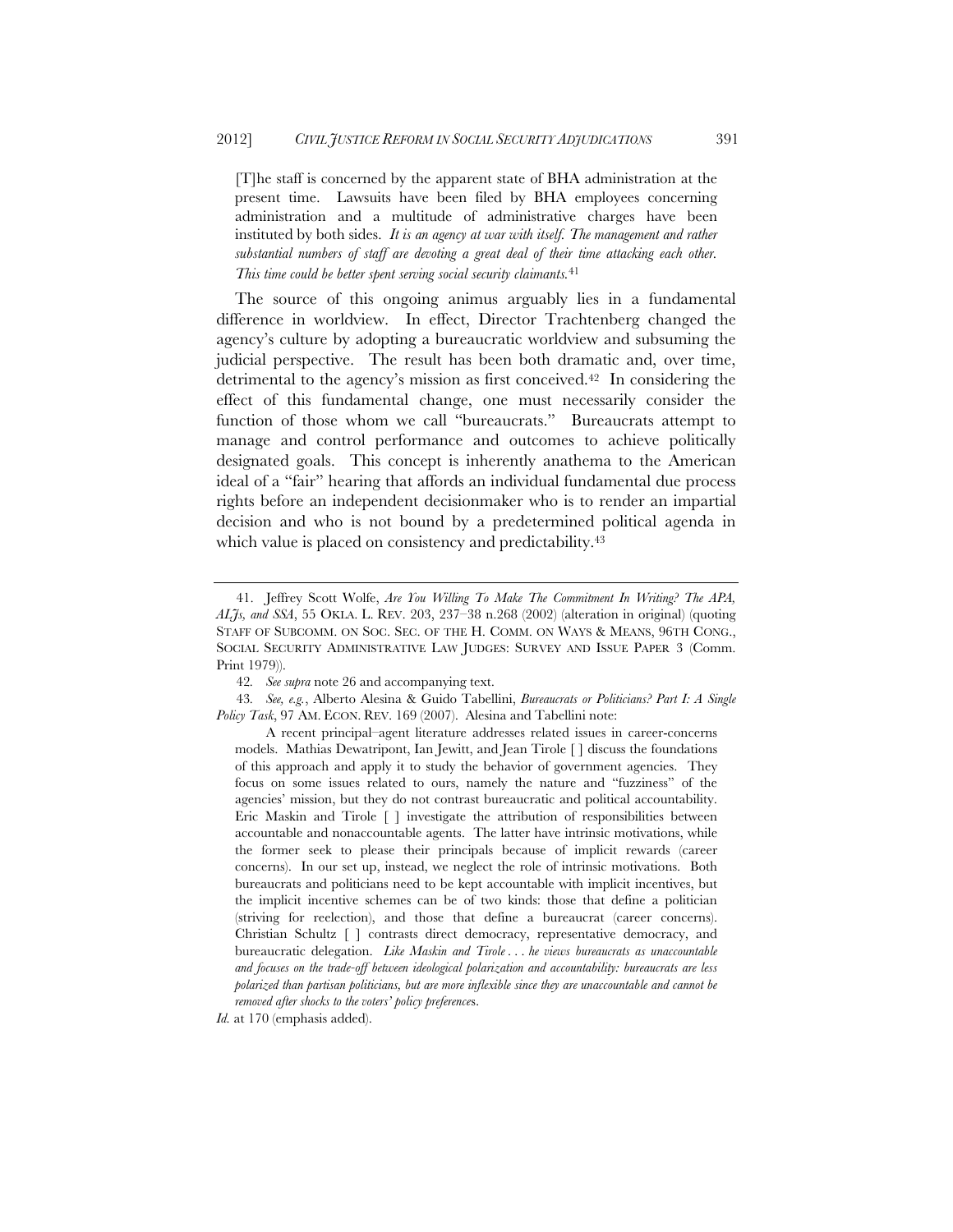Bureaucrats are less flexible in their actions with a correspondingly reduced ability to adapt to a changing environment with creativity and innovation.44 They are perceived as the mirror image of the American ideal of a fair-minded judge who acts not on a political agenda but who seeks the "right" result regardless of political cost. No citation of authority is needed to state that Americans seek a fair shot at overturning a prior unfavorable result. Fair play and due process are fundamental ideals of American culture. Americans are desirous of a fair opportunity to convince a neutral decisionmaker of the efficacy of their cause. In such a setting there is no external control or management over the outcome—only the doing of that which Americans cherish—the furthering of the ideals of justice and fair play.45 The growing tide of such appeals has strained a bureaucratically managed judicial system, a fact evident from the existence of the backlog itself. That the agency has attempted to bureaucratically manage a judicial system while withholding necessary tools from its judges, with singularly poor results, is evident from its actions dating back to the 1980s. In a strange scenario played out in reverse, the agency brought a challenge to its judges' decisionmaking when it implemented the so-called Bellmon review.46 Judges whose "favorable" decision rate, that is, whose

<sup>44</sup>*. Id.*

 <sup>45.</sup> Nowhere is this more significant than in Social Security appeals proceedings. Unlike regulatory agencies, individual decisions by administrative law judges in Social Security cases do not determine agency policy. *See* Daniel J. Gifford, *Adjudication in Independent Tribunals: The Role of an Alternative Agency Structure*, 66 NOTRE DAME L. REV. 965 (1991), in which the author notes the inherent difference between regulatory agencies which establish essential agency policy through individual precedential adjudications and massjustice benefits agencies, such as SSA, where individual adjudications are not policymaking or precedential.

For agencies with extremely large caseloads, typically no individual disposition decisions are salient in themselves. Important issues of policy are resolved in generic rulemaking proceedings which produce standards governing behavior or the disposition of future cases. This type of caseload, accordingly, tends to be centered on the resolution of factual disputes rather than policy issues. For this type of caseload, adjudication of cases by a separate or quasi-separate administrative organ is the best response. Indeed, in the case of large-scale benefit or other programs, the volume of adjudication may be so large as to render ineffective attempts to control policy through the administrative appellate review process.

*Id.* at 998–99.

In the mass-justice agency, rulemaking is the primary policymaking vehicle. Unfortunately, SSA's reluctance to implement comprehensive Rules of Procedure place it in a role more akin to that of a regulatory agency, reserving the right of agency review of individual decisions as if same were precedential; which, of course, they are not, given the sheer number of cases decided.

<sup>46</sup>*. See* U.S. GOV'T ACCOUNTABILITY OFFICE, GAO/HRD-89-48BR, RESULTS OF REQUIRED REVIEWS OF ADMINISTRATIVE LAW JUDGE DECISIONS (1989) [hereinafter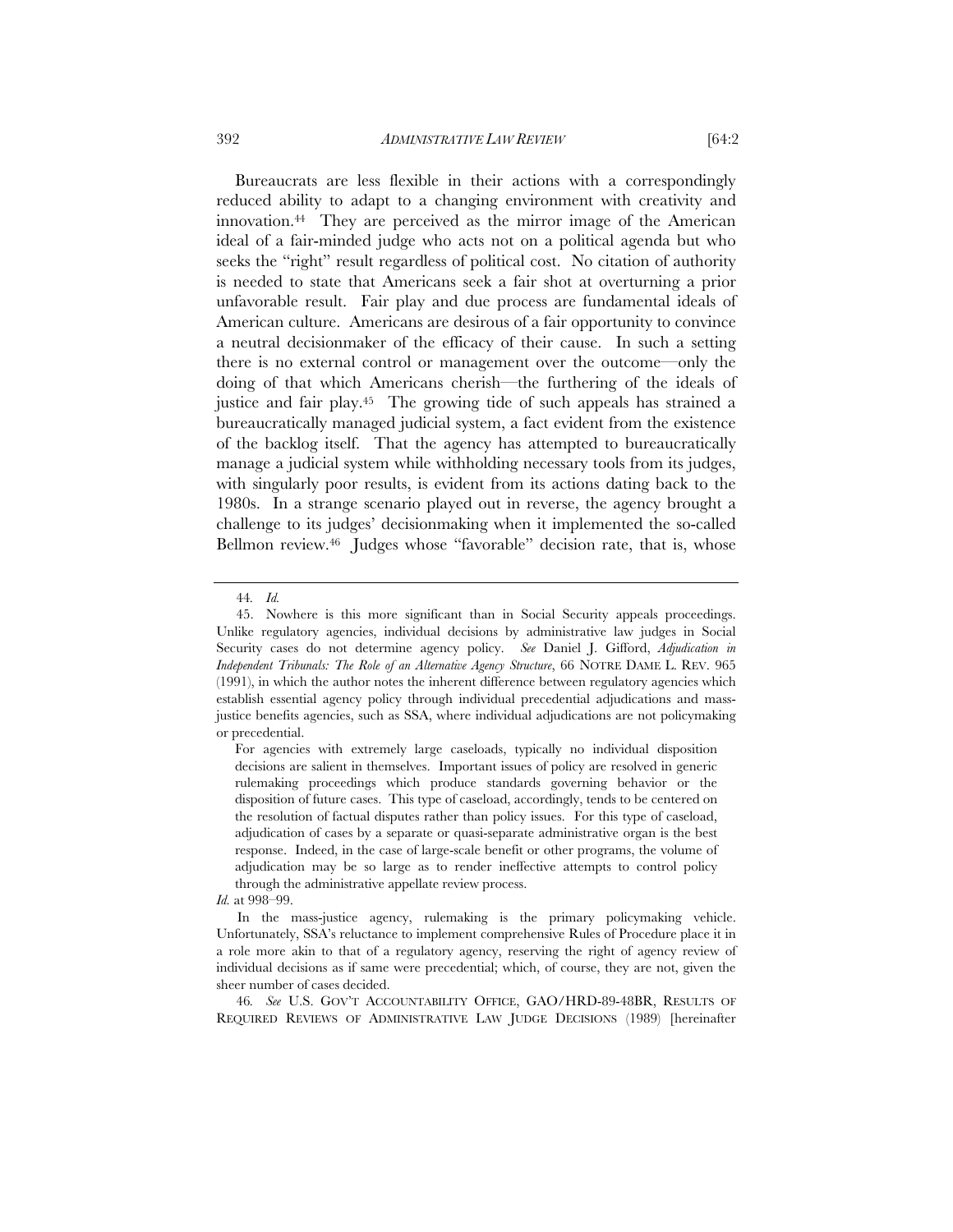reversal of underlying administrative denials reached 70%, were targeted for disciplinary action, including "re-education" by the agency. In a series of legal actions challenging the agency's actions, individual administrative law judges argued the agency action violated the APA. The U.S. Court of Appeals for the Second Circuit, in *Nash v. Bowen*<sup>47</sup> described the agency action toward its administrative law judges as nothing short of coercion:

The point is that the "Bellmon Review Program" is for all intents and purposes the same as the "Quality Assurance System" considered herein, i.e., the targeting and pressuring of ALJs with high allowance of benefit rates  $(a/k/a$  "reversal" rates) to fall into line or be subjected to disciplinary action.

The Secretary's "reversal" rate policy embodied in the "Quality Assurance System," however, is cause for concern. To coerce ALJs into lowering reversal rates—that is, into deciding more cases against claimants would, if shown, constitute in the district court's words "a clear infringement of decisional independence."48

Rather than focus upon the issues that have traditionally concerned judicial case management—rising costs and increasing delays—the agency, in implementing the Bellmon review, seemed animated by the political question of whether too many were being granted benefits. The "bureaucratic" concern thus evidenced was improperly placed on the outcome of the case by questioning the substantive performance of the judges rather than modifying the underlying criteria for award of Social Security benefits, with little attendant concern for the growing backlog. This example portrays the agency's misplaced emphasis, especially in a system where individual adjudicative decisions do not affect overall Social

. . . .

GAO/HRD-89-48BR, REQUIRED REVIEWS]. The Report notes:

Social Security disability claimants whose initial benefit applications are denied may appeal through several layers of administrative and judicial processes. However, the appeal process is very time-consuming. For some claimants, even favorable decisions by administrative law judges (ALJs) are delayed because they are chosen at random for further review by the Social Security Administration's (SSA's) Appeals Council. In many cases the delay is only a month or so, but some cases are delayed several months while subsequent appeals are considered.

This random review process is carried out under the Bellmon Amendment (96- 265, sec. 304(g)) passed in 1980. Early reviews under the amendment were directed at ALJs who issued favorable decisions in 70 percent or more of their cases and were so controversial they led to a lawsuit by the Association of ALJs. The controversy and lawsuit resulted in restrictions on the use of Bellmon review data that limited the program's value for quality assurance purposes.

*Id.* at 1.

 <sup>47. 869</sup> F.2d 675 (2d Cir. 1989).

<sup>48</sup>*. Id.* at 679, 681.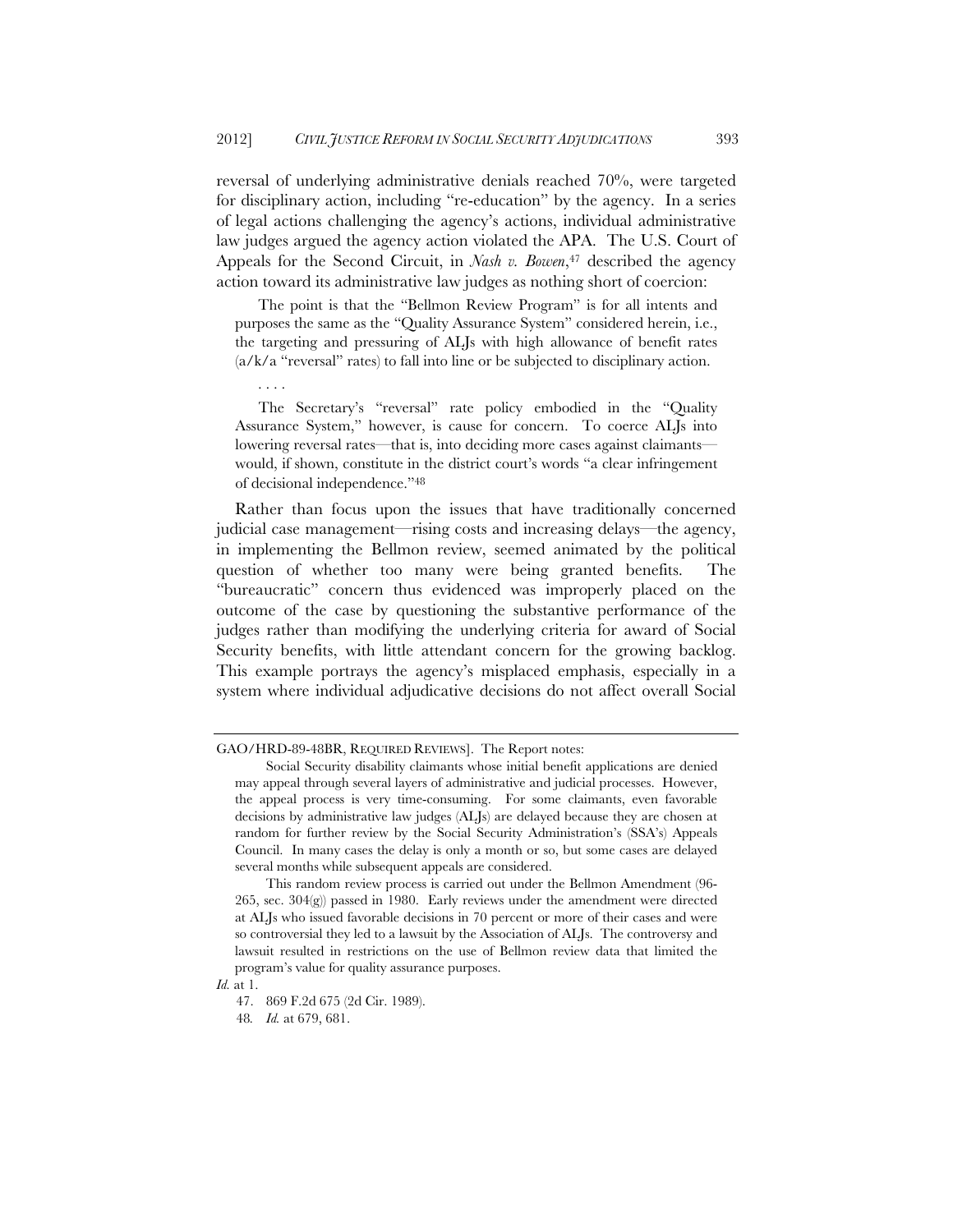Security policy. It is a revealing window into the agency's cultural environment.

To set due process as an overarching goal requires a cogent, well-defined infrastructure, free of political interference. It becomes an even more complex undertaking if burdened by politically driven outcomes. As a matter of practical jurisprudence, due process in American juridical systems occurs within a human system whose defining characteristics embody concepts of justice and fair play tempered by compassion. Considering both the black letter of the law and the otherwise real context of disparate human life, the American ideal of justice necessarily asks, *What is the right thing to do?* This is a decision often sheltered in gradations of gray. This is especially so in the fact-intensive undertaking made by federal administrative law judges in Social Security disability appeals. These essential American ideals run contrary to the demand for control, political consistency, and predictability inherent in modern notions of a politicallyanimated bureaucracy. Here lies the impetus, if not the roadblock, to change in Social Security's disability appeals system. What is required is a fundamental cultural change within the agency's worldview, ending the "Trachtenberg Era," whose legacy dates to 1975, and beginning anew an era in which politically independent judges, and not agency managers, administer a judicial system.

# *C. The Agency*

Viewed from a wider perspective, the agency's apparent historical animus toward its administrative law judges and the corresponding resistance by judges to the demanded predictability of bureaucratic and politically motivated outcomes appears to rest squarely on inherent tensions that arise in the placement of a judicial system within an executive branch bureaucracy. These tensions are exacerbated by the agency's seeming confusion of roles—treating what are fact-intensive hearings as if such hearings were policymaking—when, as a matter of Executive Branch functioning, such hearings cannot by definition play such a role. The sheer number of such hearings belies such a result.49

In advocating such a view, one necessarily embraces the attendant corollary: the goals, worldview, and functioning of bureaucracies fundamentally differ from those of judicial systems. And while one might argue the system of adjudication mandated by the APA50 necessarily places administrative law judges inside the bounds of executive branch agencies,

<sup>49</sup>*. See* 5 U.S.C. § 3105 (2006).

 <sup>50. 5</sup> U.S.C. §§ 554, 556 (2006).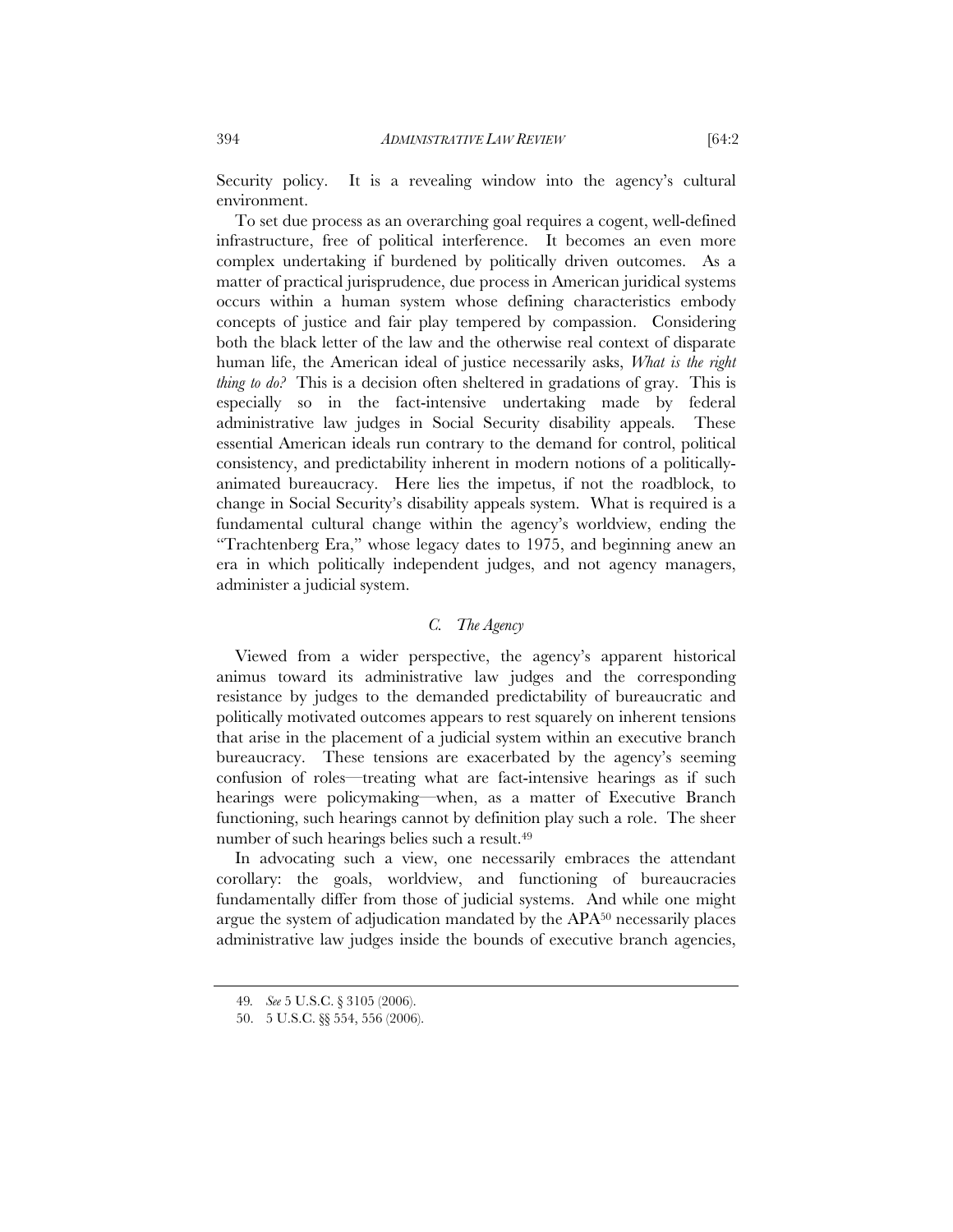the sheer size of the modern adjudicatory system of disability appeals exceeds that menvisioned in 1946 when the APA was passed—most certainly by several orders of magnitude.51 The growth of this system of administrative adjudication—populated not primarily by "managers" but by legally trained professionals serving in a role likened to that of the federal judiciary52—has fundamentally changed the system as originally envisioned. Despite this evolutionary change, Social Security "managers" continue to circumscribe the role of the administrative judiciary, seeking greater control over its members as the spiraling backlog continues.<sup>53</sup>

 The way to get this plane out of the spin and back flying the way it was supposed to fly was to take your feet off of the pedals and let go of the stick. If you did this, it would just fly its self right out of the spin and back to normal flight. If you would fight with the plane, it would continue to spin until it crashed into the ground.

 <sup>51.</sup> For example, in *Richardson v. Perales*, the Supreme Court first noted that "over 20,000 disability claim hearings [are held] annually." 402 U.S. 389, 406 (1971). To the Court, this was a "structure of great and growing complexity": "Neither are we persuaded by the advocate-judge-multiple-hat suggestion. It assumes too much and would bring down too many procedures designed, and working well, for a governmental structure of great and growing complexity." *Id.* at 410. Today, more than thirty times as many appeals are pending. One cannot but wonder whether the Court would, today, declare that the disability appeals system is "working well" as it did in 1971.

<sup>52</sup>*. See* Butz v. Economou, 438 U.S. 478, 513 (1978) (noting that an administrative law judge performs a "functionally comparable" role to a judge and that "the process of agency adjudication is currently structured so as to assure that the hearing examiner exercises his independent judgment on the evidence before him, free from pressures by the parties or other officials within the agency."). A number of lower court decisions have echoed the *Butz*  ruling, reaffirming the Court's declaration that "the risk of an unconstitutional act by one presiding at an agency hearing is clearly outweighed by the importance of preserving the independent judgment of these men and women." *Id.* at 514.

 <sup>53.</sup> The situation brings to mind the counter-intuitive lessons in learning to fly, and more particularly, learning to escape a spin. In the words of an Army pilot:

One of the maneuvers that I was taught was how to put the plane into a spin and bring it back to level flight. It was fairly easy to start the spin, we just slowed the plane down and pulled the nose up so that it was not hardly flying and it would begin the spin.

Now came the hard part, getting it back to straight and level flight. This plane was pointed almost straight down at the ground and spinning. The natural inclination was to take the stick and, if the spin was to the right, pull the plane back to the left. But, if we did this, it would begin spinning to the left and in a tighter spin.

Learning to do that was one of the hardest things that I had to learn in all of flight school. Learning to let go and let it happen.

*See Stay In the Now, I've Got You*, HAPPYNESS IS A CHOICE.COM, http://happynessisachoice.com/articles/acceptance/stay. The lesson illustrates human nature generally, and describes agency behavior as regards the administrative judiciary, specifically. A natural, virtually instinctive response when faced with crisis is to seize control and attempt to *do* something. It is counter-intuitive to let go. Rather than let go and thereby avoid a crash, agency managers have grasped an even tighter hold, effectively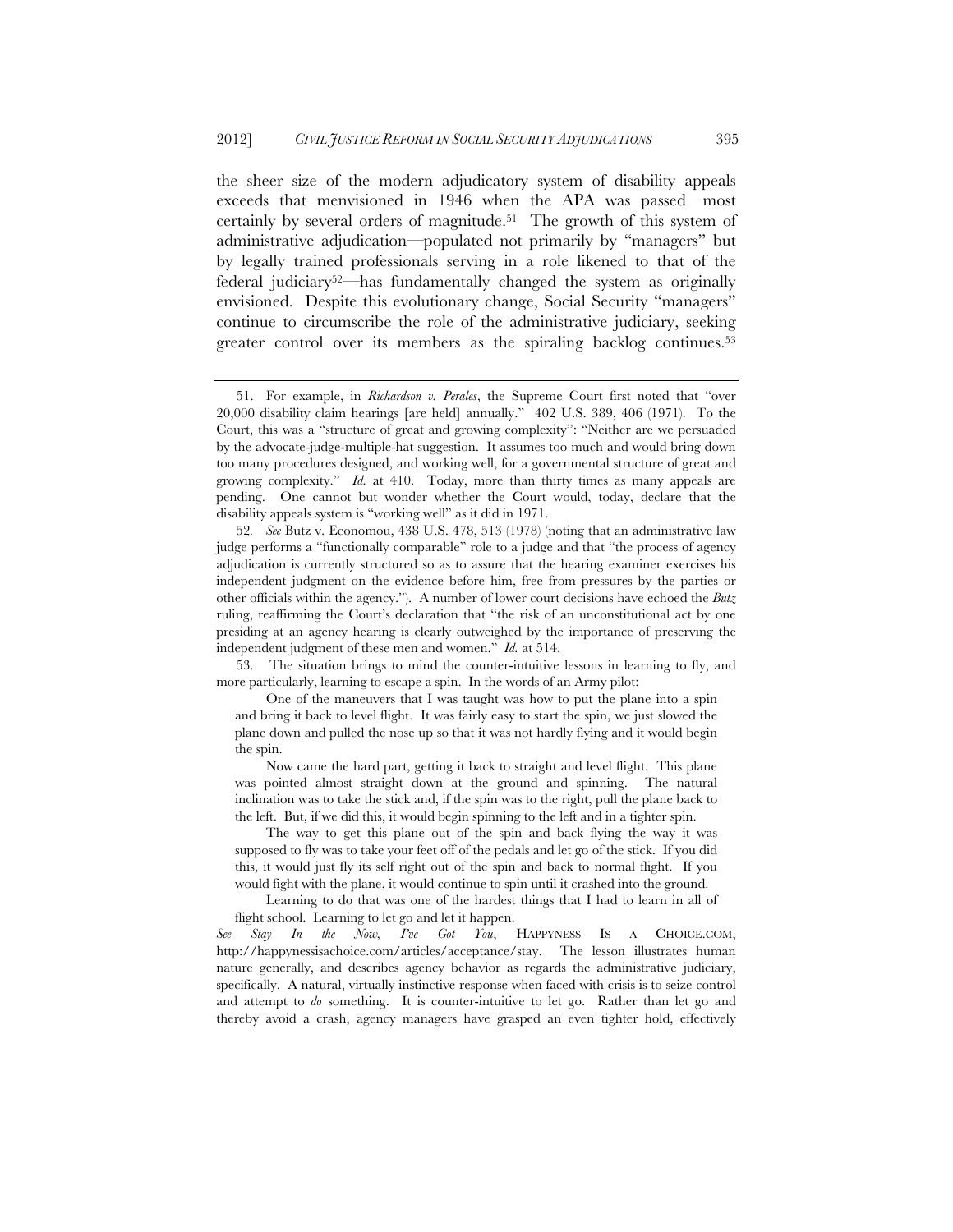Administrative law judges, foreclosed from many of the procedural tools they deem necessary to accomplish the task before them, seek to improve their professional functioning as judges. The result? A clash of worldviews, resulting in ongoing calls from the Social Security Advisory Board, the American Bar Association, and the Association of Administrative Law Judges to resolve these differences. Setting aside the arguments on each side, it is at bottom an animus ill-suited to the task of public service so significantly involving the welfare of the American people.

At this juncture in American history, the situation is straightforward, if not difficult to embrace. The Nation's disability appeals system has grown beyond its founding roots. The evolution of the system of disability benefits began with a fundamental shift in national perspective in 1935 with the passage of the Social Security Act.54 In the midst of the Great Depression, Americans in a competitive, capitalist society gained an assurance that their contributions as American workers would not go unrewarded, such that a small benefit was made available upon retirement, which today has become a mainstay of millions of Americans in their elder years. In the 1950s, Americans recognized that this same benefit should be extended to those not yet of retirement age but who, because of disabling physical or mental conditions, could no longer compete in order to meet minimum daily needs for sustenance and shelter. This benefit, too, has gained a significant place in American society.55

While retirement benefits are generally a function of numerical analysis (quarters paid, amounts earned, etc.), the question of entitlement to disability benefits is far more subjective—embracing legal, vocational, and medical issues—and is often open to varying interpretation. By operation of law, the subjective nature of these determinations warrants an opportunity to be heard—to present evidence and testimony in aid of the claim.

As discussed herein, arguably, the ability of the agency to meet the demands of this due process requirement has been outstripped by the need for greater and greater numbers of such hearings, resulting in a hearings backlog of such duration and extent that it is now a "crisis."56 As a result, it

56*. See, e.g.*, U.S. GOV'T ACCOUNTABILITY OFFICE, GAO-02-322, SOCIAL SECURITY DISABILITY: DISAPPOINTING RESULTS FROM SSA'S EFFORTS TO IMPROVE THE DISABILITY

ignoring the solution of letting go (and unleashing the talents of its administrative law judge corps).

<sup>54.</sup> For an historical overview of the Social Security Act and history leading to that point in time, see *Historical Background and Development of Social Security*, SOC. SEC. ONLINE. (Dec. 6, 2011), http://www.ssa.gov/history/briefhistory3.html (last modified Dec. 6, 2011).

<sup>55</sup>*. See A History of the Social Security Disability Programs*, SOC. SEC. ONLINE. (1986), http://www.ssa.gov/history/1986dibhistory.html (last visited May 14, 2012).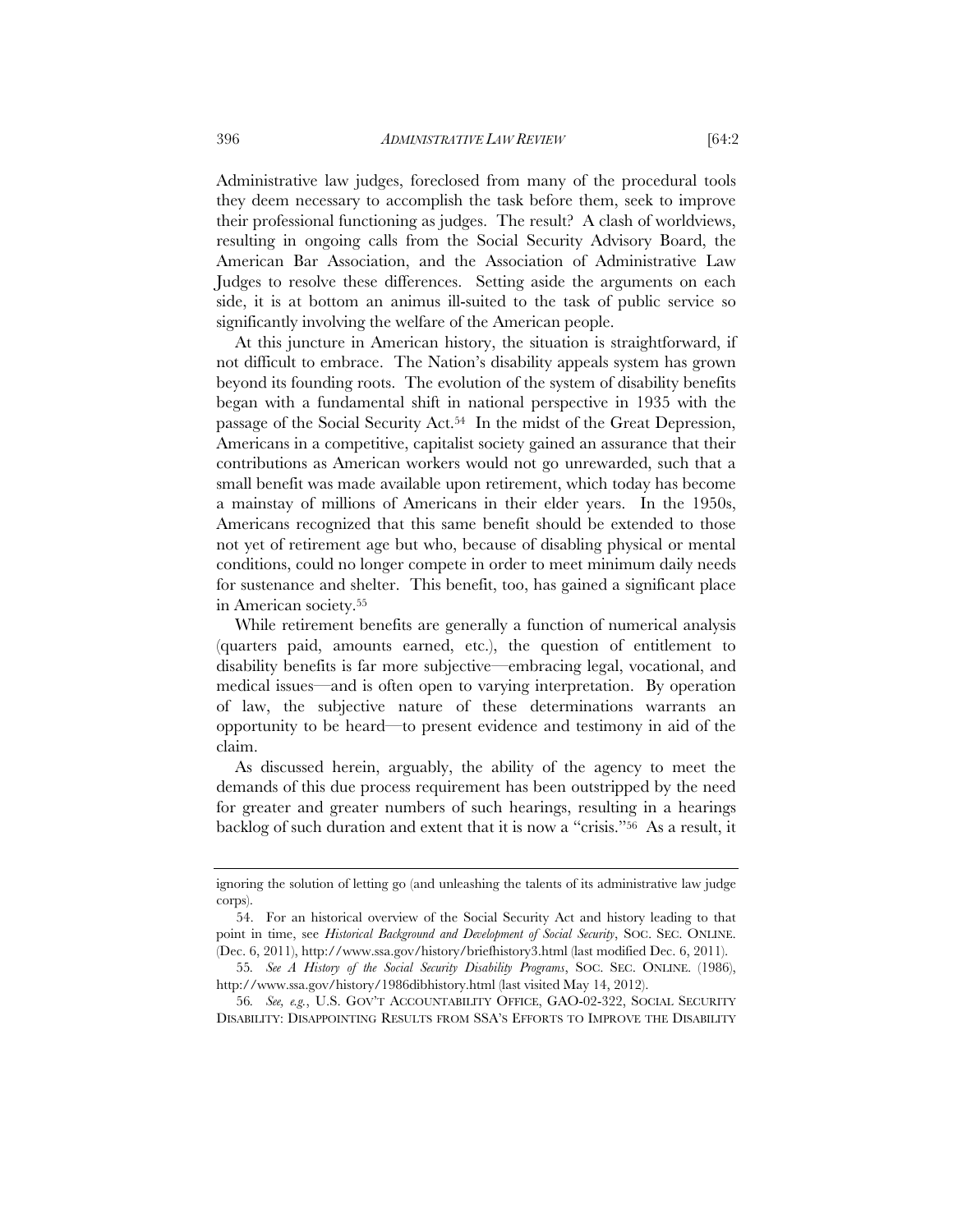is important to recognize the systemic inadequacy of the bureaucratic worldview: the demand by the agency upon its judges for resolution of dramatically increased numbers of pending disability appeals has not resulted in a wider empowerment of administrative law judges by the agency but has instead seen the agency invoke repeated nonjudicial attempts to remedy the situation while simultaneously narrowing the role of the administrative law judge. This is no more plainly illustrated than by the recent change in regulation potentially limiting the ability of the administrative law judge to set his or her own docket.57

### II. JUDGING AND THE EFFECTIVE DISPOSITION OF CASES: THE MANAGERIAL JUDGE, THE CJRA, AND THE FRCP

Judging and effective disposition of cases are invariably functions of caseload management—a task historically associated with the professional functioning of judges. In this, the lessons from the federal courthouses are instructive in the current Social Security backlog crisis.

In the late 1970s and '80s, increasing caseloads and resulting delays in the United States courts brought this reality into focus: to be effective, a judge was no longer simply required to hear the evidence in an individual case, ensure justice was done, and make a decision when the parties indicated the case was ripe for decision. Leaving the pace of the litigation to the parties often resulted in unwelcome delay as one party sought—for both tactical and strategic reasons—to slow the litigation process to the detriment of his opponent. This resulted in a growing perception that the judicial system was unresponsive to societal needs. Calls were made for change from within the system. The role of the effective judicial officer was seen as changing to fulfill the equitable maxim, "Justice delayed is justice denied."58 Doing so meant learning to engage in proactive pretrial case management in an effort to bring pending cases to a more swift resolution. Then-Chief Judge Robert Peckham, of the U.S. District Court for the Northern District of California, makes the point plainly:

CLAIMS PROCESS WARRANT IMMEDIATE ATTENTION (2002) [hereinafter GAO-02-322, DISAPPOINTING RESULTS].The GAO stated, in part:

This [Hearing Process Improvement] initiative was implemented nationwide in 2000. The initiative has not improved the timeliness of decisions on appeals; rather, it has slowed processing in hearings offices from 318 days to 336 days. As a result, the backlog of cases waiting to be processed has increased substantially and is rapidly approaching crisis levels.

*Id.* at 3.

<sup>57</sup>*. Compare* 20 C.F.R. § 404.936 (2010), *with* 20 C.F.R. § 404.936 (2011).

 <sup>58.</sup> THE YALE BOOK OF QUOTATIONS 312 (Fred R. Shapiro ed., 2006) (quoting William E. Gladstone, British Prime Minister (1868–1894)).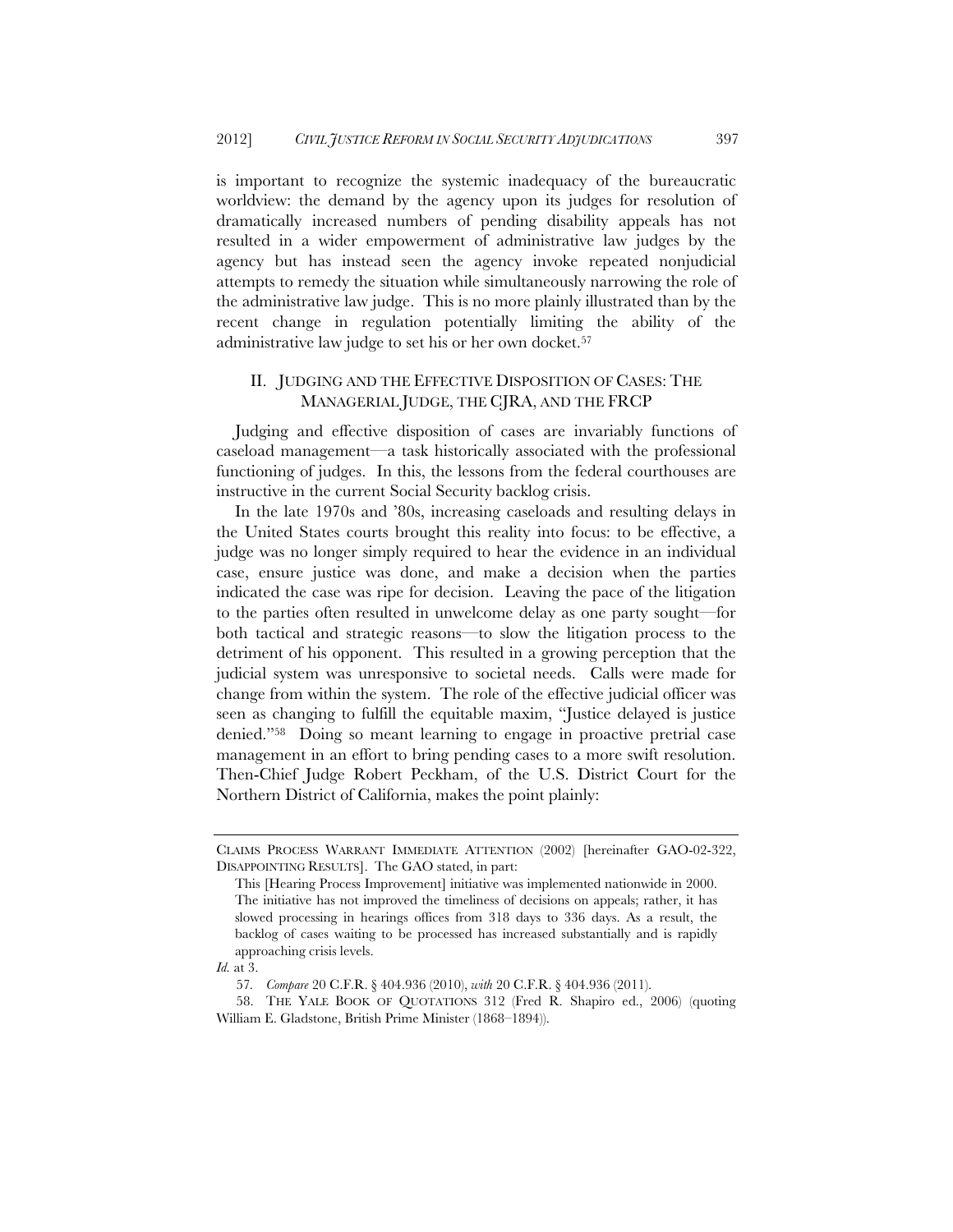Traditionally, judges have been depicted solely as dispensers of justice, weighing opposing evidence and legal arguments on their finely-calibrated scales to mete out rewards and punishments. Until quite recently the trial judge played virtually no role in a case until counsel for at least one side certified that it was ready for trial. But today's massive volume of litigation and the skyrocketing costs of attorney's fees and other litigation expenses have, by necessity, cast the trial judge in a new role, that of pretrial manager.59

The judge as pretrial manager views his or her role in the light of increasing caseloads with attendant increases in the cost of access to courts and resultant delay once there. This worldview is both specific to the needs of individual cases as well as societal recognition that delays in individual cases result in system-wide general delay. As one writer observes:

Advocates of managerial judging point to several indications that action is needed. They cite the growing caseload of the federal judiciary. They express concern with the changing nature of civil litigation: new causes of action have expanded the judicial role and challenged the limits of judges to reform institutions and to remedy social ills. More recently, the rising cost of civil litigation has come to the fore as a major justification for managerial judging.

For now, it is not important to debate whether any of the purported justifications for managerial judging are valid. What is more important is to recognize that the advocates of managerial judging are making a fundamental critique of the existing procedural regime. The present structure of civil procedure, they say, necessarily fails to achieve its selfproclaimed goal of "the just, speedy, and inexpensive determination" of controversies if left to its own devices.60

Faced with institutional erosion in the form of increasing costs and delays, the courts recognized a critical need to broaden the judicial role to encompass the entire life cycle of a case, from the moment of its filing to its eventual disposition.61 No longer was the judge to be a passive participant awaiting word from the lawyers that the case was now ready for trial. This

 <sup>59.</sup> Robert F. Peckham, *The Federal Judge as a Case Manager: The New Role in Guiding a Case from Filing to Disposition*, 69 CALIF. L. REV. 770, 770 (1981).

 <sup>60.</sup> E. Donald Elliott, *Managerial Judging and the Evolution of Procedure*, 53 U. CHI. L. REV. 306, 309–10 (1986) (footnotes omitted).

<sup>61</sup>*. See* Carl Tobias, *Civil Justice Reform in the Fourth Circuit*, 50 WASH. & LEE L. REV. 89, 90 (1993) ("Congress passed the Civil Justice Reform Act during 1990 because of mounting concern over abuse in civil litigation, particularly in the discovery process; the growing costs of resolving civil lawsuits; and decreasing federal court access in those cases. For a decade and a half, many federal judges, led by Chief Justice Warren Burger, had contended that the federal judiciary was experiencing a litigation explosion and increasing discovery and litigation abuse." (footnote omitted)).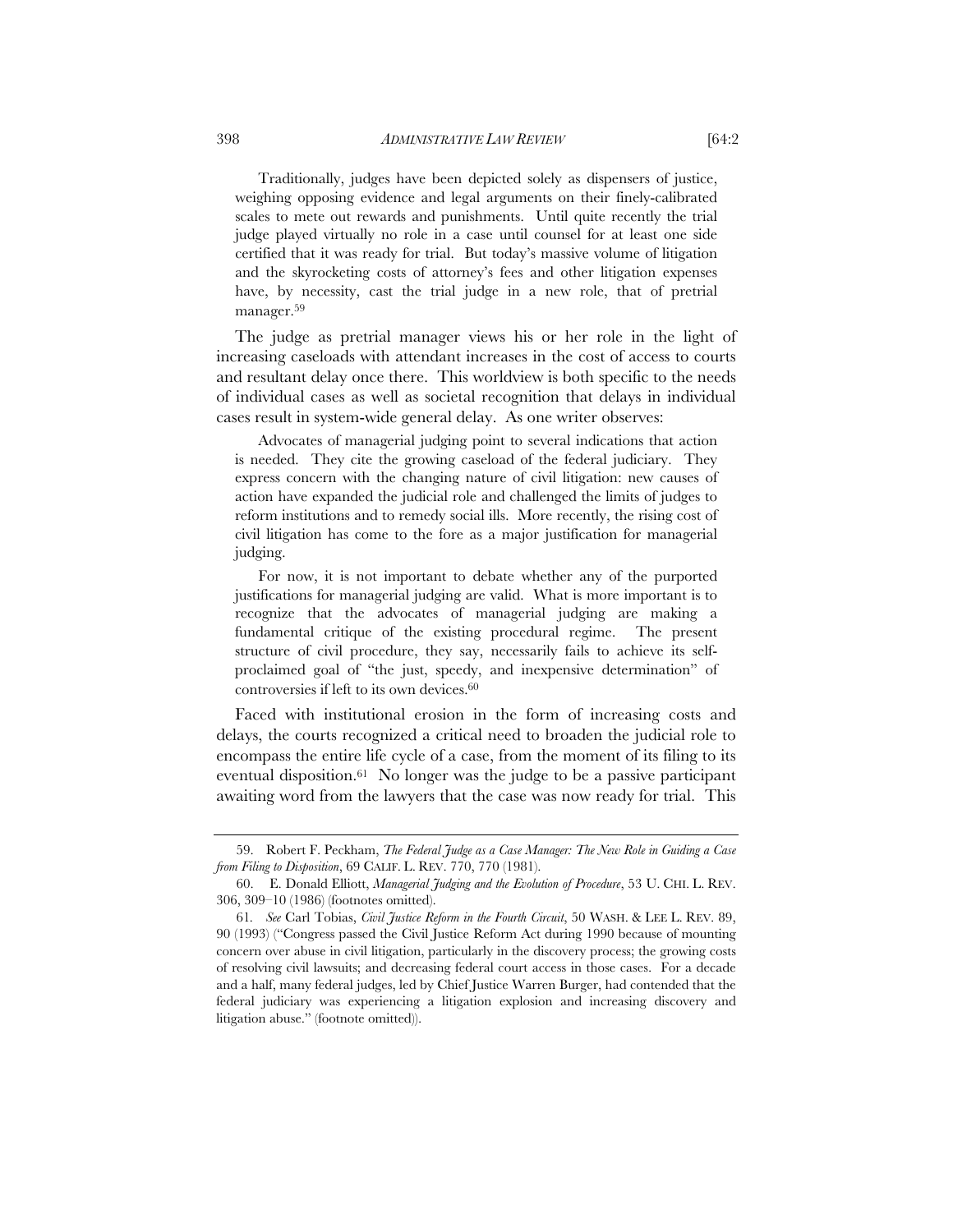was evident in the passage of the CJRA.

The CJRA was enacted "to promote for all citizens—rich or poor, individual or corporation, plaintiff or defendant—the just, speedy and inexpensive resolution of civil disputes in our Nation's federal courts,"62 in recognition of a growing concern by federal judges that "a litigation explosion was taking place in the federal courts, resulting in increased discovery and litigation abuse."63

The legislative history indicates that the central purpose of the Civil Justice Reform Act is to accomplish the often stated but frequently unachieved goal of Rule 1 of the Federal Rules of Civil Procedure: to ensure the "just, speedy, and inexpensive determination" of civil disputes in federal courts. The legislative history notes that "[h]igh costs, long delays and insufficient judicial resources all too often leave this time-honored promise unfulfilled. By improving the quality of the process of civil litigation, this legislation will contribute to improvement of the quality of justice that the civil justice system delivers."64

Integral to the implementation of the CJRA are core concepts of managerial judging such that district judges working with required CJRA Advisory Committees within each of the ninety-four federal districts were to devise individual cost and delay reduction plans, to be implemented within the district through "adoption of the specific methods of litigation management and cost and delay reduction."65 These concepts of judicial management included:

- "early and ongoing judicial management of cases"
- "management of the discovery process"
- "authorizing judges to explore settlement in complex cases and requiring parties to have attorneys with settlement authority present at conferences"
- "'systematic [and] differential treatment of civil cases that tailors the level of individualized and case specific management' to factors including 'case complexity, the amount of time reasonably needed to prepare the case for trial, and the judicial and other resources required and available for the preparation

 <sup>62.</sup> S. REP. NO. 101-416, at 1 (1990).

 <sup>63.</sup> Carl Tobias, *Executive Branch Civil Justice Reform*, 42 AM. U. L. REV. 1521, 1524 (1993).

 <sup>64.</sup> Linda S. Mullenix, *The Counter-Reformation in Procedural Justice*, 77 MINN. L. REV. 375, 390 (1992) (alteration in original) (footnote omitted) (quoting S. REP. NO. 101-416, at 1 (1990)).

 <sup>65.</sup> Patrick Johnston, *Civil Justice Reform: Juggling Between Politics and Perfection*, 62 FORDHAM L. REV. 833, 843–45 (1994).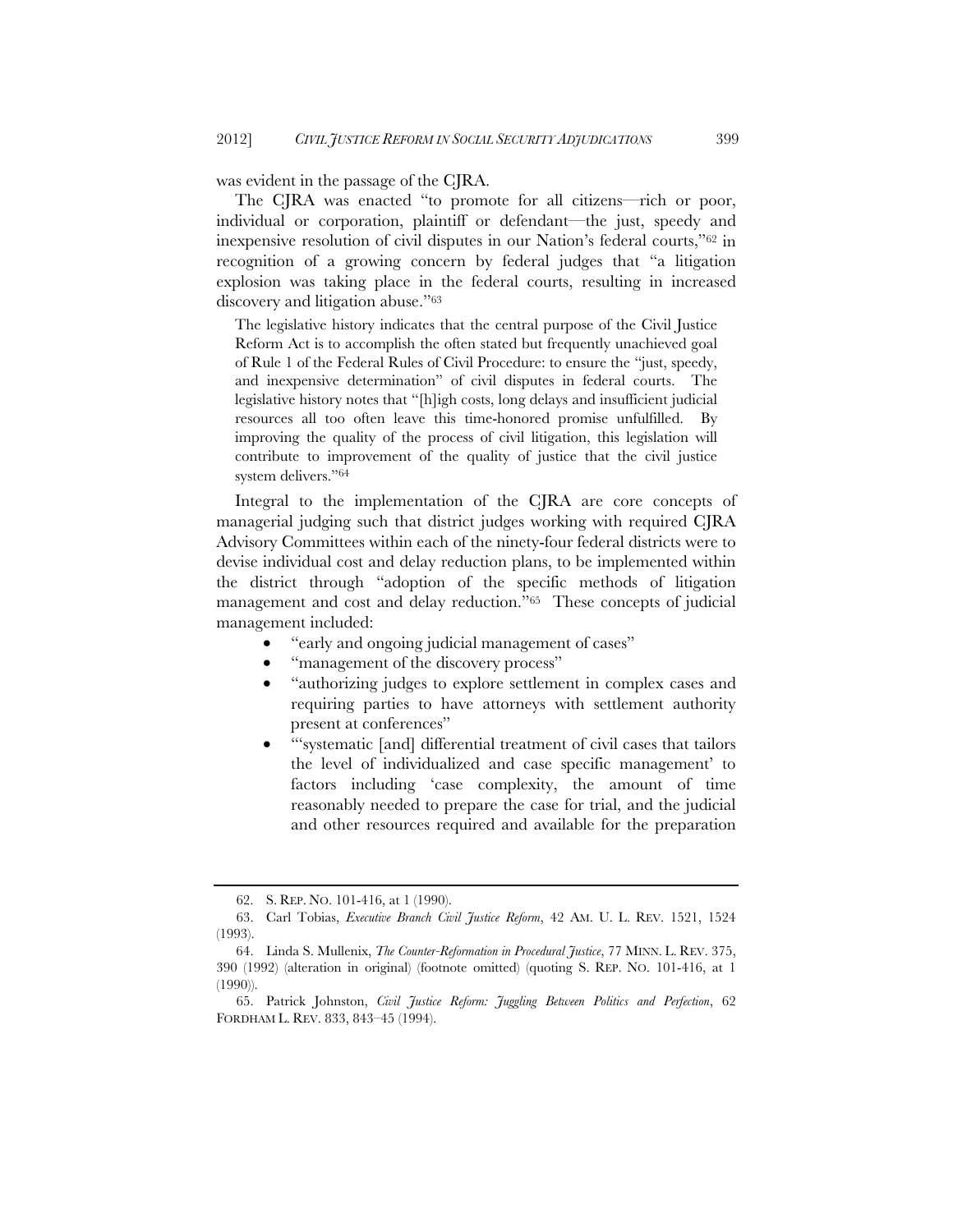# and disposition of the case.'" 66

Review of the original report<sup> $67$ </sup> giving rise to the CJRA captures the essence of the revolution in judicial activism that the Act sought to encourage: CJRA plans "should also recognize that there has not been adequate utilization of available and existing tools to respond to this substantially changed civil litigation system, to control cost and delays."<sup>68</sup> The legislation thus sought to:

- (1) Build reform from the bottom up;
- (2) Promulgate a national, statutory policy in support of judicial case management;
- (3) Impose greater controls on the discovery process;
- (4) Establish differentiated case management systems;
- (5) Improve motions practice and reduce undue delays associated with decisions on motions; and
- $(6)$  Expand and enhance the use of alternative dispute resolution.<sup>69</sup>

In so acting, Congress sought to encourage proactive judicial involvement in all federal civil actions, adopting a national public policy calling for creative judicial management of civil litigation at an early stage in the proceedings to curb cost and delay. Congress demanded that federal judges abandon a passive stance and no longer leave to counsel the decision to signal when a case is ready for trial. Instead, early hands-on judicial case management was to extend to the case from the moment of its filing, involving the assigned judge at the beginning of the litigation to ensure effective, efficient, and timely case management, and ultimately a less costly disposition without undue delay.

For the agency the question of effective judicial involvement by federal administrative law judges in case management is a question of an expanded judicial role. The nature of the backlog crisis is described by the same problems federal courts confronted and whose resolution was and remains a logical response. Professor Judith Resnik frames the issue in her 1982 seminal article, *Managerial Judges*. Quoting both the *Commentary of the Mishnah* and the Preface to the *Manual for Complex Litigation*, Professor Resnik offers pithy guidance to the problem of case management, evincing a philosophical notion of the proper judicial role:

Should you be called upon to function as a judge, do not be like the legal

 <sup>66.</sup> Lauren Robel, *Fractured Procedure: The Civil Justice Reform Act of 1990*, 46 STAN. L. REV. 1447, 1456–60 (1994) (footnote omitted) (quoting 28 U.S.C. § 473(a)(1) (2006)).

<sup>67</sup>*. See* BROOKINGS INST. TASK FORCE ON CIVIL JUSTICE REFORM, JUSTICE FOR ALL: REDUCING COSTS AND DELAY IN CIVIL LITIGATION (1989); *see also* Robel, *supra* note 66, at 1450.

<sup>68</sup>*. See* Robel, *supra* note 66, at 1460.

 <sup>69.</sup> Mullenix, *supra* note 64, at 391 (quoting S. REP. NO. 101-416, at 15 (1990)).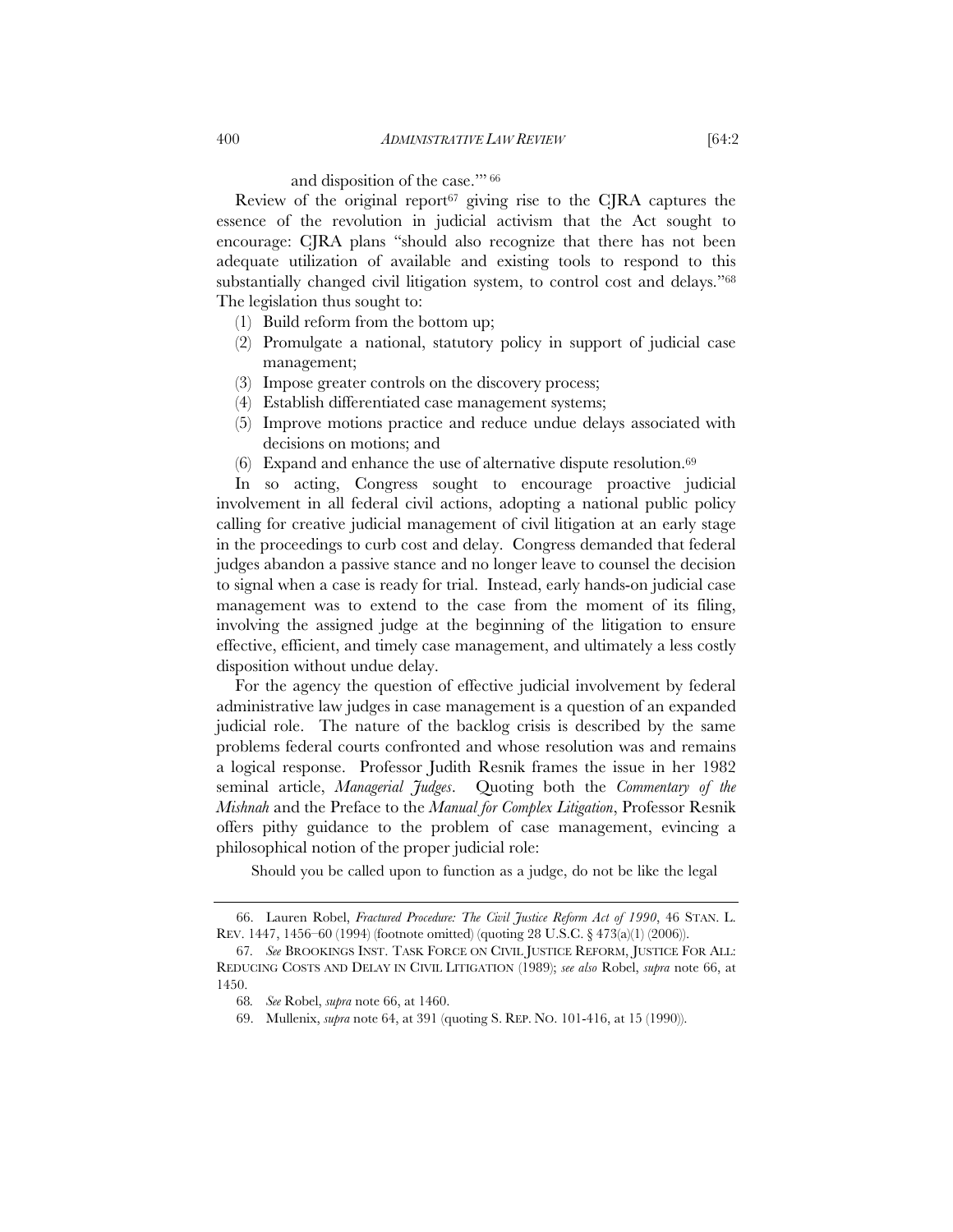advisors who offer to place their juridical knowledge at the service of the litigating parties. . . . [Y]ou must remain silent and abstain from interference in the arguments . . . . Do not by even so much as a gesture seek to influence either prosecution or defense.

And:

There are no inherently protracted cases, only cases which are unnecessarily protracted by inefficient procedures and management.<sup>70</sup>

The traditional judicial role stands out against the emergent judicial role of judge-as-pretrial-case-manager. Professor Resnik observes that the modern judicial role encompasses a view of judicial activity as extending from the filing of the case to its ultimate disposition.71 She describes this then-new role as "shepherding the case to completion."72 *Shepherding* contemplates greater familiarity with the case at a much earlier time in the life of the litigation. In this, she asserts judicial management is the new form of "judicial activism" but warns that such "judicial management may be teaching judges to value their statistics, such as the number of case dispositions, more than they value the quality of their decisions."73 She nevertheless acknowledges that the world of judging has, indeed, changed:

Today the unhyphenated "pretrial" is a stage unto itself, no longer a prelude to trial but rather assumed to be the way to end a case without trial. Today's rule brims with details about what judges are supposed to do, including establishing "early and continuing control," organizing discovery, "facilitating the settlement of the case," and referring parties in appropriate instances to "special procedures" (such as arbitration or mediation) "to assist in resolving the dispute." In the contemporary rule, we find the managerial judge, the settlement judge, the dealmaking judge, [and] the judge promoting alternative dispute resolution.74

*The Federal Rules of Civil Procedure* as amended undeniably reflect this proactive approach beginning with Rule 1, which establishes a lens through which the balance of the Rules—and correspondingly, the actions thereunder—are to be viewed: "[The Rules] should be construed and administered to secure the just, speedy, and inexpensive determination of every action and proceeding*.*"75 Rule 16, as Professor Resnik notes, provides for detailed management of every civil action, requiring, in part:

 <sup>70.</sup> Judith Resnik, *Managerial Judges*, 96 HARV. L. REV. 374, 376 (1982) (alterations in original).

<sup>71</sup>*. Id.* at 378.

<sup>72</sup>*. Id.*

<sup>73</sup>*. Id.* at 380.

 <sup>74.</sup> Judith Resnik, *Trial as Error, Jurisdiction as Injury: Transforming the Meaning of Article III*, 113 HARV. L. REV. 924, 937 (2000) (emphasis omitted) (footnote omitted).

 <sup>75.</sup> FED. R. CIV. P. 1.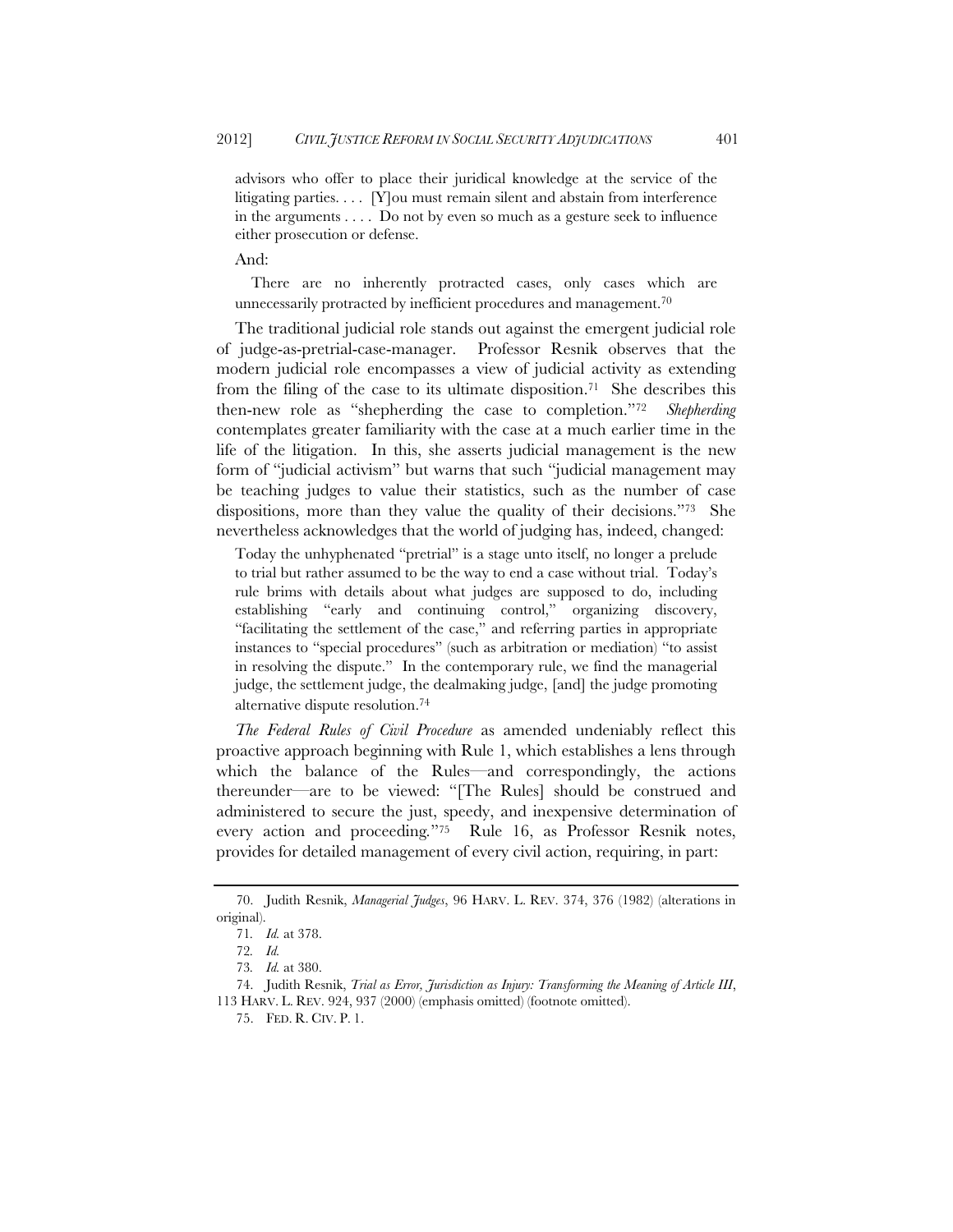In any action, the court may order the attorneys and any unrepresented parties to appear for one or more pretrial conferences for such purposes as:

- (1) expediting disposition of the action;
- (2) establishing early and continuing control so that the case will not be protracted because of lack of management;
- (3) discouraging wasteful pretrial activities;
- (4) improving the quality of the trial through more thorough preparation, and;
- (5) facilitating settlement.76

Rule 16 further requires entry of a scheduling order "as soon as practicable, but in any event within the earlier of 120 days after any defendant has been served with the complaint or 90 days after any defendant has appeared."77 Entry of a scheduling order is thus mandatory. A pretrial conference may then address a variety of matters, including "special procedures for managing potentially difficult or protracted actions" and "facilitating in other ways the just, speedy, and inexpensive disposition of the action."78In the words of one writer,

Rule 16 is explicitly intended to encourage the active judicial management of the case development process and of trial in most civil actions. Rule 16 calls on judges to fix deadlines for completing the major pretrial tasks and encourages judges to actively participate in designing case-specific plans for positioning litigation as efficiently as possible for disposition by settlement, motion, or trial. Rule 16 authorizes and regulates use of a wide range of case management tools and powers—principally through pretrial conferences. It also authorizes a wide range of sanctions for violations of pretrial orders.79

The managerial judge in the federal court is thus equipped with the tools to engage in proactive case management from the outset of litigation, able to reach into his or her quiver and bring forth a variety of arrows in an attempt to resolve the case before trial; or if not, to resolve the case in a timely manner in the courtroom. Effective judging is seen to embrace effective—that is, timely—and just case disposition. Among the options available are various pretrial settlement mechanisms including ENEs (early neutral evaluations), mini-trials, summary jury trials, and settlement conferences. This is further encouraged by the Alternative Dispute

 <sup>76.</sup> FED. R. CIV. P. 16.

 <sup>77.</sup> FED. R. CIV. P. 16(b)(2).

 <sup>78.</sup> FED. R. CIV. P. 16(c)(2), (2)(L), (2)(P).

 <sup>79. 3</sup> JAMES WM. MOORE ET AL., MOORE'S FEDERAL PRACTICE 16-1 (3d ed. 2011); *see also* Thomas D. Rowe, Jr., *Authorized Managerialism Under the Federal Rules—And the Extent of Convergence With Civil-Law Judging*, 36 SW. U. L. REV. 191, 196 (2007).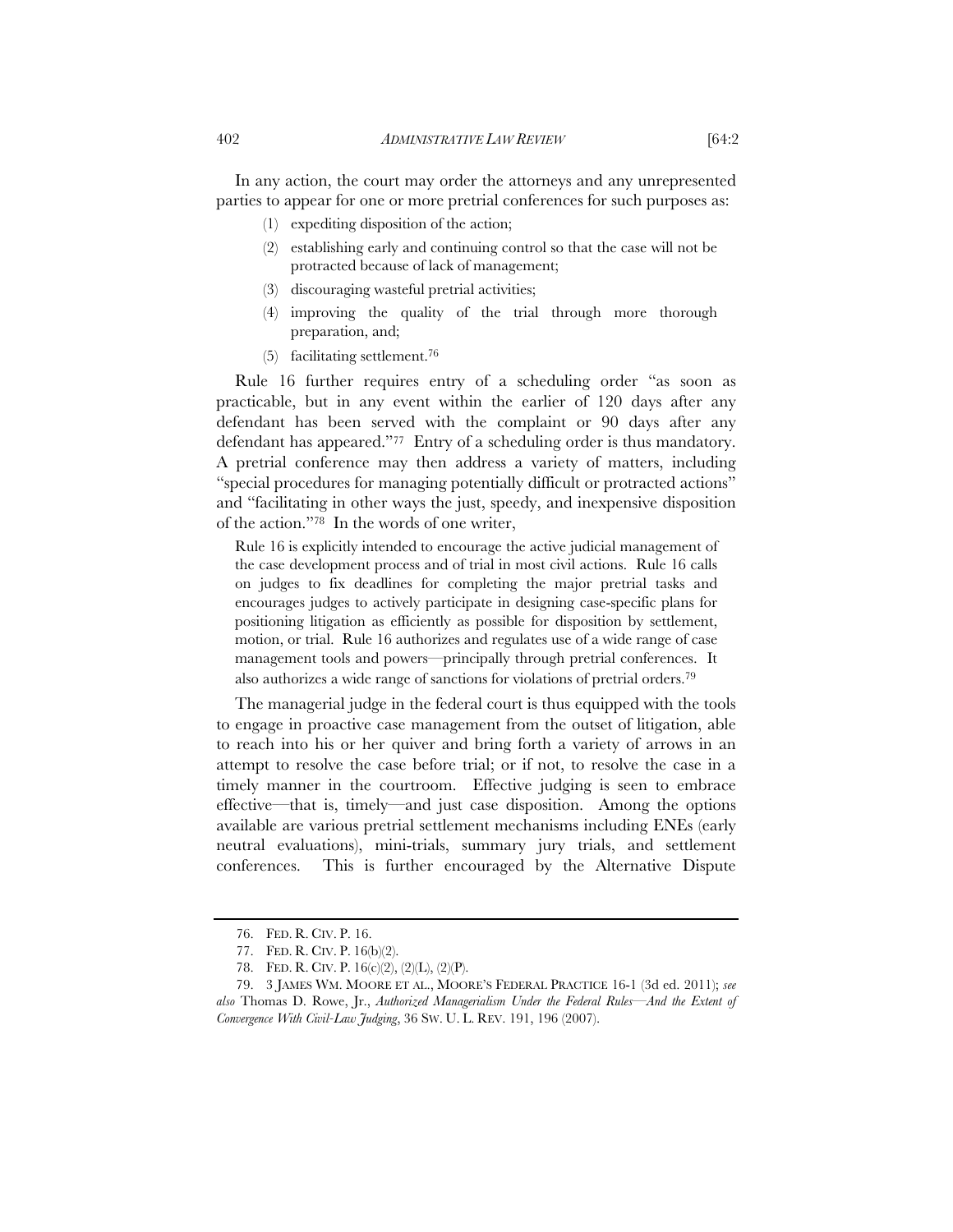Resolution Act of 1998,80 which provides that every U.S. District Court "shall devise and implement its own alternative dispute resolution program, by local rule adopted under section 2071(a), to encourage and promote the use of alternative dispute resolution in its district."81

A principal player behind the codification of judicial management as reflected in the CJRA was then-United States Senator Joseph Biden, who as Chair of the Senate Judiciary Committee commissioned the Brookings Institution in conjunction with the Foundation for Change to form a "task force to 'develop a set of recommendations to alleviate the problems of excessive cost and delay.'"82 The findings of the task force became the basis for the CJRA.83

In 1994, then-Senator Biden wrote in the *Stanford Law Review*:

For many years, the federal courts were the preferred forum for many litigants, but recently public confidence in the federal courts' ability to provide the "just, inexpensive, and speedy determination of every action" has begun to erode. . . . *Court congestion has become pronounced, particularly for civil cases, as crowded dockets and inefficient procedures combine to make litigation expensive and delays lengthy.* As a result, economic concerns rather than the merits of a case too often govern the decision to file a civil suit. In a society where access to justice is implicit in our Bill of Rights, *the closing of the courthouse doors to ordinary citizens threatens not only the judicial system's operation, but also the integrity of the democratic system.*<sup>84</sup>

Then-Senator Biden thus viewed as critical the need for active and expanded judicial management of civil cases as a means to reverse a growing delay of such magnitude as to effectively close the courthouse doors to the majority of the American people—a virtual collapse of the system of justice if unchecked. The CJRA was necessary to "restore public confidence."85 Of particular note was the perceived need for congressional action. As with the current crisis confronting SSA, Senator Biden wrote of the federal court system:

These consensus-building efforts would have been futile without the legislature's involvement. Prior to the CJRA's enactment, the federal

 <sup>80. 28</sup> U.S.C. § 651 (2006).

 <sup>81.</sup> *Id.* § 651(b). Rule 23 also authorizes extensive judicial management procedures in class actions by conferring broad authority to make appropriate orders to determine the course of the proceedings or prescribe measures to prevent undue repetition or complication in presenting evidence or argument, in addition to conferring authority to make appropriate orders to deal with similar procedural matters. Rowe, *supra* note 79, at 196–97.

 <sup>82.</sup> Johnston, *supra* note 65, at 837 (quoting BROOKINGS INST. TASK FORCE ON CIVIL JUSTICE REFORM, *supra* note 67, at vii).

<sup>83</sup>*. Id.*

 <sup>84.</sup> Biden, *supra* note 1, at 1285–86 (emphases added) (footnotes omitted).

<sup>85</sup>*. Id.* at 1286.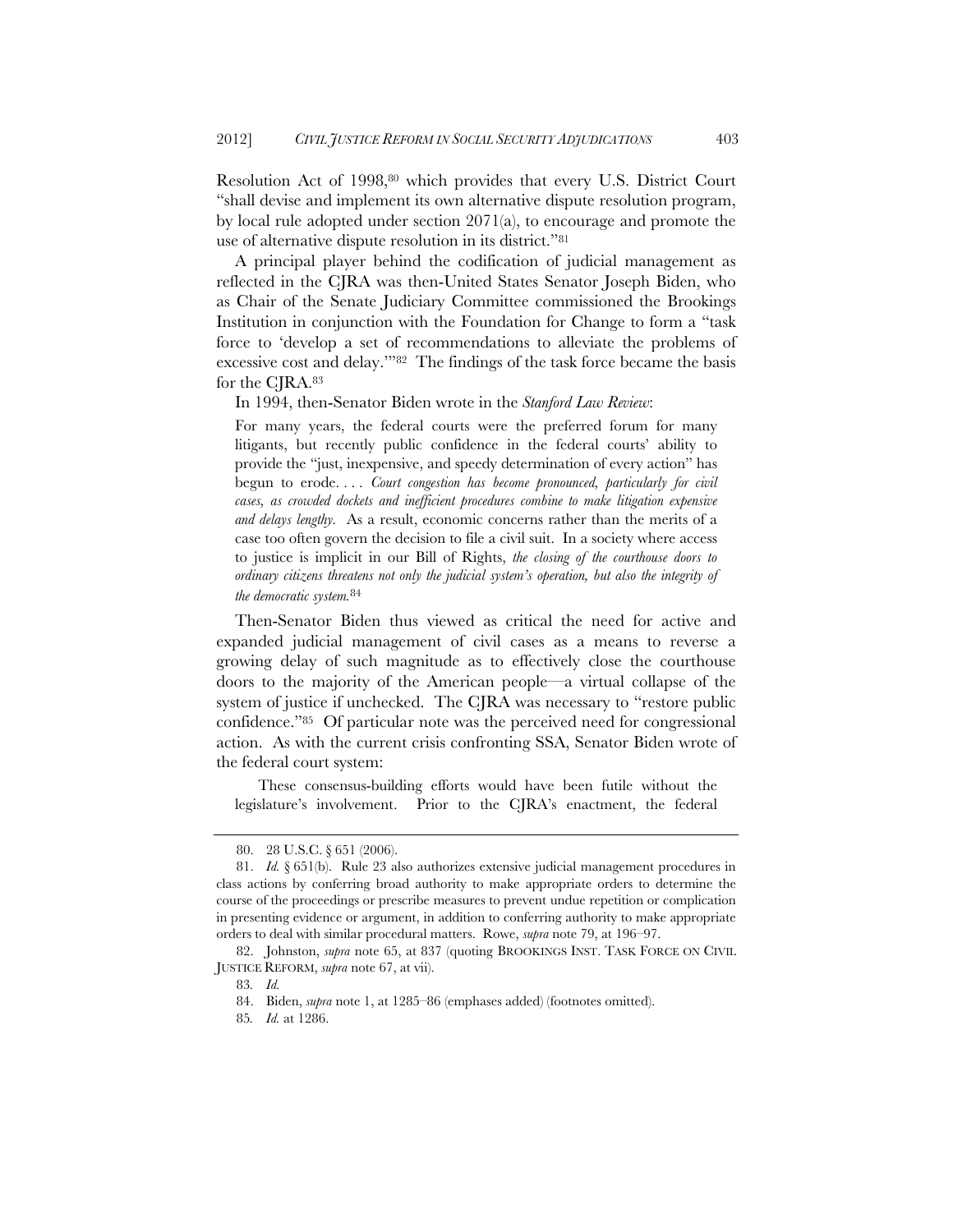judiciary's recent history was replete with proposals to reform the civil justice system from groups such as the American Bar Association, the Association of Trial Lawyers of America, and the American Law Institute. *Yet despite the warning bells and the calls for change from both inside and outside the judiciary, the rule changes recommended to Congress by the Judicial Conference remained largely ineffectual.*<sup>86</sup>

The lessons from the federal courthouse apply equally to the backlog crisis now facing the agency and ultimately, the American people. Those who assess the proactive role of the modern federal judge agree, "If judges did not intervene in the morass that is modern litigation, this would clog dockets, increase litigation costs, and free litigants to use litigation's expense and delay to gain unfair tactical advantages over their adversaries."87 Why is it different for the backlog now facing the agency?

In Judge Peckham's words:

Pretrial management of cases has become a necessary device for dealing with our judicial system's bursting calendars. It has proven to be an advantage to litigants and not merely a necessary evil. The scheduling function served by the early status conference has proven to be a particularly effective device for increasing the productivity of courts and minimizing the cost of litigation. Moreover, in the pursuit of efficiency we have discovered a way to improve our trials by making them better organized and, I believe, more comprehensible to the lay juror.... Pretrial properly focuses the action on the search for truth rather than on gamesmanship.88

The solution adopted by the courts to growing delay and increasing costs (with a resultant lack of public access to and confidence in the federal courts) was to *expand* the active role of the judge in case management, beginning at the initial filing of the case through to completion. These measures allow the judge to bring his or her full decisionmaking power to bear in the whole of the case—from its inception to completion—enabling greater flexibility and creativity in handling and disposing of cases throughout the litigation. Case resolution is no longer limited simply to disposition by trial, or by prolonged traditional methods employed by counsel, who by definition could not effectively resolve delay caused by a recalcitrant opponent absent court intervention.89

<sup>86</sup>*. Id.* at 1291 (emphasis added) (footnote omitted) (noting that the American Bar Association, Association of Trial Lawyers of America, and the American Law Institute all had proposals to reform the civil justice system).

 <sup>87.</sup> Jonathan T. Molot, *An Old Judicial Role for a New Litigation Era*, 113 YALE L.J. 27, 42 (2003).

 <sup>88.</sup> Peckham, *supra* note 59, at 804–05.

 <sup>89.</sup> Delay for the sake of delay often benefits the defendant in an adversarial proceeding, for delay maintains the status quo *ante*, enables the passage of time, the fading of memory, and the disappearance of evidence and witnesses. *See, e.g.*, Engalla v. Permanente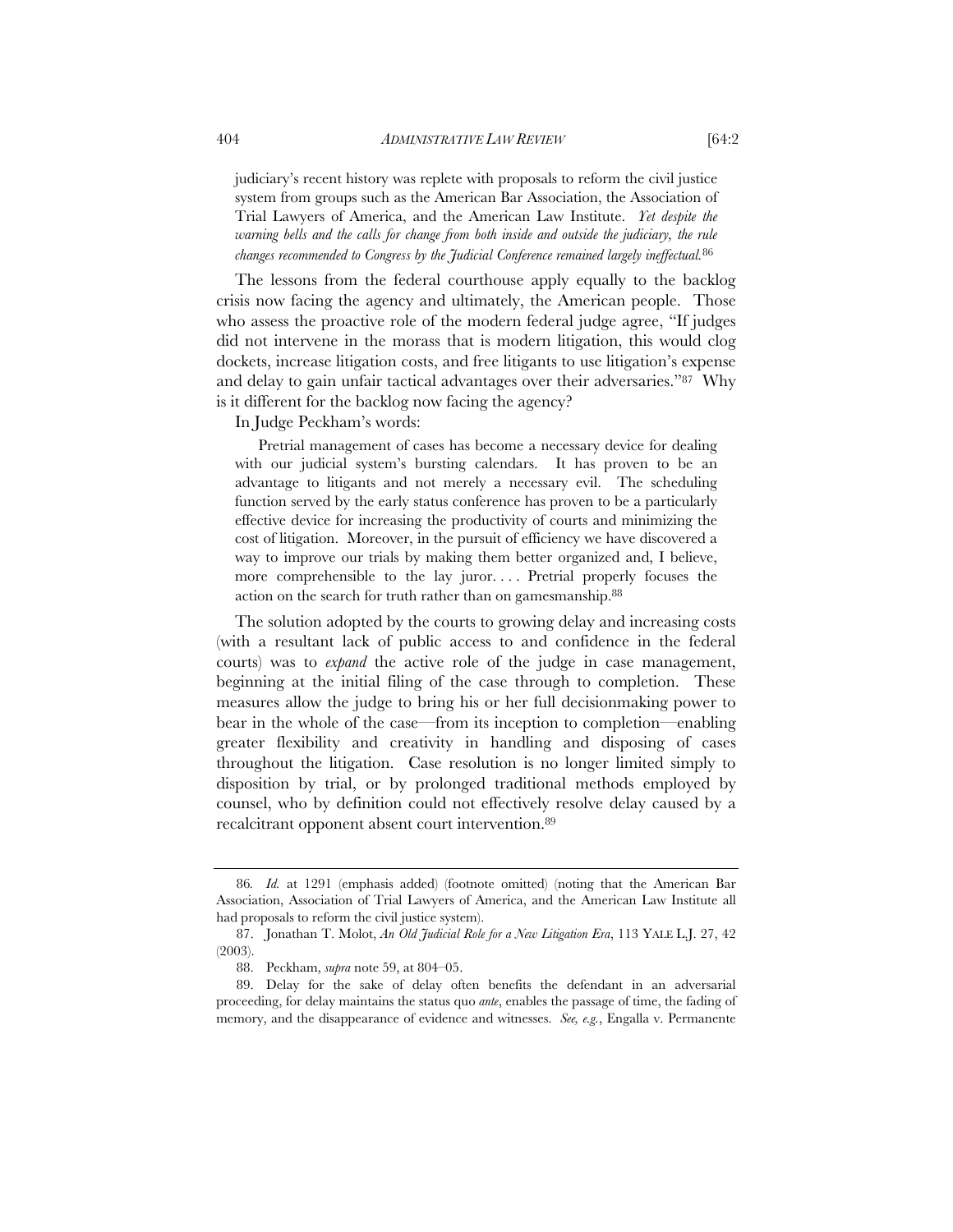These same solutions can and should be applied to the backlog crisis now threatening public confidence in and access to the Nation's system of disability claims and appeals. Effective judging requires effective case management. Administrative law judges, before whom hundreds of thousands of Americans appear each year, should be enabled to apply the full measure of their ability to decide through the life of the case—from the time a request for hearing is filed to entry of a final decision. Effective case management tools should be formulated and rules enacted, enabling members of the administrative judiciary within the agency to take an expanded and proactive role in the life of all cases that they will ultimately decide. The question is, why not empower administrative law judges with effective case management tools from the outset of a case?

#### III. ADJUDICATORY INERTIA WITHIN THE AGENCY

To answer the question requires the asking of yet another question. Why has the case management role of the administrative judiciary within the agency narrowed rather than grown in response to a growing backlog? What has prevented the agency from expanding the role of judges in addressing pending hearings? The answers to these questions require an understanding of the adjudicatory inertia that pervades the agency's approach to problem solving.90

The crisis now facing the agency finds its genesis in a long history of attempts to redress a growing caseload through management-driven initiatives and process improvements, which did not result in any effective solution to the problem but did serve to further isolate the agency's cadre of administrative law judges from the problem-solving roundtable. collective results of these various management-driven solutions have served to cement the agency into a pattern of adjudication little changed since the 1970s.

The true measure of the extent of this adjudicatory stasis is seen in the agency's multiple remedial attempts, resulting not in a reduction of the growing backlog but in an escalation of the problem to crisis proportions. Review of these various process improvements and initiatives shows that all are bureaucratic add-ons—programs largely outside the adjudicatory framework, described in their best light as parallel attempts to address the pending caseload with little or no judicial involvement in either their inception or implementation.

Med. Grp., Inc., 938 P.2d 903, 918 (Cal. 1997).

 <sup>90.</sup> When examining these issues it is also necessary to examine pertinent GAO findings verbatim, and so excerpts from such reports are reproduced here in order to better understand and communicate the context of the findings.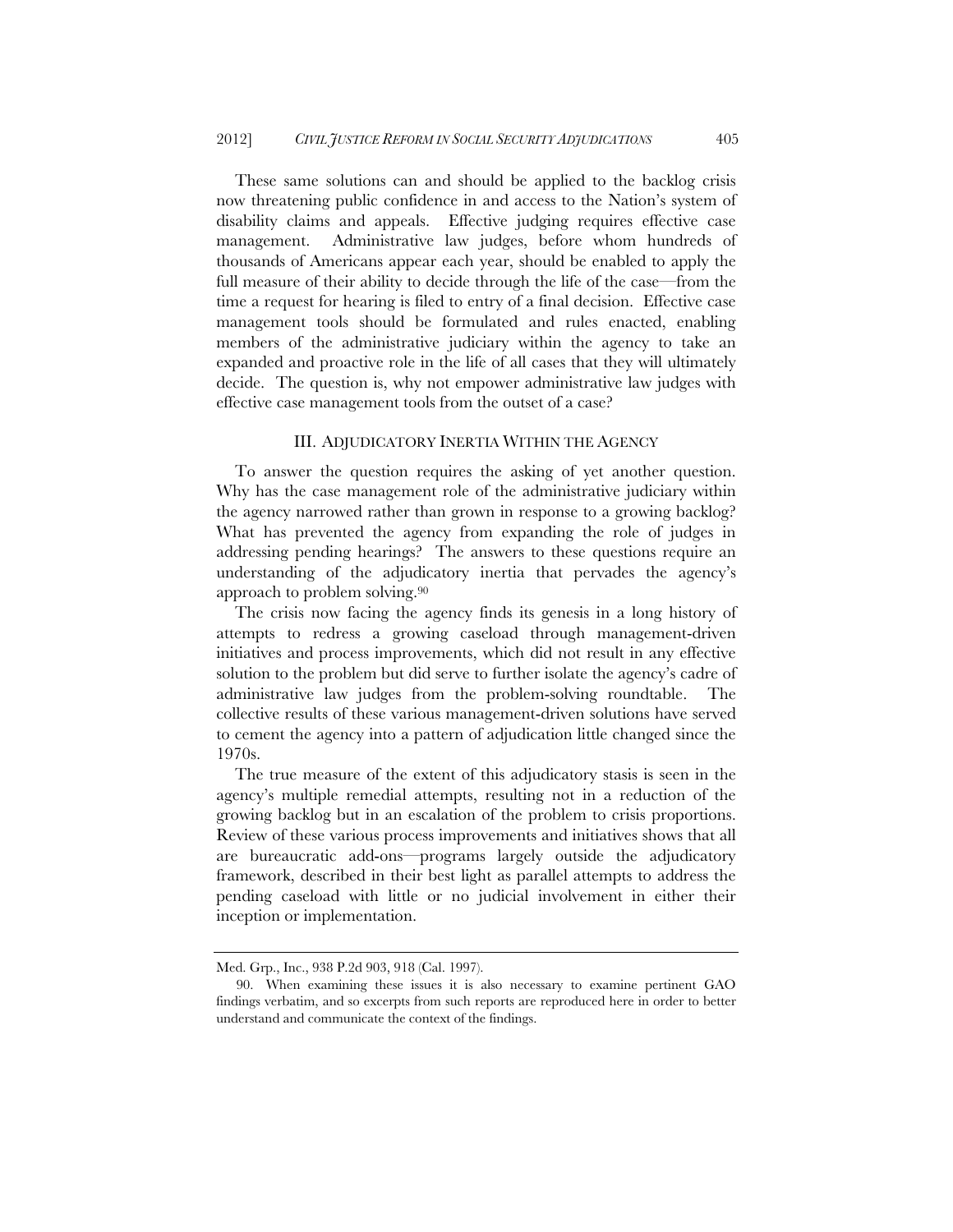Succinctly stated, the agency has not sought to change an adjudicatory model that has subsisted in its present form for more than fifty years. Given the failure of management-driven solutions, the present backlog augurs for just such a change. When first devised, the hearings process was conceived as nonadversarial, adopting an inquisitorial jurisprudence akin to that

found in judicial systems in continental Europe. Professor Robert M. Viles undertook a comprehensive study of the Social Security disability system in 1968.91 He describes the hearing procedure in the words of one hearing examiner:

In 99% of the cases, people come in without any representation. It is my job to represent those people when they come in. It seems strange, but we use the terminology that we 'wear three hats.' We put on the first hat, and we represent the claimant, we present all the testimony on his behalf, and drag it out of him by questioning. We then represent the government, the Social Security Administration, and search the law—that's the second hat. We search our minds, and we search whatever other records are available, we search the evidence, and we present the best case that the government has. Then we turn around and put on the third hat, and we decide which evidence is most favorable, and in whose behalf.<sup>92</sup>

This model remains today despite the fact that the number of pending appeals has grown nationally from 20,000 in 197193 to over 700,000 today, and the percentage of persons represented by counsel has grown to almost 80%.94 Hearing examiners are now administrative law judges, but as recently as 2000, the U.S. Supreme Court recognized the inquisitorial nature of the administrative hearing undertaken by Social Security

 <sup>91.</sup> Robert M. Viles, *The Social Security Administration Versus the Lawyers . . . And Poor People Too* (pts. 1 & 2), 39 MISS. L.J. 371 (1968), 40 MISS. L.J. 24 (1968).

 <sup>92. 40</sup> MISS. L.J. at 40–41 (quoting Rausch v. Gardner, 267 F. Supp. 4, 6 (E.D. Wis. 1967)).

<sup>93</sup>*. See, e.g.*, Richardson v. Perales, 402 U.S. 389, 406 (1971) ("With over 20,000 disability claim hearings annually, the cost of providing live medical testimony at those hearings, where need has not been demonstrated by a request for a subpoena, over and above the cost of the examinations requested by hearing examiners, would be a substantial drain on the trust fund and on the energy of physicians already in short supply.").

 <sup>94.</sup> A September 2007 report by SSA's Office of Inspector General (OIG) shows that in fiscal year 2006, 439,000 of the 559,000 claims heard by administrative law judges were represented by attorney and nonattorney representatives, representing claimants in almost 80% of all claims appealed. Examined another way, the OIG notes, "[i]n FY 2006, approximately 26,000 attorneys and 5,000 non-attorneys represented claimants before ODAR." OFFICE OF INSPECTOR GEN., SOC. SEC. ADMIN., A-12-07-17057, CLAIMANT REPRESENTATIVES BARRED FROM PRACTICING BEFORE THE SOCIAL SECURITY ADMINISTRATION 1 (2007), http://oig.ssa.gov/sites/default/files/audit/full/pdf/A-12-07- 17057.pdf.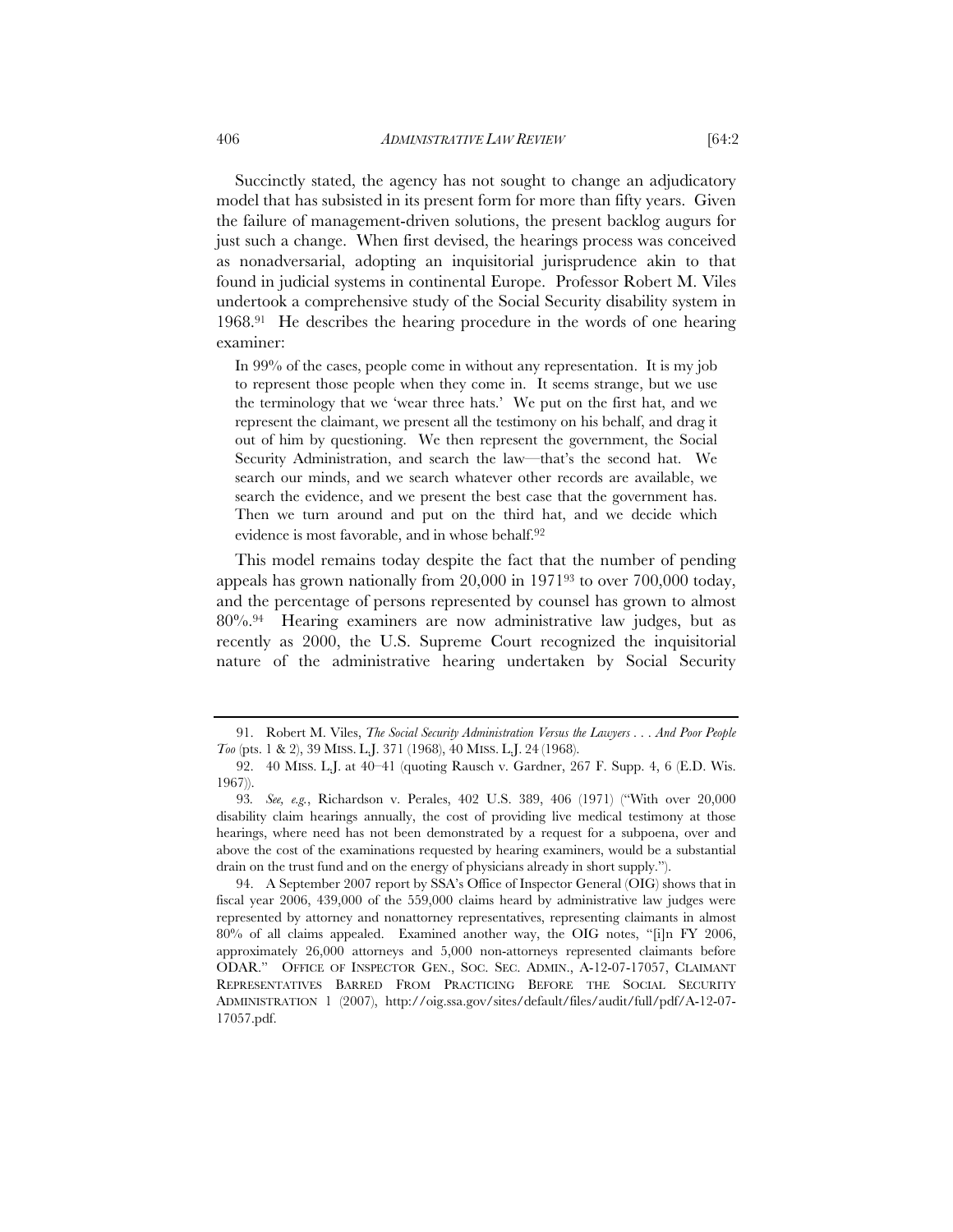administrative law judges.95

The push by administrative law judges for expanded case management authority has sparked a debate over the question of judicial independence under the APA.96 The agency's view is straightforward. An administrative law judge's role is strictly limited to "decisional-independence," restricting the judge to conducting the hearing and thereby largely reserving to the agency prehearing case management. Under this view, the agency reserves to itself the right to frame a judge's functioning within the larger structure of the agency: "[I]n spite of the ALJ's complete independence of decision, he/she is a part of and is under the administrative direction and control of his employing agency."97

In a January 31, 1997, memorandum on SSA hearings titled *Legal Foundations of the Duty of Impartiality in the Hearing Process and its Applicability to Administrative Law Judges*, then-General Counsel Arthur Fried wrote:

SSA's and the claimant's ability to benefit from the highest quality and most efficient service of the ALJ corps is undermined by the differing and often contradictory understanding in various parts of the Agency of . . . "decisional independence." This confusion exists about both the meaning of "decisional independence," and the extent to which such independence limits the otherwise appropriate authority of the Agency to manage the performance of the ALJ corps.98

General Counsel Fried thus framed it this way:

[T]o what extent may SSA manage the performance of the ALJ corps? Inherent in the concept of "management" is "control." During the 1980s, SSA "attempted to exercise control" over ALJs in three respects: (1) it demanded greater ALJ productivity, (2) it demanded greater consistency in ALJ decision making, and (3) it altered the "proportion of cases in which they granted or denied benefits."99

The agency focus on control over administrative law judges stands in stark contrast to the CJRA and the efforts of the federal courts to endow

 <sup>95.</sup> Sims v. Apfel, 530 U.S. 103, 110–11 (2000) (explaining that SSA's adjudication system has replaced the normal adversary procedure with an investigatory model resulting in inquisitorial proceedings).

<sup>96</sup>*. See* 5 U.S.C. §§ 556–557 (2006); *see also supra* Part I.A (discussing the agency intervention and political agenda as hindering the administrative law judges from executing their duty).

<sup>97</sup>*. See* Wolfe, *supra* note 41, at 225 (alteration in original) (quoting Memorandum from the Division of Policy and Procedure to the Director, BHA (Dec. 12, 1977) (on file with Author)).

<sup>98</sup>*. Id.* at 205–06 (quoting Memorandum from the Division of Policy and Procedure to the Director, BHA (Dec. 12, 1977) (on file with Author)).

<sup>99</sup>*. Id.* at 206 (quoting Richard J. Pierce, *Political Control Versus Impermissible Bias In Agency Decisionmaking: Lessons from* Chevron *and* Mistretta, 57 U. CHI. L. REV. 481, 483 (1990)).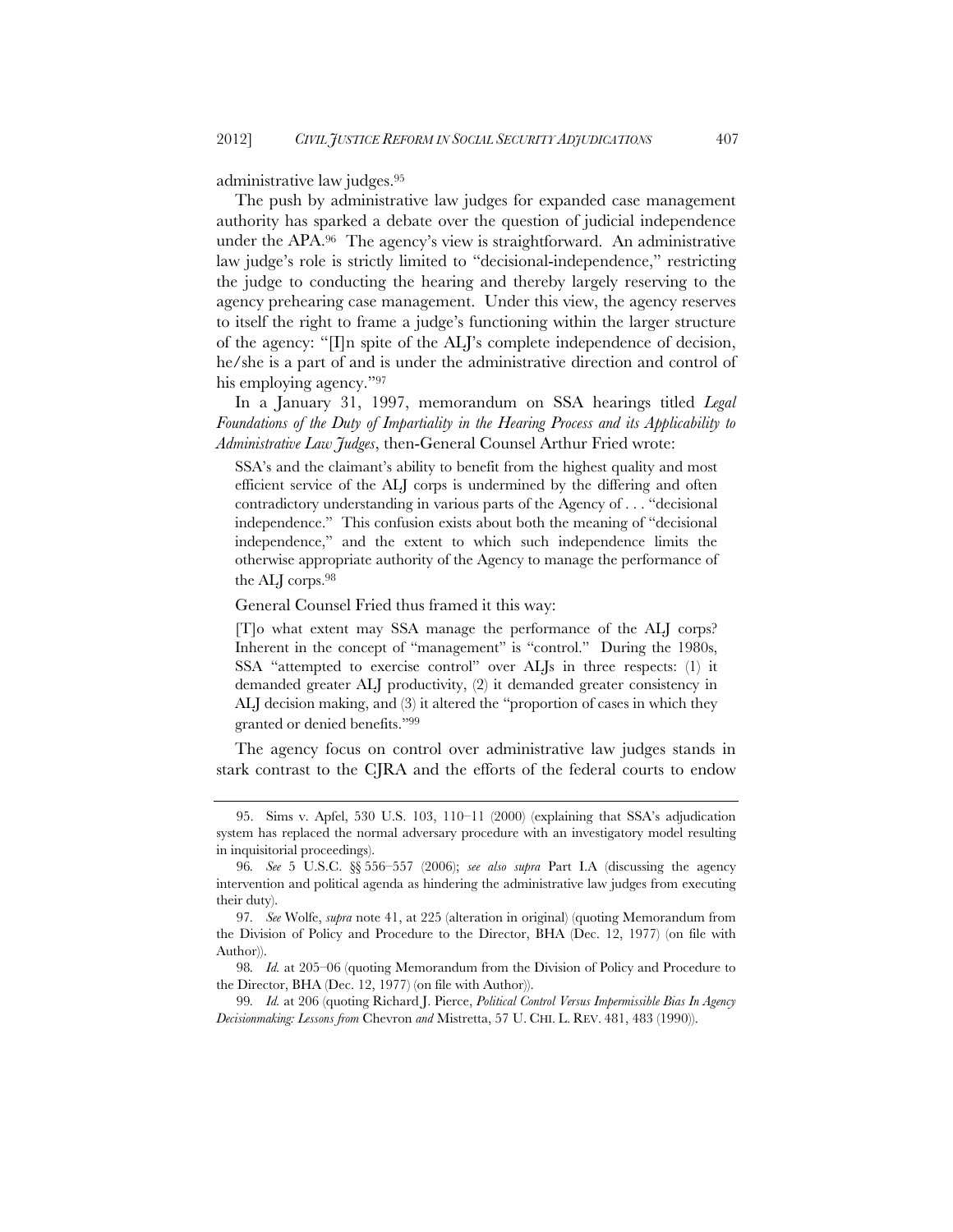judges with broader case and pretrial management authority. Dean and Professor of Law Victor Rosenblum described the January 1997 memorandum as "[a] prototype of myopic perception" of administrative law judges and their duties and further explains that his purpose in writing is "to examine the dysfunctionality of the General Counsel's narrow conception of impartiality in his memorandum."100

The issue of judicial independence and a correspondingly expanded case management role for judges has not beem limited to SSA. Similar issues have plagued administrative adjudications within the Department of Agriculture.

It is common knowledge that an absolute necessary element for the existence of an impartial adjudicator is judicial independence. However, it is of great concern to all of us who believe in the idea of impartiality and fairness that this necessary element of judicial independence is under such intense attack. The attacks emanating from those within the leadership roles of the administrative bureaucracies include the agencies' leaders and the government attorneys (Offices of the General Counsel) in the U.S. Department of Agriculture (USDA) and [SSA]. <sup>101</sup>

This restrictive view of the role of administrative law judges within the agency is evident in its earlier actions. While Congress and the federal courts were struggling to combat increasing delay and rising costs in a perceived effort to keep the courthouse doors open in 1989, the agency was withdrawing resources from its administrative law judges. In a 1989 Report to the Subcommittee on Social Security of the House Ways and Means Committee, the GAO noted various actions to restrain administrative law judges, including the withdrawal of individual staff and administrative support, placing staff persons in a shared pool, and, to make matters worse, no longer serving under the direction of individual judges:

OHA began "pooling" resources within some hearing offices as a demonstration project in the late 1970s, and expanded it to additional hearing offices in the early 1980s. Under pooling, ALJs do not have direct control over their support staff. Some or all support staff previously assigned to individual ALJs are now placed in a common staff pool. OHA began pooling staff to improve efficiency and balance staff workload.

GAO asked ALJs for their views on the pooling of decision writers and staff attorneys in their offices. About two-thirds of the ALJs who responded said such a reconfiguration had a negative effect on hearing office

 <sup>100.</sup> Victor G. Rosenblum, *Toward Heightening Impartiality in Social Security Agency Proceedings Involving Administrative Law Judges*, 18 J. NAT'L ASS'N ADMIN. L. JUDGES 58, 58 (1998).

 <sup>101.</sup> Wendell Fennell & Fred Young, *Judicial Independence Under Siege*, 17 J. NAT'L ASS'N ADMIN. L. JUDGES 211, 211 (1997) (emphasis omitted).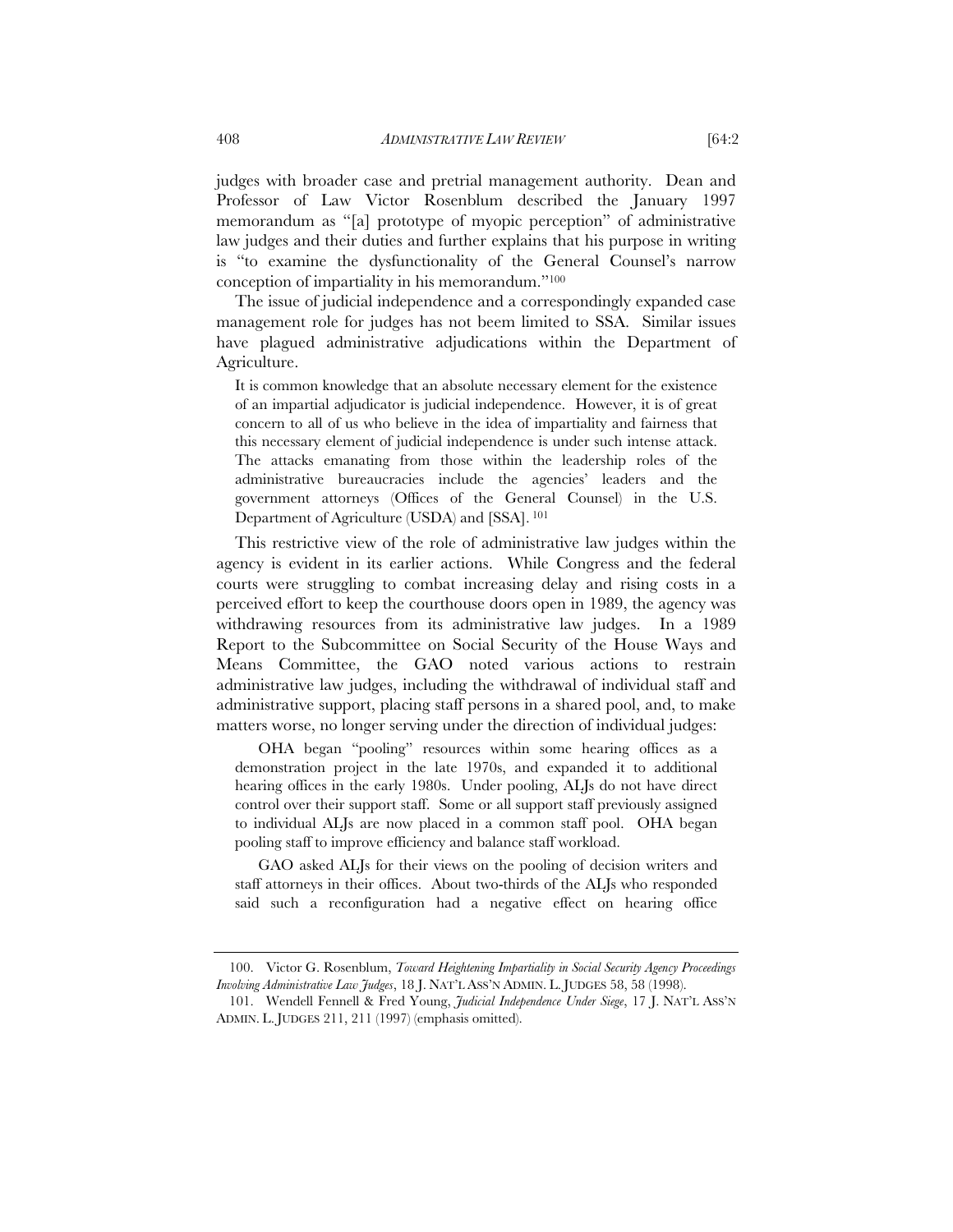operations.102

While the GAO study documented a perceived loss of resources within the administrative law judge community, "many of the managers GAO spoke with said that staff pooling provided more flexibility in using staff and allowed a more balanced workload for all staff."103 The question becomes whether the net effect of this and similar actions effectively places the proverbial cart before the horse. In a 2006 Social Security Advisory Board report, staffing issues similar to those raised in 1989 were again questioned:

In discussing these figures on ALJ decisions, we do not mean to imply that only ALJs have an impact on the number of decisions. ALJs are only a part, albeit a very important part, of the hearing process. They are dependent on others to prepare cases for hearing and to write decisions after the hearings**.** They need staff in those positions in sufficient quantity and quality.

In fact, many ALJs and management officials have told us that their most urgent need is support staff rather than additional ALJs. We have heard that the type of support staff needed varies from office to office. In some offices there is a shortage of case technicians to prepare cases for hearing. In others, a lack of decision writers creates a bottleneck. In 2005, the median office had between 4 and 4.5 staff members (decision writers, case technicians, and other support staff, excluding those designated as management). This is fewer than the peak in 2001 of 5.4 staff members per judge. Our analysis of the data from 2002 through 2005 shows that, as staff-to-judge ratios increase, dispositions per judge also tend to increase and average processing time tends to decline.104

The GAO study recounts a long history of tension between the agency and its judges, highlighting the continuing debate over the manner of judicial functioning:

Conflicts between OHA management and ALJs have existed for at least a decade. Some issues that divided management and ALJs in the late 1970s and early 1980s are still argued today. For example, in June 1977, five ALJs filed a lawsuit alleging that SSA's use of numerical production goals and related matters violated the APA and the Fifth Amendment to the Constitution. This case was settled in June 1979, in what is commonly referred to as the "Bono agreement," in which SSA and the five ALJs agreed to certain policy and practice changes.

In the early 1980s, another disagreement arose over criteria OHA

 <sup>102.</sup> U.S. GOV'T ACCOUNTABILITY OFFICE, GAO HRD-90-15, MANY ADMINISTRATIVE LAW JUDGES OPPOSE PRODUCTIVITY MEASURES 4 (1989) [hereinafter GAO HRD-90-15, PRODUCTIVITY MEASURES].

<sup>103</sup>*. Id.*

 <sup>104.</sup> SOC. SEC. ADVISORY BD., *supra* note 40, at 14.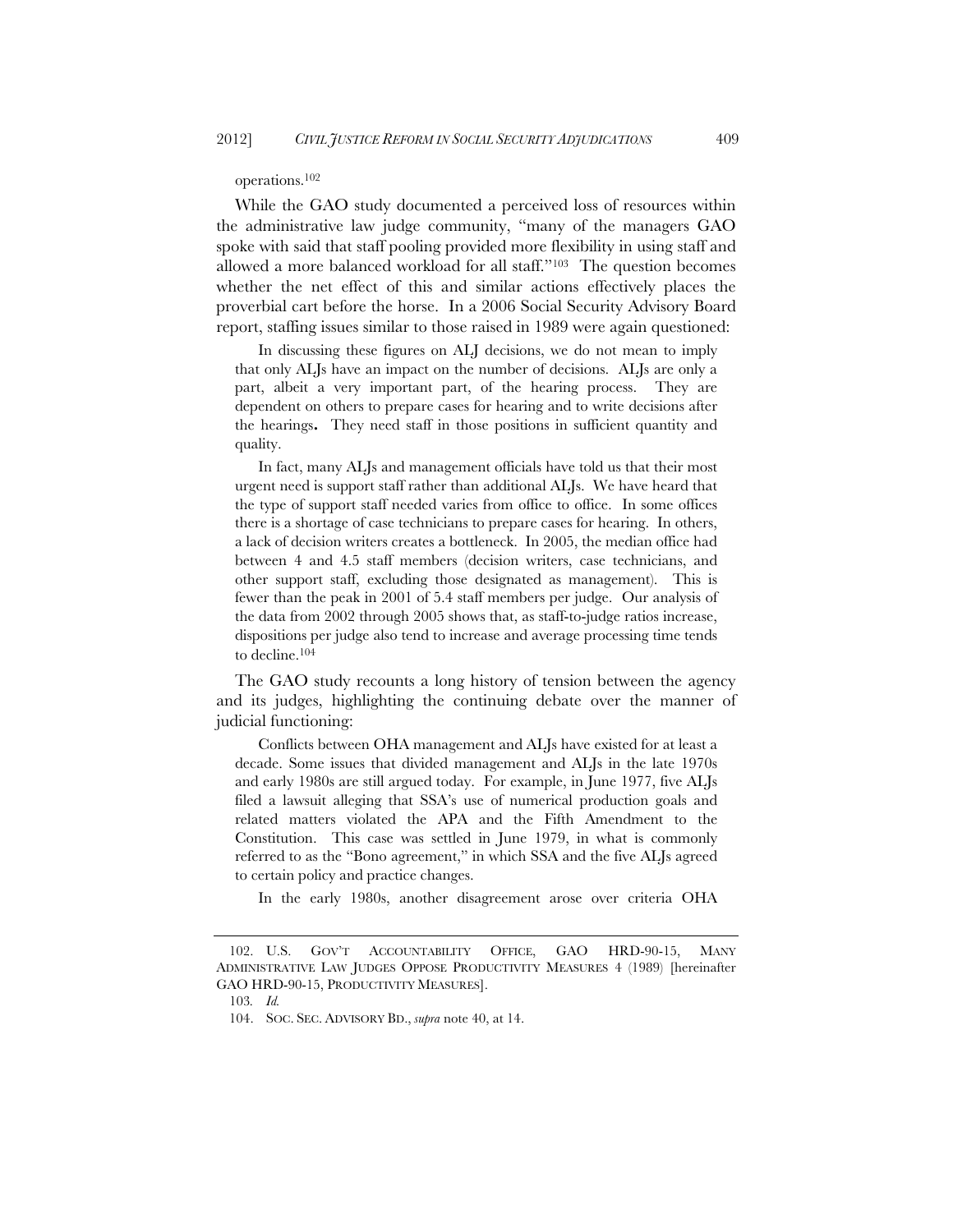management used in selecting ALJ decisions for review. Commonly known as Bellmon reviews, OHA management selected cases for review based on a judge's high allowance rates. ALJs disagreed with the selection process, claiming interference with their decisional independence. In 1983, the Association of Administrative Law Judges, which represents about 50 percent of SSA's ALJs, filed suit seeking an injunction against targeted Bellmon reviews. On June 21, 1984, before the court ruled on the suit, OHA rescinded the policy of targeting for review ALJs who had high allowance rates.105

Herein, perhaps, lies the genesis of much of the current debate between the agency and the administrative judiciary. Judges have, in recent times, reversed agency administrative decisions at a greater rate than they have affirmed such determinations. In significant part, this is because a claimant's condition worsens over time. Other factors include the fact that claimants are now overwhelmingly represented at a hearing; such proceedings usually embrace the first face-to-face encounter between the claimant and a decisionmaker, all previous decisions having been a paper or "file review."

Decisions by administrative law judges, then, invoke the human factor largely unaccounted for by the agency in earlier administrative denials. In effect, the judge is reversing the earlier agency determination, resulting in a statistically greater frequency of "paying cases" than at lower administrative levels. Judicial decisions thus cost the agency, whose budget must then account for the greater number of pay cases than originally contemplated. As the GAO noted in 2002 in assessing "five initiatives to improve SSA's disability claims process":

[A]ccording to SSA, more denied claimants would appeal to ALJs under the Prototype [hearing process] than under the traditional process. More appeals would result in additional claimants waiting significantly longer for final agency decisions on their claims, and would increase workload pressures on SSA hearings offices, which are already experiencing considerable case backlogs. It would also result in higher administrative costs under the Prototype than under the traditional process. More appeals would also result in more awards from ALJs and overall and higher benefit costs under the Prototype than under the traditional process.<sup>106</sup>

High reversal rates by judges of agency disability determinations have led the agency to conclude that there is (or must be) a correspondingly high error rate among such decisions, in turn leading the agency to exert greater control over the claims process. Evidently, the agency assumes its

 <sup>105.</sup> GAO HRD-90-15, PRODUCTIVITY MEASURES, *supra* note 102, at 12 (footnotes omitted).

<sup>106</sup>*. See, e.g*., GAO-02-322, DISAPPOINTING RESULTS, *supra* note 56, at 3.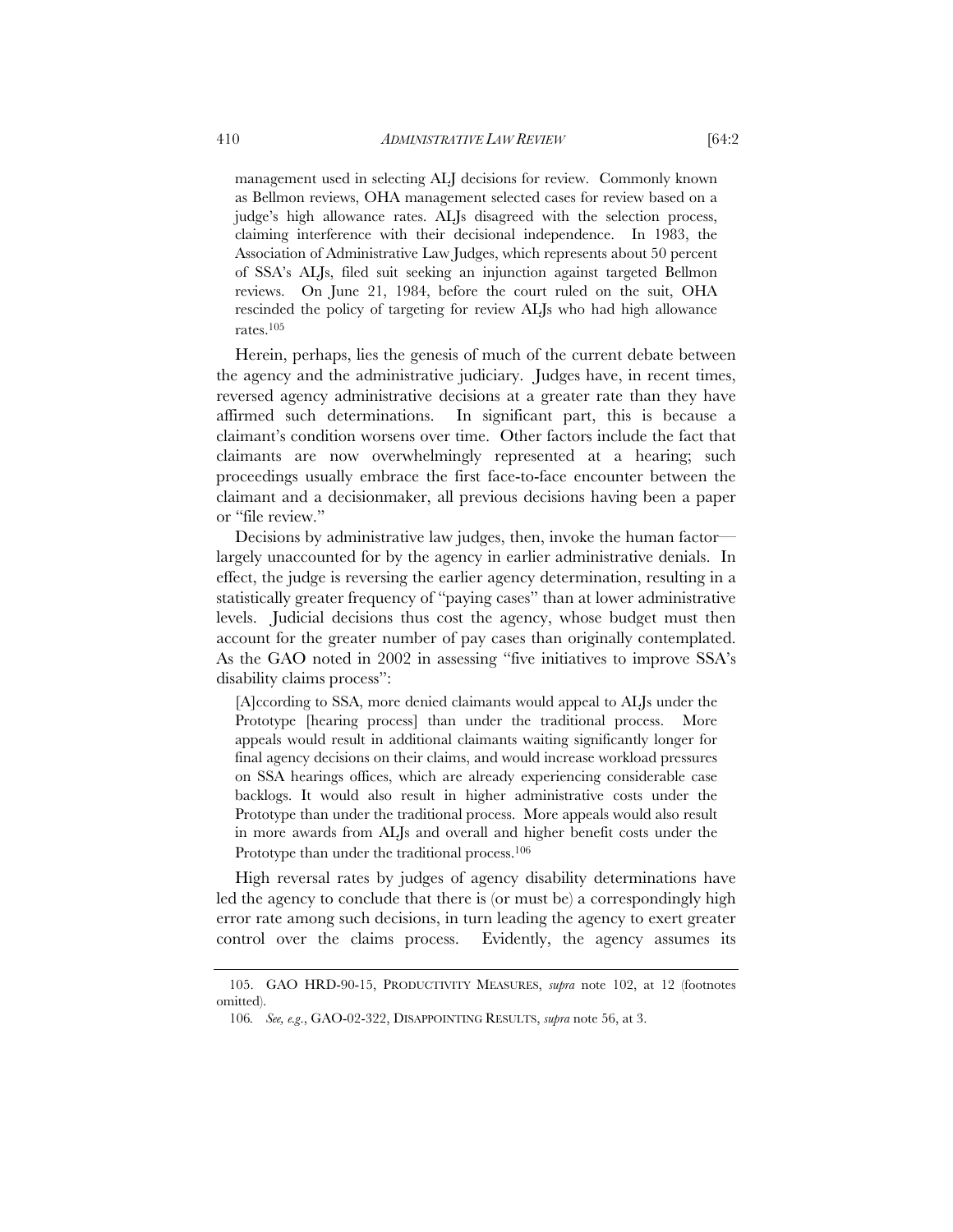administrative determinations are more likely to be correct than the judicial decisions of its judges. These issues came to the fore, as noted earlier,  $107$ with the initiation of the so-called Bellmon review (named after legislation sponsored by then-U.S. Senator Henry Bellmon of Oklahoma)—a program that contemplated heightened review of administrative law judge-issued "favorable" decisions.108 A 1989 GAO report summarizes the intensified scrutiny of such decisions:

Based partly on the results of a 1981 study of 3,600 ALJ decisions, which concluded among other things that there was a higher probability of error in favorable decisions of those ALJs with high overall allowance rates, SSA decided to implement the amendment by directing its Bellmon reviews at those ALJs with allowance rates of 70 percent or higher. Entire hearing offices were targeted if their collective allowance rate was 74 percent or higher. Targeted ALJs were required to forward all favorable decisions (allowances) to the Appeals Council for review before their effectuation or finalization.... ALJs whose decisions were often objected to were to be given counseling, retraining, and eventually subjected to "disciplinary or remedial" measures. By 1983, OHA was using the own-motion rates (analyst referrals to the Appeals Council) to decide which ALJs would be targeted for review.109

In effect, the agency determined to "discipline" or remediate (in some cases, "retrain") judges.110 This resulted in federal litigation in 1983, which revealed, among other things, that the "Associate Commissioner for Hearings and Appeals had a performance goal in his Senior Executive Service contract to reduce ALJ allowance rates."<sup>111</sup>

Critically, the court found:

With reason, plaintiff and its members viewed defendants' combined actions as a message to ALJs to tip the balance against claimants in close cases to avoid reversal or remand by the Appeals Council, which would increase their own motion rate, which would result in being placed on Bellmon Review, with the added potential for peer counseling and [Merit Systems Protection Board] proceedings.<sup>112</sup>

The clear agency perception was that the collective error in decisionmaking was by judges and not the underlying policies or initiatives of its administrators. In effect, the agency ascribed error to judicial

<sup>107</sup>*. See supra* note 46 and accompanying text.

<sup>108</sup>*. See* GAO/HRD-89-48BR, REQUIRED REVIEWS, *supra* note 46, at 1.

<sup>109</sup>*. Id.* at 8.

<sup>110</sup>*. See* Ass'n of Admin. Law Judges, Inc. v. Heckler, 594 F. Supp. 1132, 1137–38 (D.D.C. 1984).

 <sup>111.</sup> GAO/HRD-89-48BR, REQUIRED REVIEWS, *supra* note 46, at 8.

 <sup>112.</sup> Heckler, 594 F. Supp. at 1139.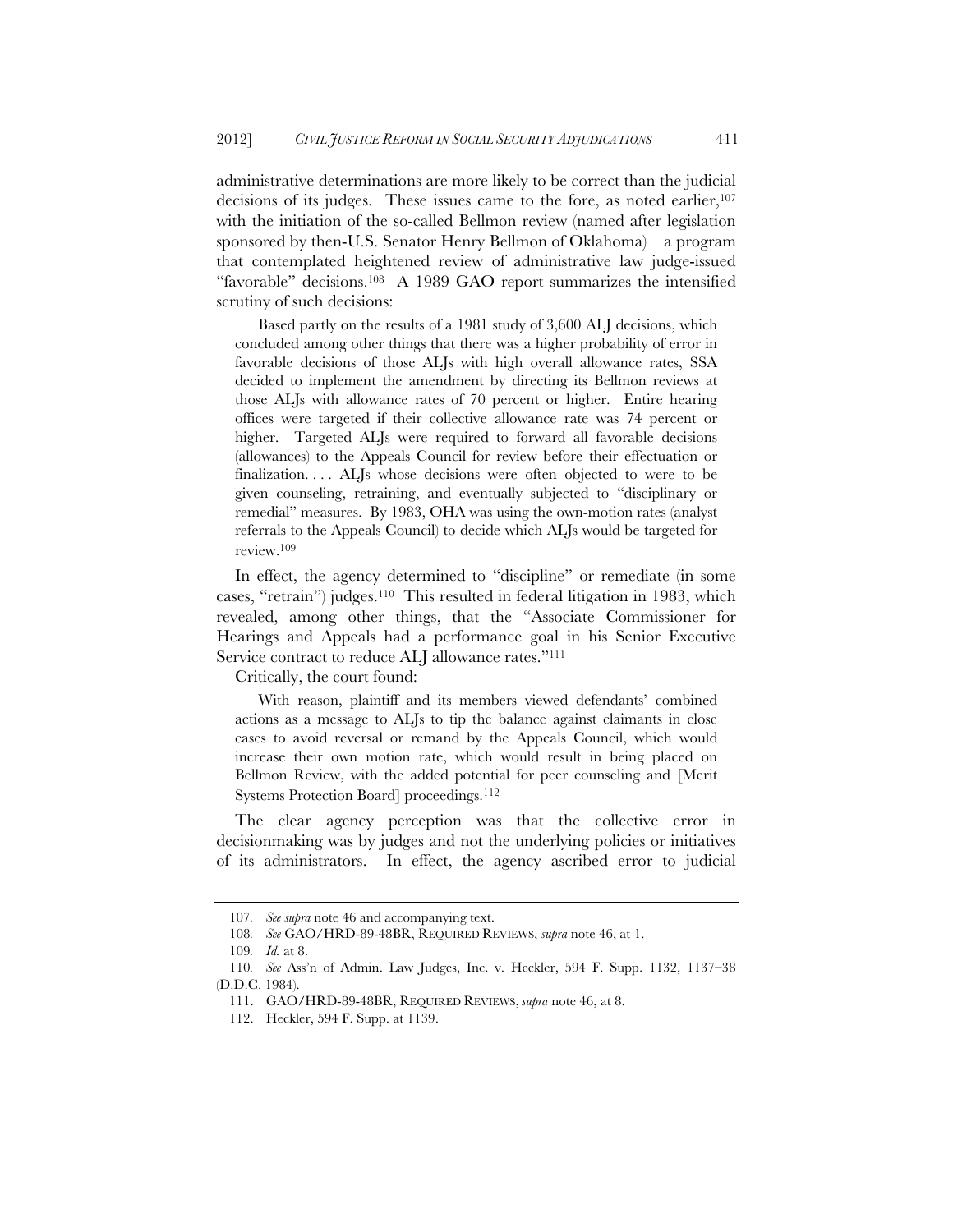decisionmaking, looking to its own analysts as a baseline against which administrative law judge decisionmaking was measured. Thus, agency initiatives since that time specifically address the question of "inconsistencies" between the underlying administrative decisionmakers and the judges<sup>113</sup> and have sought to rectify the issue through more benign methods, including "process unification." As pointed out in a 2004 GAO study, however, the assessment of inconsistency is itself subject to question:

SSA's assessments have not provided a clear understanding of the extent and causes of possible inconsistencies in decisions between adjudication levels. The two measures SSA uses to monitor inconsistency of decisions have weaknesses, such as not accounting for the many factors that can affect decision outcomes, and therefore do not provide a true picture of the changes in consistency. Furthermore, SSA has not sufficiently assessed the causes of possible inconsistency. For example, SSA conducted an analysis in 1994 that identified potential areas of inconsistency, but it did not employ more sophisticated techniques—such as multivariate analyses, followed by in-depth case studies—that would allow the agency to identify and address the key areas and leading causes of possible inconsistency. SSA has yet to repeat or expand upon this 10-year-old study.114

More than any other indicator, this illustrates the inapposite worldviews represented by the nonjudicial and judicial actors in the system. Even the Social Security Advisory Board (SSAB), a bipartisan Presidential advisory panel,115 has seen a need to call for a restoration of the relationship between the agency and its administrative law judges, pointing to a "residue of mistrust that goes back at least as far as the late 1970s, when pressures to reduce the number of allowances and increase the number of decisions led to a situation that was described as 'an agency at war with itself.'"116 The 2006 SSAB Report urges the agency and its judges to work with one

<sup>113</sup>*. See* GOV'T ACCOUNTABILITY OFFICE, GAO/T-HEHS-95-233, SOCIAL SECURITY DISABILITY: MANAGEMENT ACTION AND PROGRAM REDESIGN NEEDED TO ADDRESS LONG-STANDING PROBLEMS 1 (1995) (statement of Jane L. Ross, Director, Income Security Issues, Health, Education, and Human Services Division: "In summary, our work shows that SSA has serious problems managing the disability programs on several separate but related fronts. First, the lengthy and complicated decision-making process results in untimely decisions, especially for those who appeal, and shows troubling signs of inconsistency, which compromise the integrity of the process.").

 <sup>114.</sup> U.S. GOV'T ACCOUNTABILITY OFFICE, GAO-04-656, MORE EFFORT NEEDED TO ASSESS CONSISTENCY OF DISABILITY DECISIONS, at Highlights (2004).

<sup>115</sup>*. See About the Board—Authorizing Statute*, SOC. SEC. ADVISORY BD., http://www.ssab.gov/AbouttheBoard/AuthorizingStatute.aspx (last visited May 14, 2012) (discussing the creation of the a seven-member bipartisan Social Security Advisory Board along with the establishment of SSA as an independent agency).

 <sup>116.</sup> SOC. SEC. ADVISORY BD., *supra* note 40, at 15.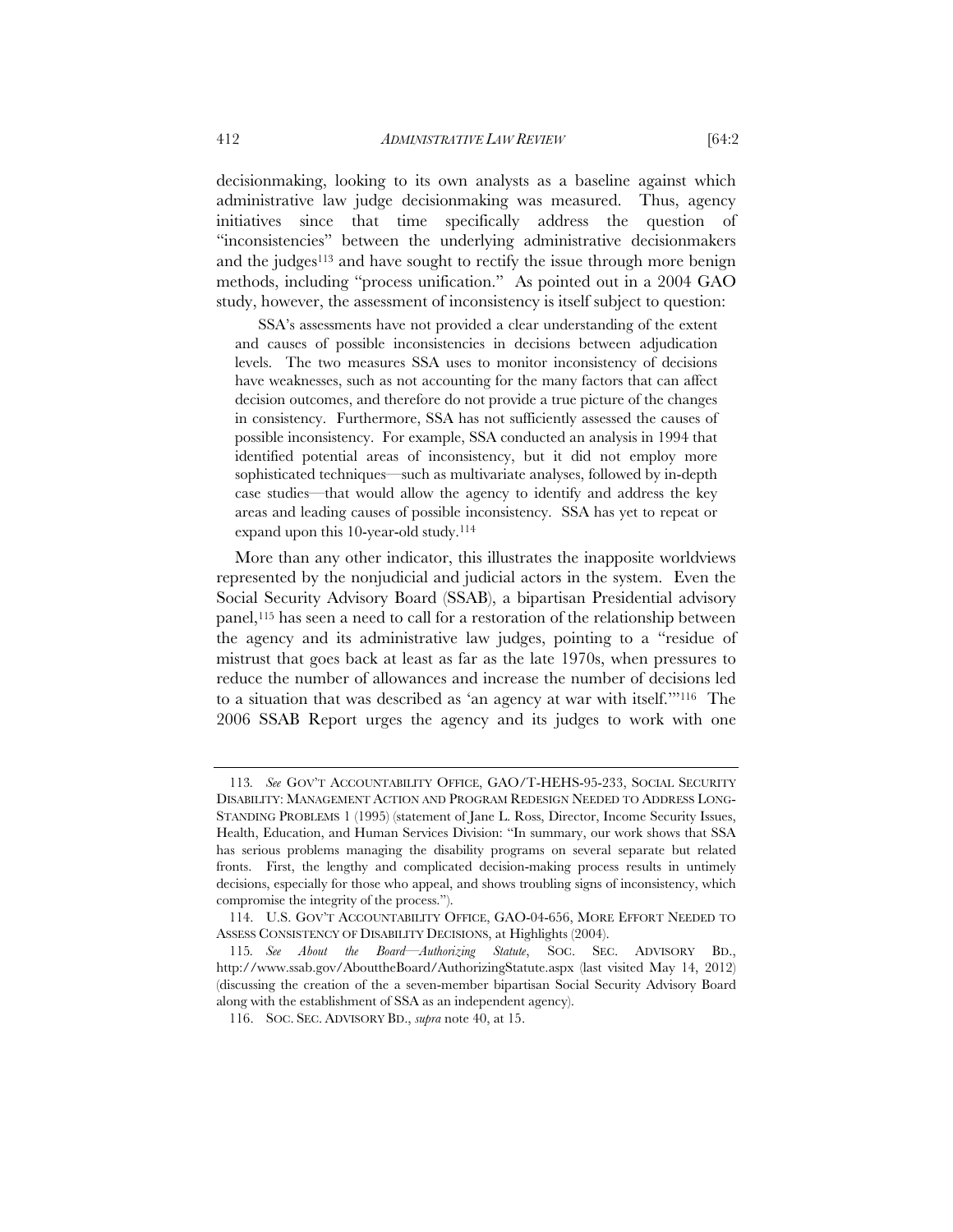another, recognizing the inherent and long-standing differing views of each.

The agency's operational milieu, as evidenced by repeated agency action which excludes the administrative judiciary from policymaking, ignores the inherent expertise and experience the judges bring to the unique field of judicial case management.<sup>117</sup> This is most clearly seen in the recent February 8, 2008, Office of Inspector General Audit Report (2008 Report) titled *Administrative Law Judges' Caseload Performance.*<sup>118</sup>Instead of focusing on creative potential within the existing regulatory scheme by which administrative law judges may assume an expanded judicial role, bringing to bear their talents, training, and experience in a wider case management role, the 2008 Report, like the 1997 Office of General Counsel (OGC) Memorandum, ignores the call of the SSAB for reconciliation and seeks to reinforce the idea that judges may be held accountable for even greater productivity standards.

The 2008 Report, like its 1997 OGC counterpart, appears to challenge the scope of judicial independence arguing that its protections be subordinated to the demands of production. "Federal legislation," it states, "does not prevent SSA from establishing a performance accountability process wherein ALJs are held to reasonable production goals, as long as the goals do not infringe on ALJs' qualified decisional independence."119 In making this assertion, the 2008 Report cites, among other authorities, *Nash* 

. . . .

 <sup>117.</sup> One noted commentator writes:

The term "federal administrative judiciary" is not frequently used, but it highlights the relationship between the administrative decision system and the federal judiciary. Administrative deciders are significant participants in our constitutional scheme. . . .

Administrative Law Judges as a group are among the most diversely talented, well-trained, and deeply entrenched adjudicators in our system, even when they are compared with the federal district and state judiciary. There are almost 1,200 ALJs who are assigned to 30 federal agencies. This is approximately equivalent to the number of judges on the federal trial bench...

 <sup>. . .</sup> A survey concludes . . . in education, training and experience, they seem no less qualified than bankruptcy judges and magistrates, if not members of the federal bench. . . . They enjoy a more secure tenure and compensation than do bankruptcy judges or magistrates because they do not serve terms. Rather, they effectively receive life tenure subject to removal for good cause. . . . These protections provide ALJs with a certain degree of judicial independence.

Paul R. Verkuil, *Reflections Upon the Federal Administrative Judiciary*, 39 UCLA L. REV. 1341, 1343–45 (1992).

<sup>118</sup>*. See* OFFICE OF THE INSPECTOR GEN., SOC. SEC. ADMIN., A-07-07-17072, ADMINISTRATIVE LAW JUDGES' CASELOAD PERFORMANCE 3–4 (2008) [hereinafter OIG REPORT], http://www.ssa.gov/oig/ADOBEPDF/A-07-07-17072.pdf.

<sup>119</sup>*. Id.* at 4.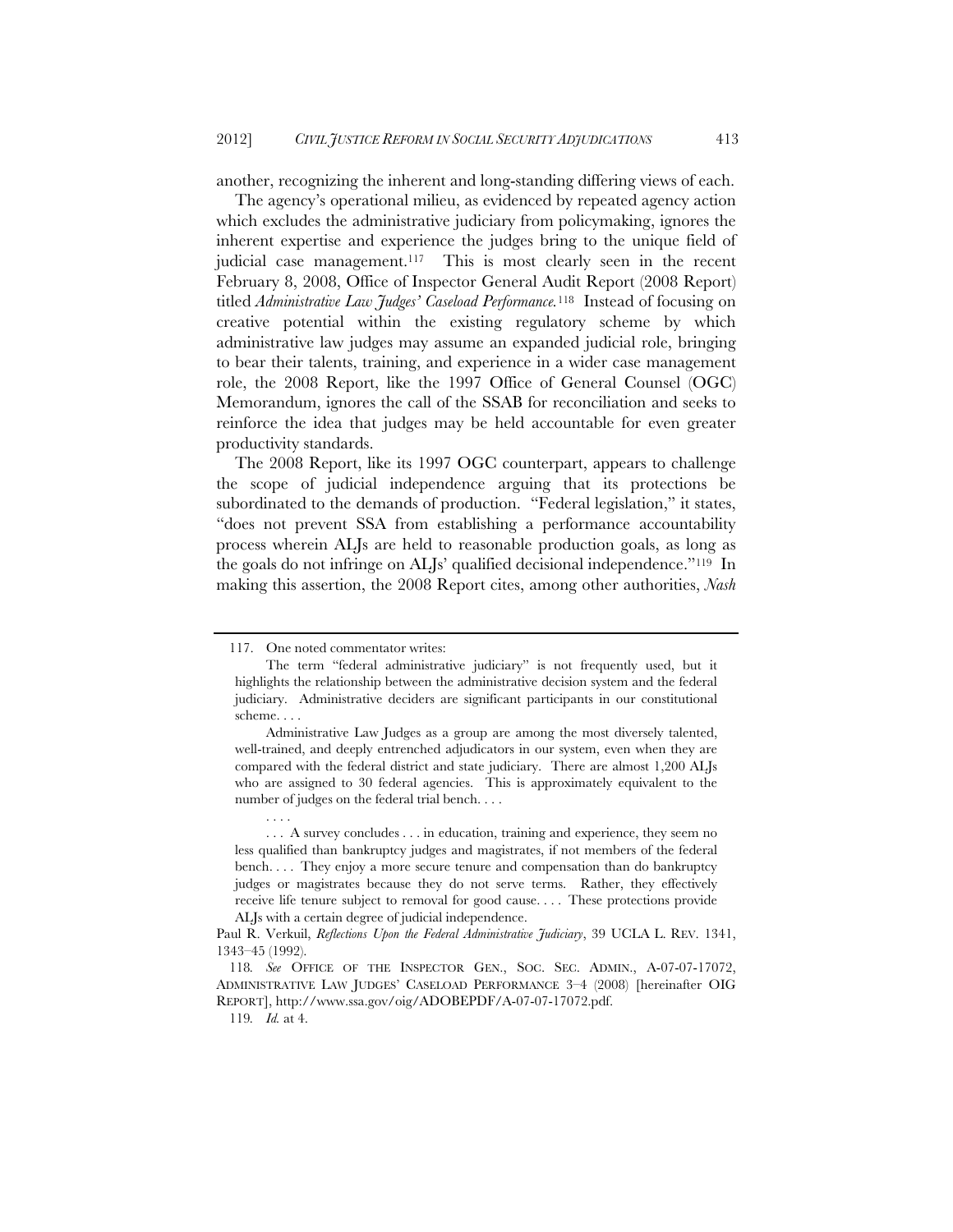### *v. Bowen*.120 The *Nash* court explained:

The setting of reasonable production goals, as opposed to fixed quotas, is not in itself a violation of the APA. The district court explicitly found that the numbers at issue constituted reasonable goals as opposed to unreasonable quotas. Judge Elfvin explained that

[a] minimum number of dispositions an ALJ must decide in a given period, provided this number is reasonable and not "etched in stone", is not a prescription of how, or how quickly, an ALJ should decide a particular case. It does not dictate the content of the decision.121

The 2008 Report calls for "performance accountability procedures" to be established, examining through the course of the Report various "what if" scenarios (projecting the resulting backlog reduction if individual judges decided 400, 450, 500, or 550 cases per year).<sup>122</sup> The 2008 Report concludes that backlog reduction can be achieved by simply imposing a goal and demanding (under penalty of accountability procedures) that judges meet the goal, with no other changes to case management procedures or processes through which expanded and creative judicial management methods can be brought to bear during the life of the case. In this, it evokes the earlier Bellmon review and ignores the Bono Settlement Agreement of 1979.123 The 2008 Report typifies the agency's cultural stance, looking at judges not as a valued repository of expertise but as extensions of bureaucratic will—demanding they do more, but confining such further activity to a narrow band of crystallized action and banning heightened case management authority.

The 2008 Report contemplates continuing a jurisprudence founded on the same model as has stood for multiple decades. It fails to embrace the SSAB call for collaboration generally and makes no proposals to encourage a collaborative effort to resolve caseload management and the backlog specifically. Instead, it mirrors that which has been. The agencyregardless of the efficacy of its underlying position with respect to goals and productivity—continues a seeming adversarial stance with its judges, isolating the judges in an ever-narrowing and circumscribed decisionmaking window, effectively the reciprocal course taken by Congress and the federal courts. 124

 <sup>120. 869</sup> F.2d 675 (2d Cir. 1989).

<sup>121</sup>*. Id.* at 680–81 (alteration in original).

 <sup>122.</sup> OIG REPORT, *supra* note 118, at 6.

<sup>123</sup>*. See Bono*, *supra* note 34.

<sup>124</sup>*. See* MERRIAM–WEBSTER'S COLLEGIATE DICTIONARY 1038 (Fredrick C. Mish et al. eds., 11th ed. 2008) (providing the definition of *reciprocal* and, through inference, explaining that in nautical terms a reciprocal course is 180 degrees in the other (opposite) direction).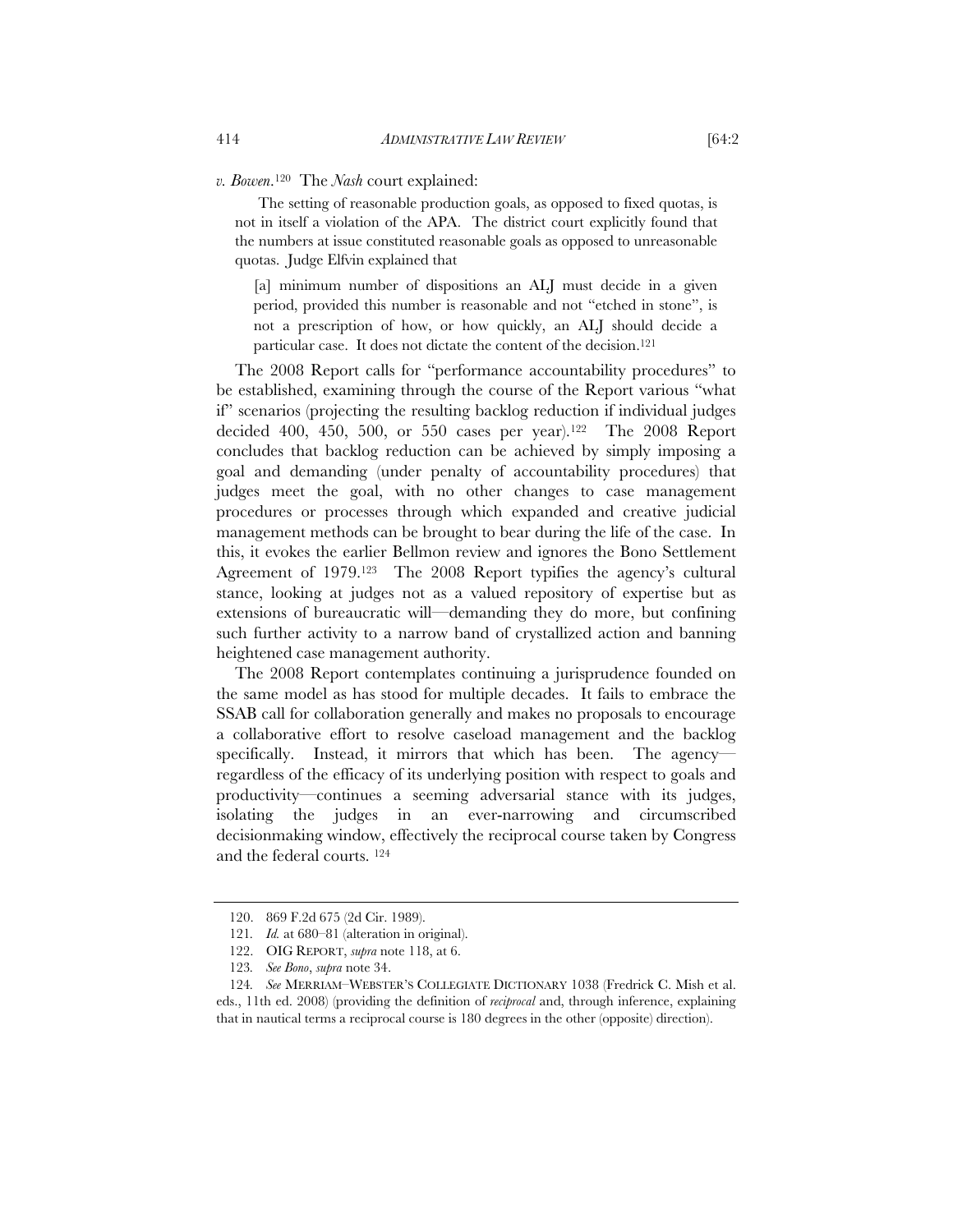#### IV. CIVIL JUSTICE REFORM IN A NEW VENUE?

One alternative previously unaddressed in this Article is whether there should even be a push for an expanded case management role for administrative law judges within SSA. Some argue that the ideal solution is a change of venue—the creation of an independent corps of administrative law judges which would, by definition not be subject to the bureaucratic stricture of any given agency, but which would nevertheless have responsibility for independent adjudication of all administrative appeals currently heard by administrative law judges across executive branch agencies.

This view finds support in an unexpected manner. While many have debated the continuing role of the federal administrative judiciary within the Executive Branch, arguments that urge a separation of administrative law judges from their respective agencies, and that have at their core supposed threats to the integrity of the administrative decisionmaking process, have not won the day. Over time, the issues have come to center not so much on the question of integrity of the decisionmaking process but on effective functioning. A brief overview of the various arguments highlights this distinction.

A 1985 article in the *ABA Journal* titled *Breaking Away: Administrative Law Judges Seek Freer Status* recounts the introduction of legislation some twentyfive years ago whose purpose was "to consolidate federal administrative law judges into an independent corps."125 The arguments then centered on the appearance of bias as well as undue influence: "Advocates of the corps concept say it would eliminate an appearance of bias that exists because judges work for agencies whose cases they hear . . . . . "<sup>126</sup>

One writer points out that it is the need "to protect the integrity, independence and impartiality of administrative law judges"127 that fuels the call for reform in federal administrative adjudication. The Honorable Charles N. Bono, then an administrative law judge at SSA who chaired the ABA National Conference of Administrative Law Judges in 1992, explained that "[t]he tension between an agency's administrators and its ALJs is magnified by the fact that the employing agency has an agenda that may conflict with the judges' responsibility to provide parties with due process."128 Judge Bono further clarified his point in testimony in an April 29, 1992 hearing of the House Judiciary Subcommittee on Administrative

 <sup>125.</sup> Faye A. Silas, *Breaking Away: Administrative Law Judges Seek Freer Status*, A.B.A. J., July 1985, at 18.

<sup>126</sup>*. Id.*

 <sup>127.</sup> McMillion, *supra* note 31, at 103.

<sup>128</sup>*. Id.*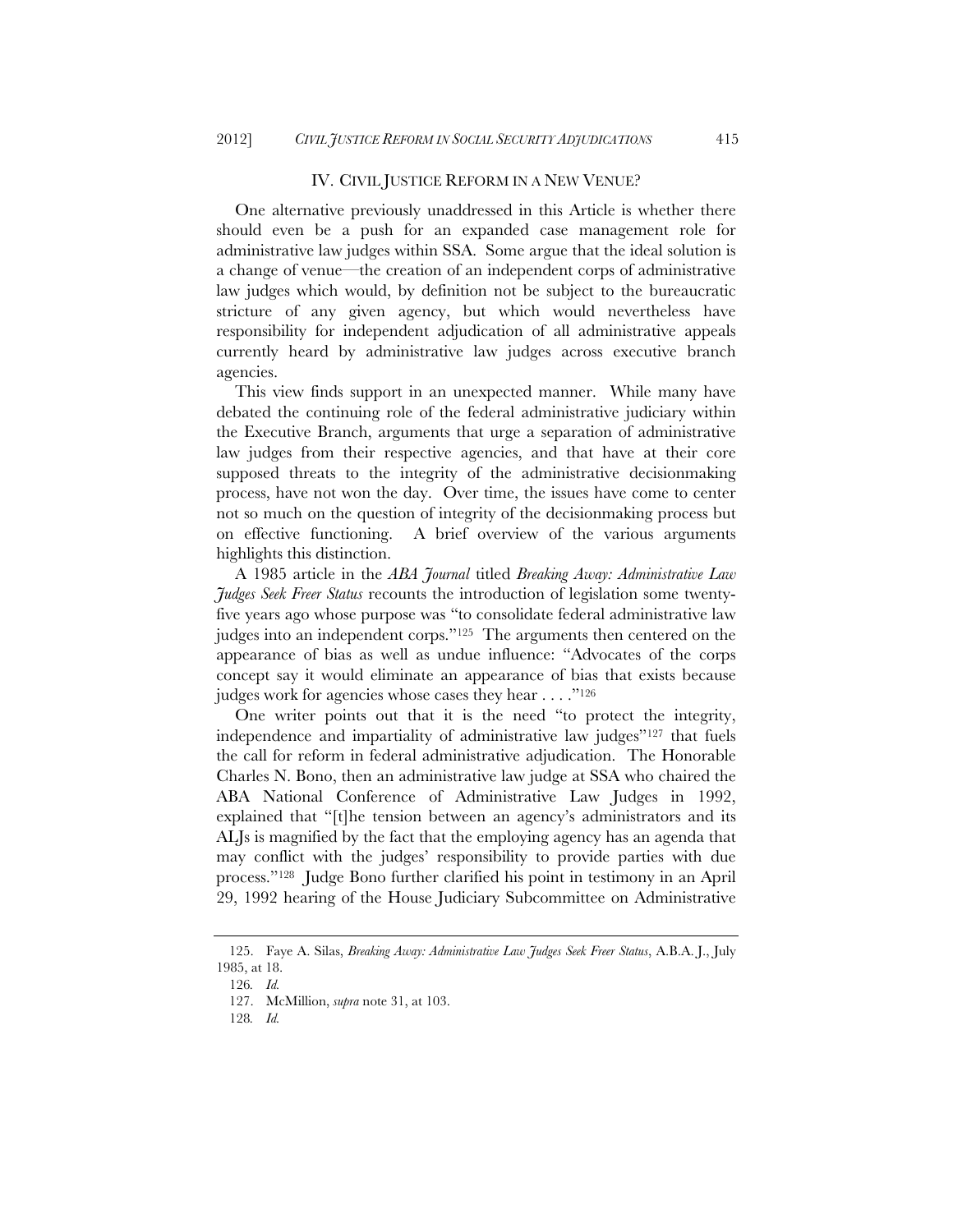Law and Governmental Relations: "ALJs have been subjected to monthly performance targets set by agencies; rankings, ratings and evaluations of individual performances; and threats of removal, reprimand or deprivation of staff and equipment if targets are not met."129

Those opposed to this view argue that this is a nonissue, as evidence of bias has not been raised.<sup>130</sup> Note, however, the plaintiff's argument in *Richardson v. Perales* in 1971, raising essentially this very argument:

Finally, the claimant complains of the system of processing disability claims. He suggests, and is joined in this by the briefs of *amici*, that the Administrative Procedure Act, rather than the Social Security Act, governs the processing of claims and specifically provides for cross-examination. The claimant goes on to assert that in any event the hearing procedure is invalid on due process grounds. He says that the hearing examiner has the responsibility for gathering the evidence and "to make the Government's case as strong as possible"; that naturally he leans toward a decision in favor of the evidence he has gathered; that justice must satisfy the appearance of justice; and that an "independent hearing examiner such as in the" Longshoremen's and Harbor Workers' Compensation Act should be provided.131

—an argument the Supreme Court then rejected:

Neither are we persuaded by the advocate-judge-multiple-hat suggestion. It assumes too much and would bring down too many procedures designed, and working well, for a governmental structure of great and growing complexity. The social security hearing examiner, furthermore, does not act as counsel. He acts as an examiner charged with developing the facts.132

The Author questioned, in an earlier writing, "Would the court today hold that delays in decisionmaking of between one and two years violate fundamental due process, if not the public policy underlying these benefits? Would it look to the 'governmental structure of great and growing complexity' of 2010 and still declare that it is 'working well?'"133

In a more temperate assessment, the difference between a judge sitting in a court of law and an administrative law judge in the Executive Branch is described as not so much a difference in functioning, as both must strive for impartiality, but as a question of constitutional structure:

The instinctive defensive reaction to a claim that the administrative

<sup>129</sup>*. Id.*

<sup>130</sup>*. Id.*

 <sup>131.</sup> Richardson v. Perales, 402 U.S. 389, 408–09 (1971) (citations omitted).

<sup>132</sup>*. Id.* at 410.

 <sup>133.</sup> Jeffrey S. Wolfe, *The Times They Are a Changin': A New Jurisprudence for Social Security*, 29 J. NAT'L ASSN. OF ADMIN. L. JUDICIARY 515, 543–44 (2009) (footnotes omitted) (quoting *Richardson*, 402 U.S. at 410).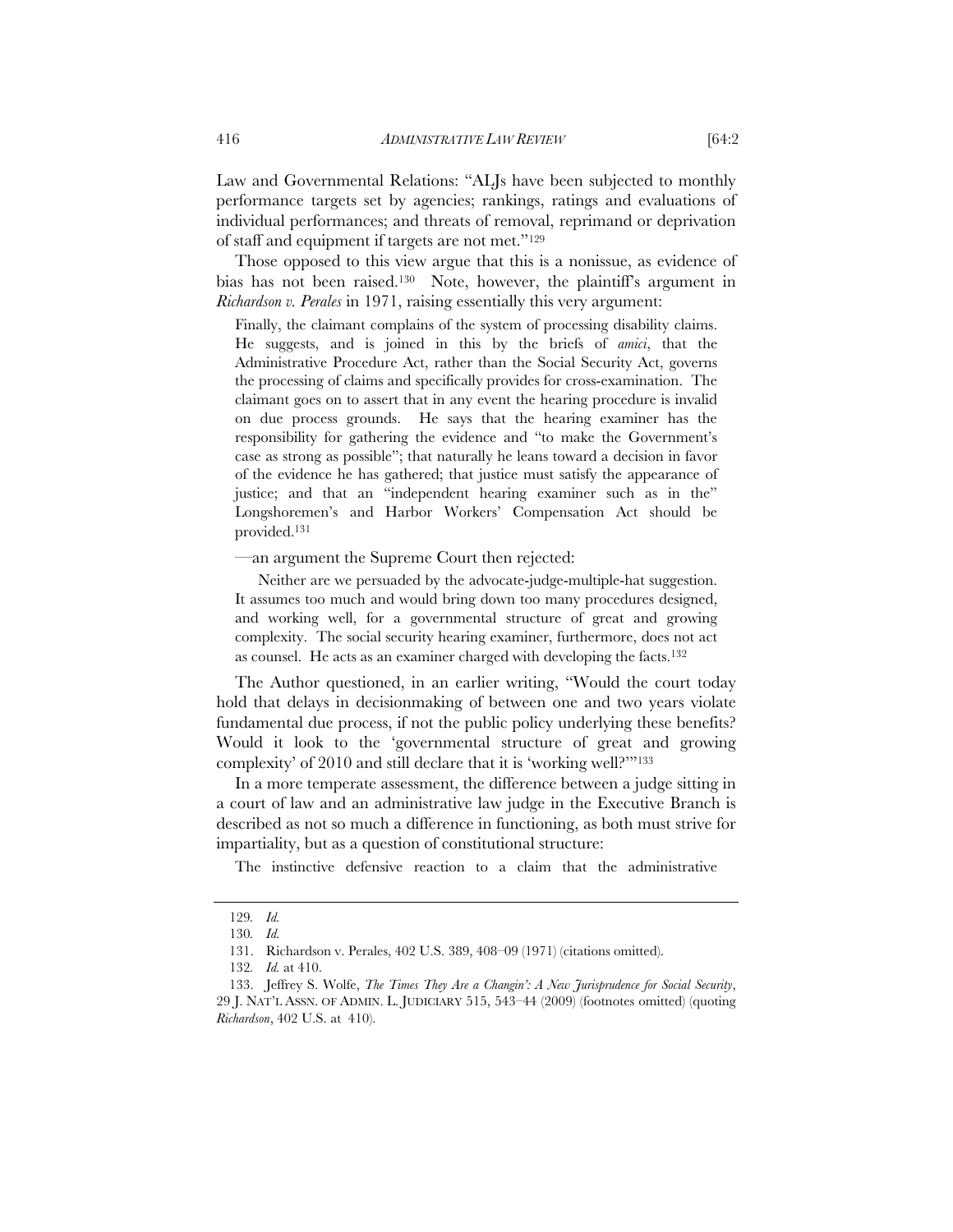adjudicator is controlled by the agency she serves may be to raise the vigorous assertion that due process requires the ALJ be independent of the agency she serves. The distinctions between judges of the judicial branch and those of the executive branch are such, however, as to call into question such a conclusion. At the outset, it is important to note the distinctions that courts have already made that set apart the executive judiciary from the judicial branch adjudicators: that "[a]dministrative decisionmakers do not bear all the badges of independence that characterize an Article III judge, but they are held to the same standard of impartial decisionmaking." Though it may be appealing for ALJs to believe they must operate independent of their agency, constitutional jurisprudence does not support a claim that due process mandates such independence. Rather, if we conclude that as ALJs we must "avoid, and should be shielded as much as possible from, any influences that might in any way compromise such independence, neutrality, and impartiality," as Judge Young has recommended, we must find bases for this mandate other than those found in the Due Process Clause of the Constitution.134

Judge McNeil aptly points out "that by the 1930s the administrative court was entrenched and expanding, sharing much of the same apparent authority as that possessed by article III courts, without the constitutional protection of life tenure and undiminished salary."135 Administrative decisionmaking was ratified by the Supreme Court in *Crowell v. Benson*:

[The case] assumed that public rights disputes may not require a judicial decision at either the original or appellate levels. Even in private rights cases, *Crowell* held, an administrative tribunal may make findings of fact and render an initial decision of legal and constitutional questions, as long as there is an adequate review available in a constitutional court.<sup>136</sup>

Critically, however, Judge McNeil notes that the inherent relationship between the administrative law judge and the agency within which he or she sits is a creature of the APA.

The ALJ serves an executive function not shared by the article III judge: her authority is no greater than that of the agency she serves, and as an adjudicator she is charged with an affirmative ethical obligation to perform judicial or quasi-judicial tasks in the context of the executive agency's mandate, not independent of that agency, for she has no authority

 <sup>134.</sup> Christopher B. McNeil, *Similarities and Differences Between Judges in the Judicial Branch*  and the Executive Branch: The Further Evolution of Executive Adjudications Under the Administrative *Central Panel*, 18 J. NAT'L ASS'N OF ADMIN. L. JUDGES 1, 6–7 (1998) (alteration in original) (footnotes omitted).

<sup>135</sup>*. Id.* at 14.

<sup>136</sup>*. Id.* (footnotes omitted) (emphases omitted) (citing Crowell v. Benson, 285 U.S. 22, 51–65 (1932)).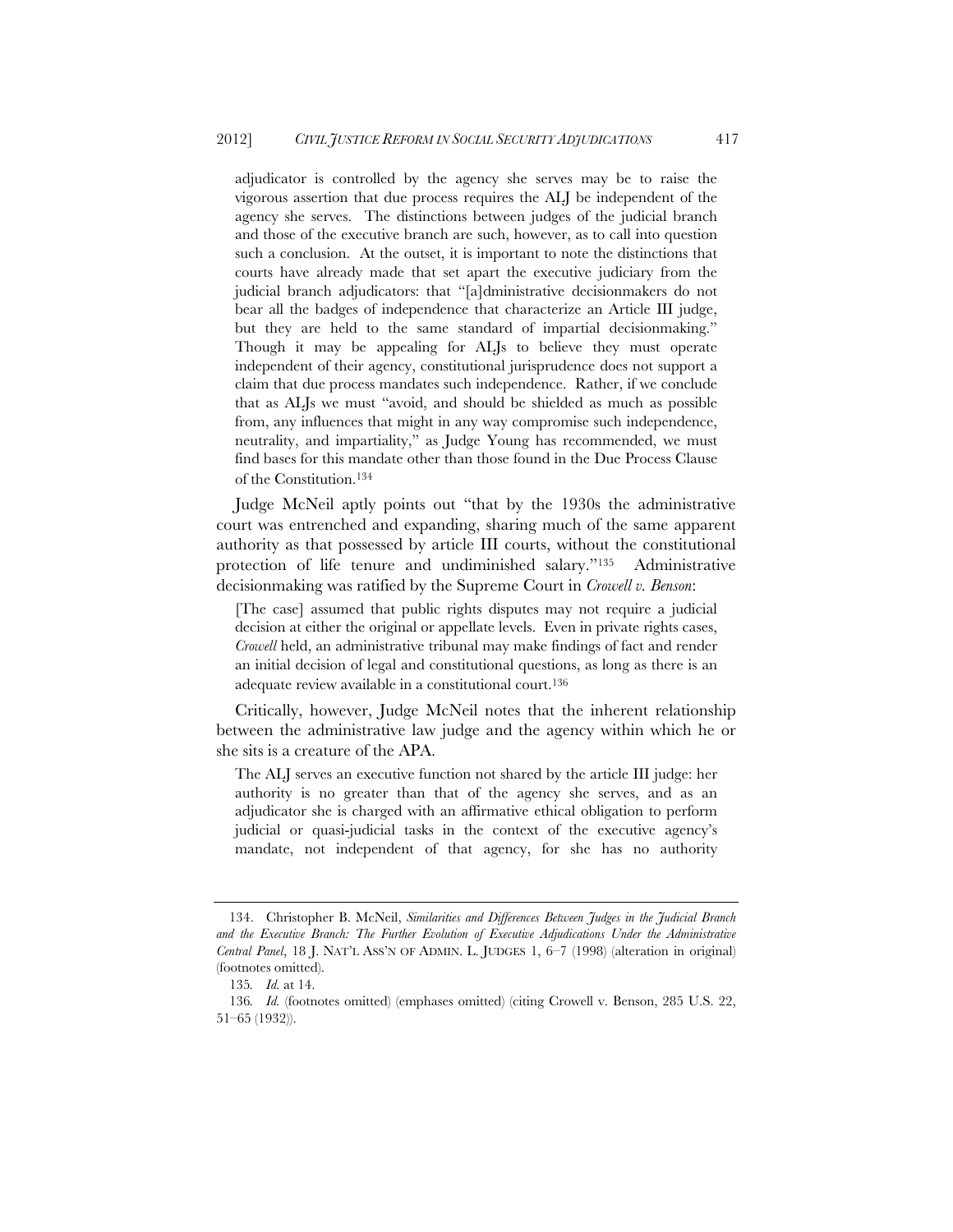independent of that agency.137

Against this backdrop, the question arises whether it is now time for SSA's administrative law judges to migrate to a separate adjudicative agency, or even to an Article I court similar to that of the U.S. Court of Appeals for Veterans Claims.

In examining the question, the issue is not whether there is a need for such action based on arguments of threats to the integrity of administrative law judge decisionmaking, agency influence, or the appearance of bias, but rather whether the agency, as a politically animated entity tasked with responsibility for such decisionmaking, has effectively forfeited its responsibility by virtue of continued ineffective action in dealing with the problem. More to the point, has the agency, by virtue of its continued animus in its relationship with its administrative law judges, made a migration of this corps of administrative decisionmakers a virtual necessity such that to do anything less would result in the continuity of the pending backlog?

The answer to these questions lies in both a historical as well as functional view of the agency and its conduct. Repeated actions since the mid-1970s have signaled agency intention to more closely manage administrative decisionmaking. As such, the issues are not new. In a 1991 article in the *Notre Dame Law Review*, Professor Daniel Gifford writes:

The focus of these debates has been the relationship between the Department's Social Security Administration and the administrative law judges, and, in particular, the extent to which the Secretary of Health and Human Services may legitimately attempt to influence the ways in which the administrative law judges work.

The SSA has justified its management initiatives as designed to improve the quality and efficiency of the social security program. They are designed, it is said, to foster efficient disposition of caseloads, to reduce inconsistency in results, and to hold back the dramatic increases in cost which have afflicted the program in recent years. Many administrative law judges, however, have viewed these supervisory initiatives from the Secretary as intrusions upon their independence which they have challenged in the courts. Disability claimants have also been quick to assert that these management efforts have interfered with their right to an impartial decision.138

A crucial failing, in Professor Gifford's view, has been the failure by the

<sup>137</sup>*. Id.* at 35; *see also* James E. Moliterno, *The Administrative Judiciary's Independence Myth*, 41 WAKE FOREST L. REV. 1191, 1192 (2006) (drawing the distinction between *independence* and *impartiality*, and noting that the administrative judges are no less judges, but are not independent as are judges in the Judicial Branch and are nevertheless required to be impartial in presiding over hearings).

 <sup>138.</sup> Gifford, *supra* note 45, at 1010.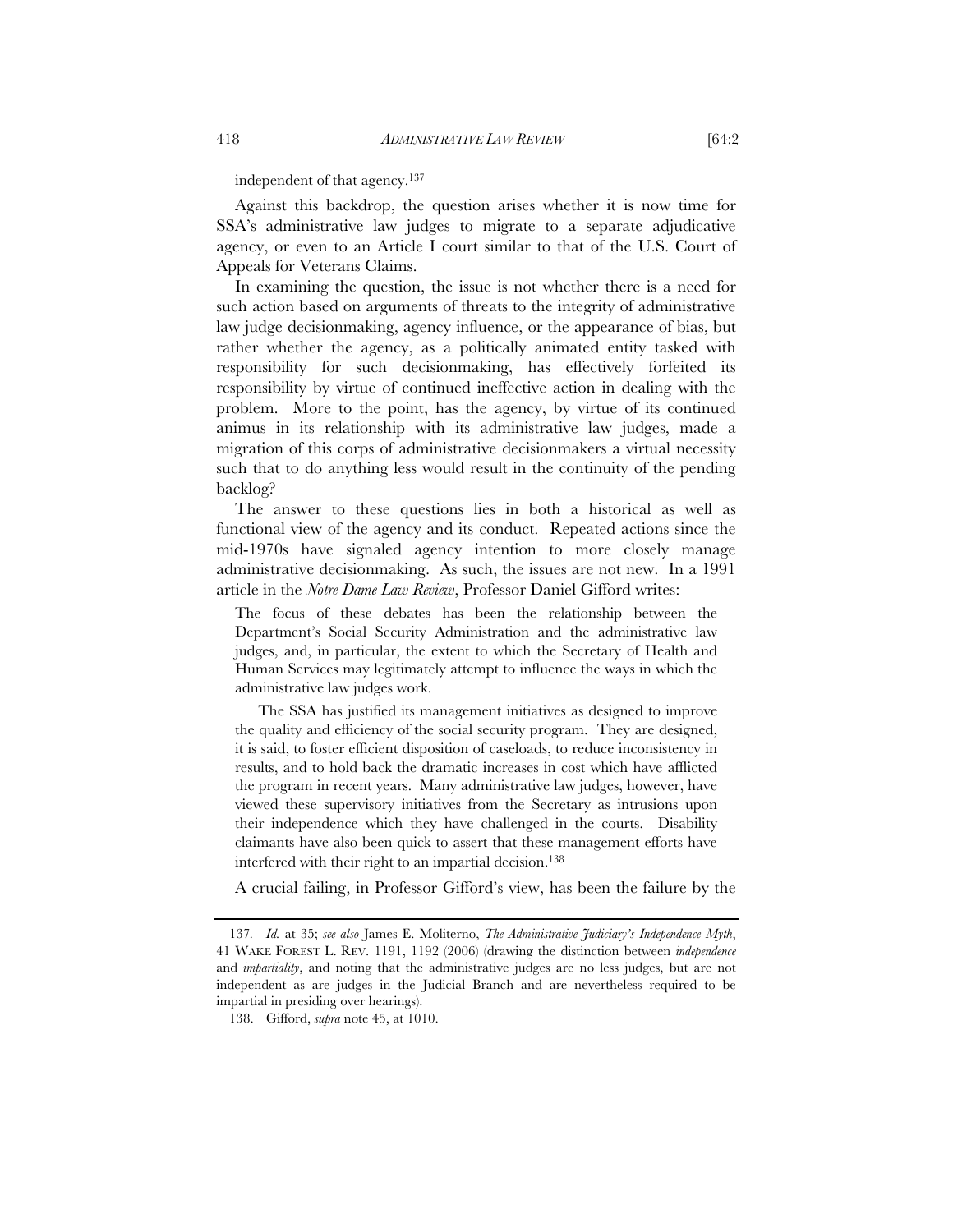agency to promulgate precise procedural rules and thereby attain greater consistency in adjudicative decisionmaking:

But the SSA has been unable or unwilling to formulate other policies with sufficient clarity and comprehensiveness to reduce the disparity among the way ALJs decide cases. In the absence of precise and binding rules, the SSA has resorted to quality control programs and other management techniques. This novel approach to mass adjudication has forced a new and more precise examination of the extent to which management techniques can properly be classified as part of the policy control which belongs to the agency.139

This inaction has continued to the present. No comprehensive formal rules of procedure for disability hearings exist, and indeed, repeated calls by administrative law judges to enact rules that would at least close the record after a hearing have fallen on deaf ears. Even today, post-hearing, a claimant can discover new evidence and submit it as part of an appeal with the administrative law judge never having seen the documents. As Professor Gifford points out, "It is difficult for the SSA to complain of inconsistent decisionmaking by administrative law judges and yet fail to promulgate corrective rules. If ALJ decisions are heavily inconsistent, then large numbers of them are apparently wrong."<sup>140</sup> Arguably, then, if large numbers are wrong, why has the agency been reluctant to implement rules of procedure designed to streamline and facilitate the decisional process, effectively akin to those adopted by the Judicial Branch when it faced a similar impending crisis of cost and delay? Professor Gifford further observes:

[I]f the SSA can conclude that administrative law judges inconsistently decide similar cases, the SSA may be able to reduce the issues to written form and provide for the resolution of those issues by rule. In short, the very ability of the SSA to identify inconsistencies in ALJ decisionmaking suggests that those inconsistencies could be reduced through increased rulemaking.141

In the years since Professor Gifford's writings, the agency has continued to employ "quality control programs and other management techniques."142 It has done so despite repeated audits by the GAO demonstrating that SSA's "techniques" have not worked, and continues in this path to the present time. In Professor Gifford's words, "This novel approach to mass adjudication has forced a new and more precise examination of the extent to which management techniques can properly

<sup>139</sup>*. Id.* at 1011.

<sup>140</sup>*. Id.* at 1016–17.

<sup>141</sup>*. Id.* at 1017.

<sup>142</sup>*. Id.* at 1011.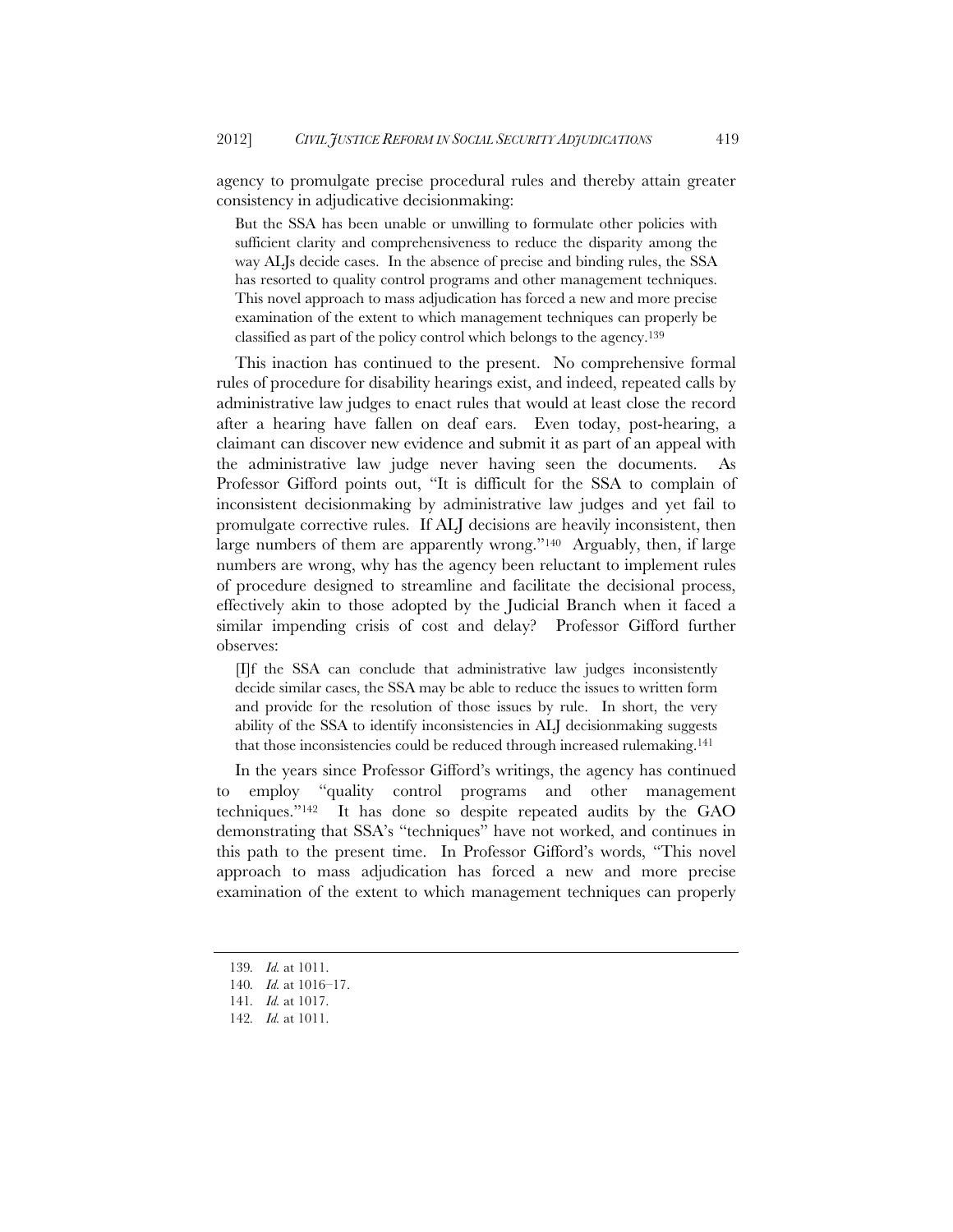be classified as part of the policy control which belongs to the agency."143

In 2003 the Honorable Robin Arzt, serving as an administrative law judge with the SSA, in a comprehensive analytical writing, proposed what is virtually a blueprint for a new, separate adjudicatory agency to hear and decide Social Security disability appeals. She terms this agency the "United States Office of Hearings and Appeals (USOHA)."<sup>144</sup> She proposed an adjudicatory agency having

exclusive jurisdiction to make the final administrative decisions of Social Security Act Titles II, XVI and XVIII benefits claims. The USOHA would have permissive jurisdiction over other classes of cases, so it may hear and decide other classes of cases such as those that the SSA ALJs have heard in the past. The final administrative adjudication authority of SSA and [the Department of Health and Human Services (DHHS)] would be abolished, including the SSA Appeals Council and DHHS Medicare Appeals Council.145

### Judge Arzt also proposed:

An individual ALJ's decision would be appealed to appellate panel staffed by ALJs, which would consist of three ALJs who would review the cases locally. The ALJ appellate panels would be akin to the United States Bankruptcy Court appellate panels. . . .

The final decisions of the USOHA would be appealable only to the federal courts, with the District Courts as the first step in the judicial review.146

Notably, Judge Arzt proposes agency independence through appointment of a "Chief Administrative Law Judge . . . by the President from the ranks of the ALJs."147 A critical hallmark of such an independent adjudicatory agency is the ability of such a body to do what the agency has not to this point been able to accomplish: "The USOHA would set its own rules of practice and procedure and the ALJs would administer the agency."148 She argues the need for such an independent agency as predicated on a recognized need for effective adjudicatory functioning free from political or policy concerns—issues that now plague the agency:

There is an inherent, and often real, conflict between (1) the need for independent and impartial appellate administrative decisionmakers and

<sup>143</sup>*. Id.*

 <sup>144.</sup> Robin J. Arzt, *Recommendations for a New Independent Adjudication Agency to Make the Final Administrative Adjudications of Social Security Act Benefits Claims*, 23 J. NAT'L ASS'N ADMIN. L. JUDGES 267, 269 (2003) (internal quotations marks omitted).

<sup>145</sup>*. Id.* at 274.

<sup>146</sup>*. Id.* at 274–75.

<sup>147</sup>*. Id.* at 275.

<sup>148</sup>*. Id.*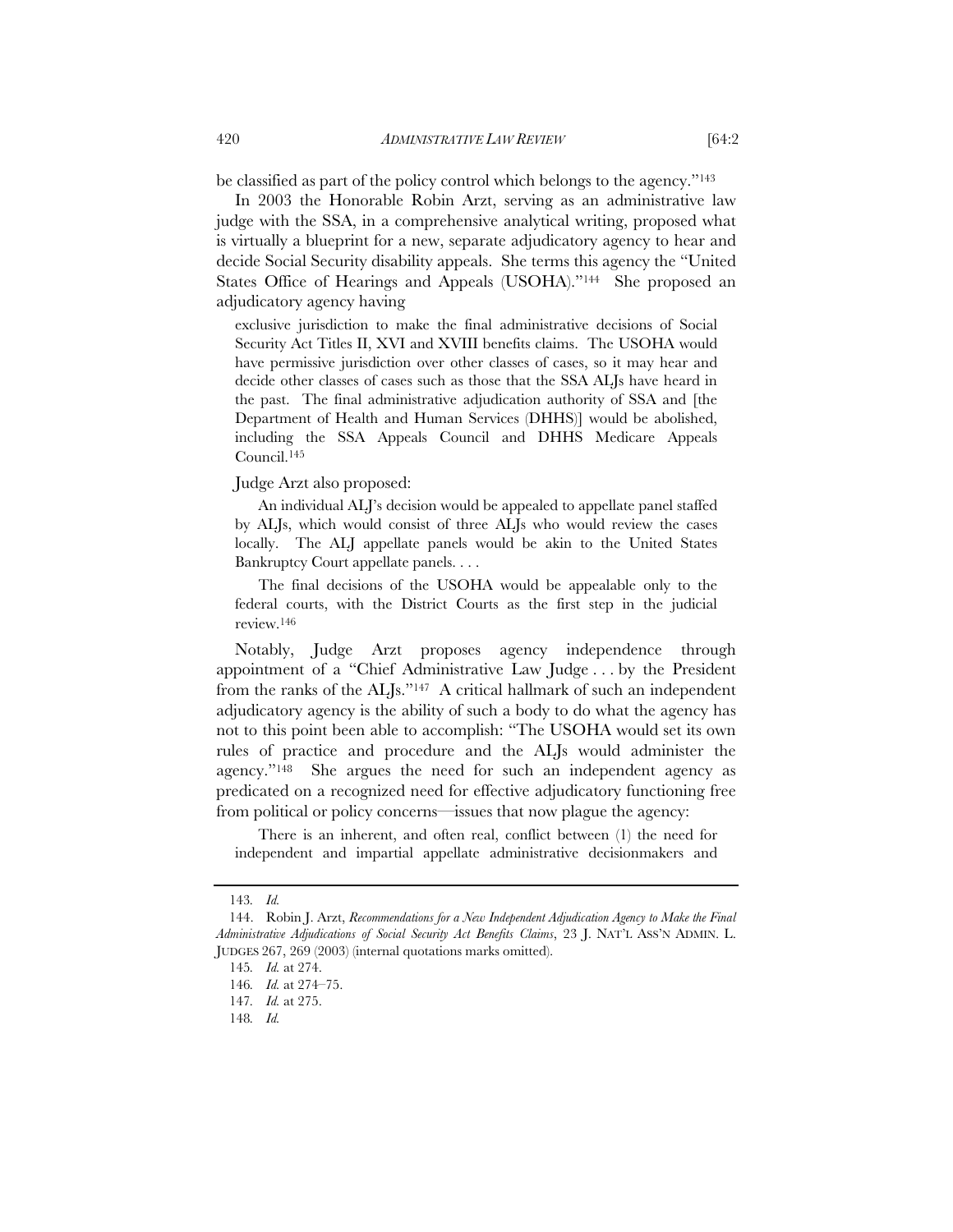decisions, and (2) Executive Branch agency policymakers' desire to control the decisionmakers and the outcome of their decisions to conform to policy and political concerns. This conflict results in agency policymakers' intrusions into the administrative adjudication function.

Many of the same rationales that justify Congress' creation of specialized independent Article I courts to perform the initial judicial review of final administrative decisions by Executive Branch agencies also support the separation of the appellate administrative adjudication function from Executive Branch agencies. This is done to promote decisional independence from the agencies' policymaking/rulemaking, prosecutorial/enforcement and investigatory functions.149

Judge Arzt cites to other, similar legislation by Congress, including the establishment of the U.S. Tax Court, the Court of Appeals for Veterans Claims, as well as congressional action to create the Board of Tax Appeals "to provide an independent tribunal to hear taxpayers' appeals from tax deficiency notices before payment of the tax after a Congressionally created board studied the IRS appellate review practices." That board concluded:

[I]t would never be possible to give to the taxpayer the fair and independent review to which he is of right entitled as long as the appellate tribunal is directly under, and its recommendations subject to the approval of, the officer whose duty it is to administer the law and collect the tax. As long as the appellate tribunal is part and parcel of the collecting machinery it can hardly maintain the attitude essential to a judicial tribunal.<sup>150</sup>

A similar rationale, she argues, applies here. Furthermore, in a massjustice system such as the Social Security disability appeals system, which literally decides hundreds of thousands of cases annually, the policymaking function often times served by administrative law judges through adjudicatory decisionmaking is absent. Such absence effectively moots the need for continued agency oversight of the adjudicatory function, since no policymaking function is thereby served.

[W]hen an agency no longer formulates policy through its adjudication function but does so only through rulemaking, which is the case for SSA and [DHHS Centers for Medicare and Medicaid Services], supervision of the appellate administrative adjudicators and review of their decisions by policymaking political appointees has no reason to continue. At that point, there is no reason to keep the adjudicatory function within the agency.151

Others agree, noting that "[i]n the benefit agencies, the efficient disposition of a large volume of benefit claims demands the use of relatively

<sup>149</sup>*. Id.* at 279.

<sup>150</sup>*. Id.* at 279–80 (alteration in original) (quoting H.R. REP. NO. 68-103, at 4 (1923)).

<sup>151</sup>*. Id.* at 280–81.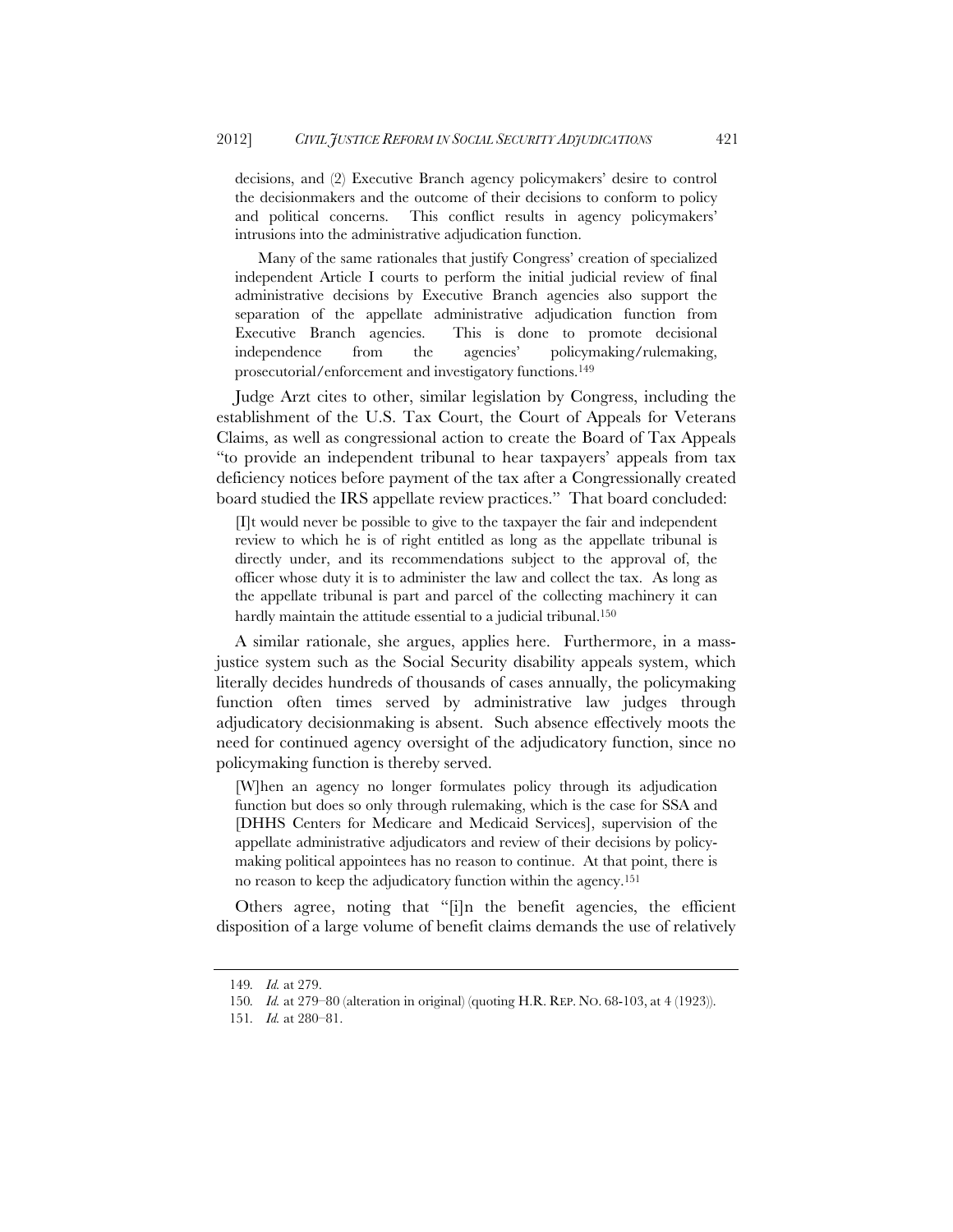precise standards, whose applications do not raise significant policy issues."152 Mass-justice systems such as SSA do not formulate policy through adjudicatory decisionmaking, rendering even more significant the agency's failure to implement comprehensive rules of hearing procedure:

In a mass-justice agency, adjudication is unsuited for use as a vehicle for announcing or formulating policy. The cases come too fast and in too great a volume for decisionmakers to look to other cases as guides; sorting out, distinguishing or following large volumes of cases whose holdings are necessarily circumscribed by their unique factual configurations is impractical. Thus, in a mass-justice agency, the agency head does not rely on adjudication to control policy and, accordingly, does not sit as a final adjudicator. Moreover, the removal of the agency head from control of adjudication is fully consistent with the agency head's policy responsibility because no individual case is programmatically salient. The agency head is not concerned with the disposition of any one case, but with the policies applied to large classes of cases.153

The question is not an issue of judicial independence, for the administrative law judge is indeed a creature of the APA, which in turn defines the administrative law judge function as a derivative one.154 Rather, the question for the agency and for Congress is an issue of effective functioning—of carrying the congressional mandate embodied within the Social Security Act forward in a meaningfully timely manner. Judge Arzt critically notes that the proposed USOHA should properly be a part of the agency, but with direct lines of authority equivalent to the Commissioner with a presidentially appointed chief administrative law judge endowed with the ability to formulate rules of procedure necessary for effective adjudication.155 The functional purpose of such an adjudicative agency is to free the administrative judiciary within the agency from the miasma of policies, programs, and initiatives that, having been repeatedly tried, have not succeeded in addressing a decades-long mounting backlog.

Administrative law judges, tasked with the need to hear and decide can effectively construct and administer a system of hearings and appeals consistent with their professional worldview, experience, training, and expertise. The ability to accomplish what, to date, the agency has failed to do—establish rules of procedure—would significantly enhance proactive case management by administrative law judges who, like their Article III brethren, could become involved in a case from the outset of the appeal, furthering a far more timely resolution than currently exists. Many case

 <sup>152.</sup> Gifford, *supra* note 45, at 997.

<sup>153</sup>*. Id.* (footnotes omitted).

<sup>154</sup>*. See generally* Moliterno, *supra* note 137, at 1191.

 <sup>155.</sup> Arzt, *supra* note 144, at 274.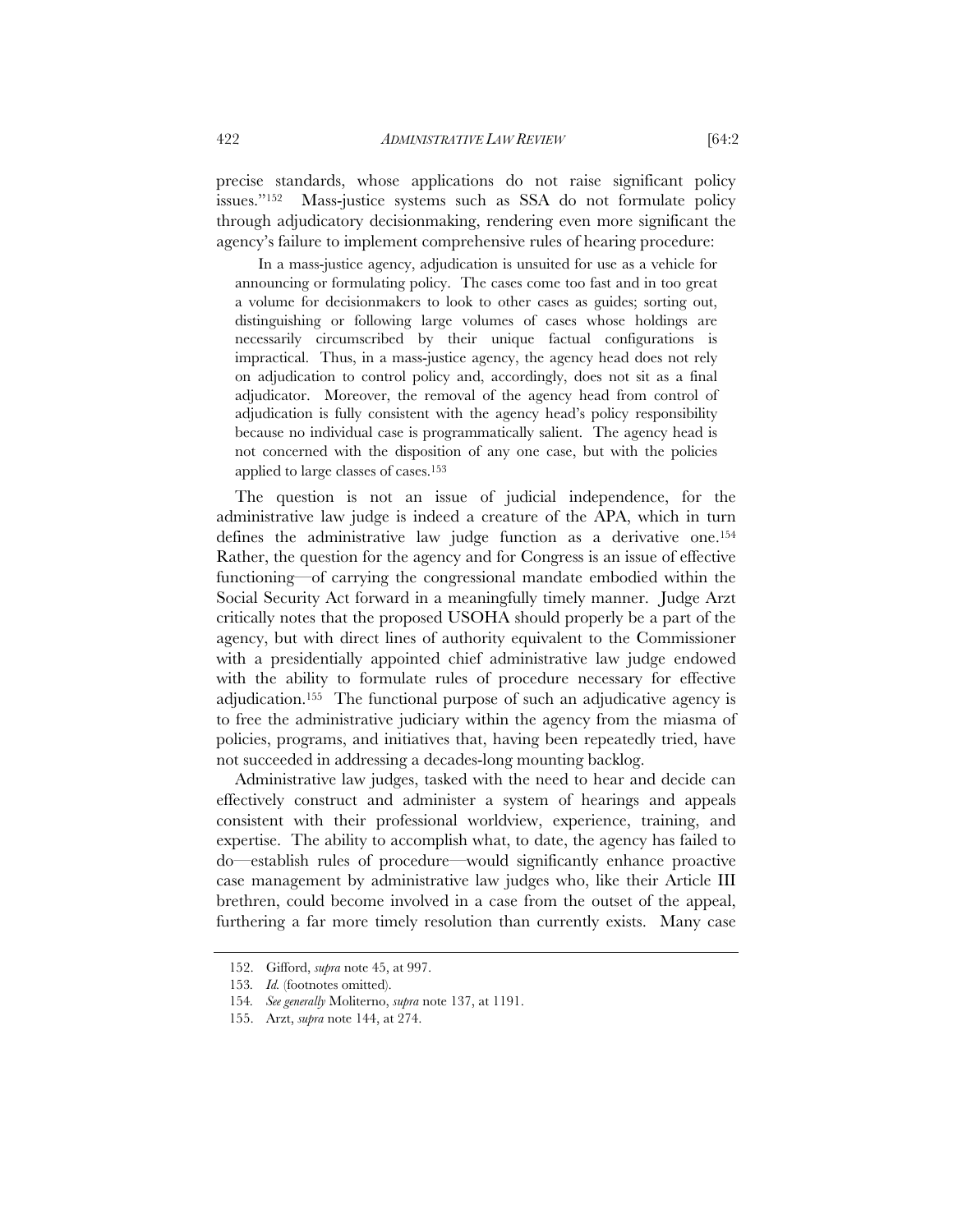management techniques can be employed to enhance the decisionmaking process, even in the hybrid jurisprudence now framed as nonadversarial by existing agency regulation.156 Meaningful judicial case management requires no less.

#### V. FROM HERE, WHERE?

The wheel has effectively turned full circle. In 1989 the problem, as defined by SSA and recounted by the GAO, was a question of consistency between the judges and the agency. The so-called Bellmon review catapulted the agency and its administrative law judges into federal court with allegations by the agency of erroneous decisions on the part of the judges and claims by administrative law judges of infringement of judicial independence—accompanied by an allegation that a Senior Executive Service bonus provision was tied to a reduction in administrative law judge "reversals."<sup>157</sup>

In 2012, the question asked by the agency is now not so concerned with consistency as it is with numbers. How many decisions can an administrative law judge decide? The 2008 Report references Commissioner Astrue's statement that judges have now been asked to decide between 500 and 700 cases annually.158 This is an increase in expectations that many judges have attempted to meet with varying degrees of success depending on staffing, scheduling, and accounting for the individual differences in complexity each case brings. Judges have further noted that a statistically significant number of cases have little to do with disability per se, being instead issues of overpayment, appeals on nonmedical entitlement issues (such as income and resources), and issues relating to retirement.

While it would be a welcome end to say that a solution was reached and the agency and administrative law judges are working together in much the same fashion as did the courts with members of the bar and Congress in implementing the CJRA, such has not been and is not now the case. Instead, the manner in which the administrative law judge functions has remained almost unchanged, apart from the request for and production of increasing numbers of dispositions. No broad-sweeping procedural changes have been implemented that would allow a judge to become involved in a case upon the filing of a Request for Hearing; nor, in fact, have any rules of

 <sup>156. 20</sup> C.F.R. § 404.900(b) (2011).

<sup>157</sup>*. See* GAO/HRD-89-48BR, REQUIRED REVIEWS, *supra* note 46.

<sup>158</sup>*. See* OIG REPORT, *supra* note 118, at 6 n.29 ("SSA has asserted that ALJs should be able to process 500 to 700 cases annually," according to Michael J. Astrue, Commissioner of Social Security).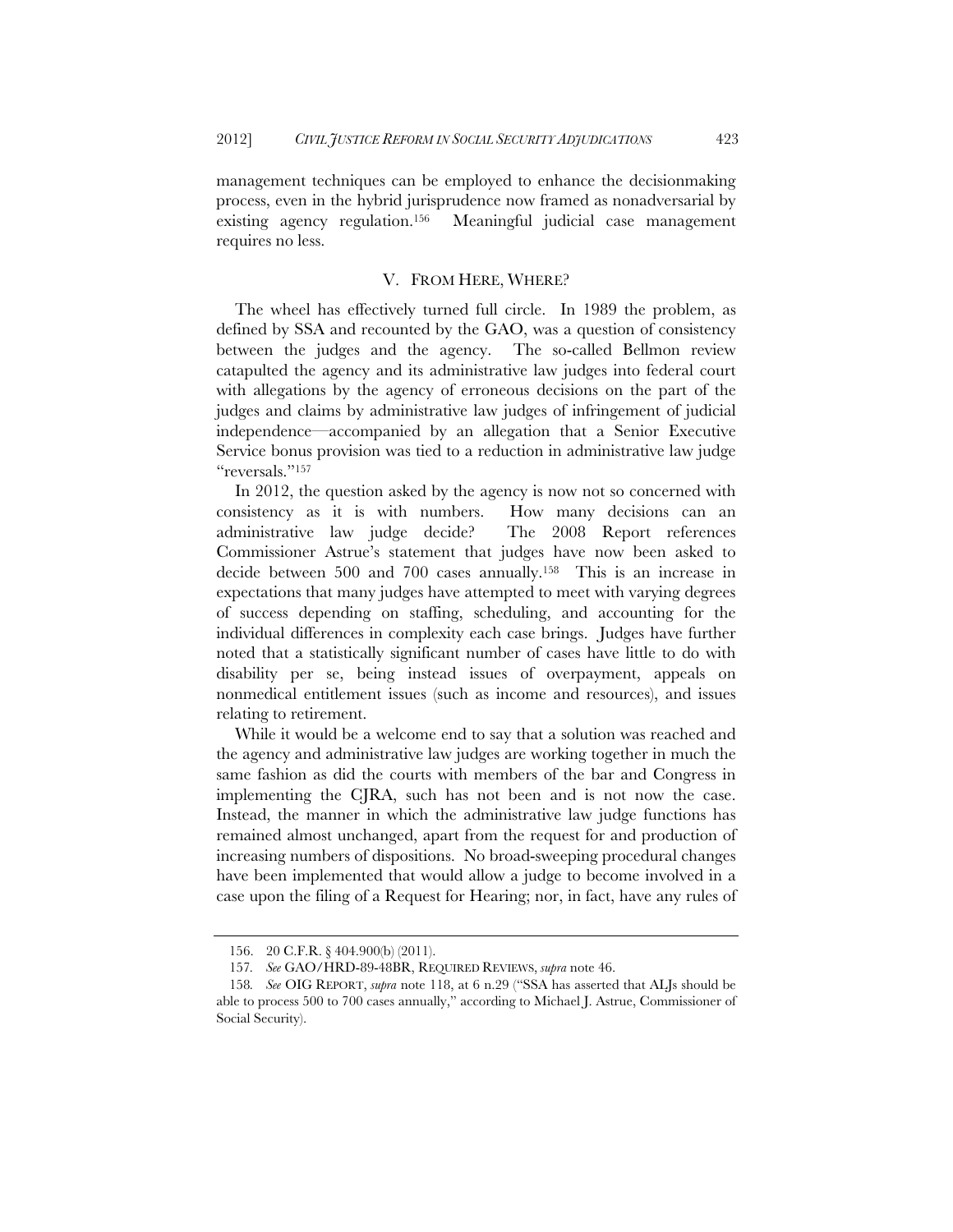procedure actually been enacted.

Remarkably, with the difficulties illustrated by the Bellmon review and the long-standing debate over the meaning and scope of decisional independence, the administrative law judge remains at the center of the solution to the backlog crisis, though little has been done to enhance the judicial role or function in the hearings process. The current configuration is, functionally, a counter-evolutionary or retrograde step back from 1989, reflecting the removal of individual judicial staffing. The current hearing office configuration also reflects changes following the Hearing Process Improvement initiative, with a further refinement of pooled staffing into administrative groups headed by a group supervisor, potentially further distancing the judge from support staff. As the Figure below clearly shows, the administrative law judge has no direct supervision over support staff.

**Figure 1**<sup>159</sup> depicts the current hearing office configuration:



# **Hearing Office Organization Chart**

<sup>159</sup>*. See id.* at Appendix C.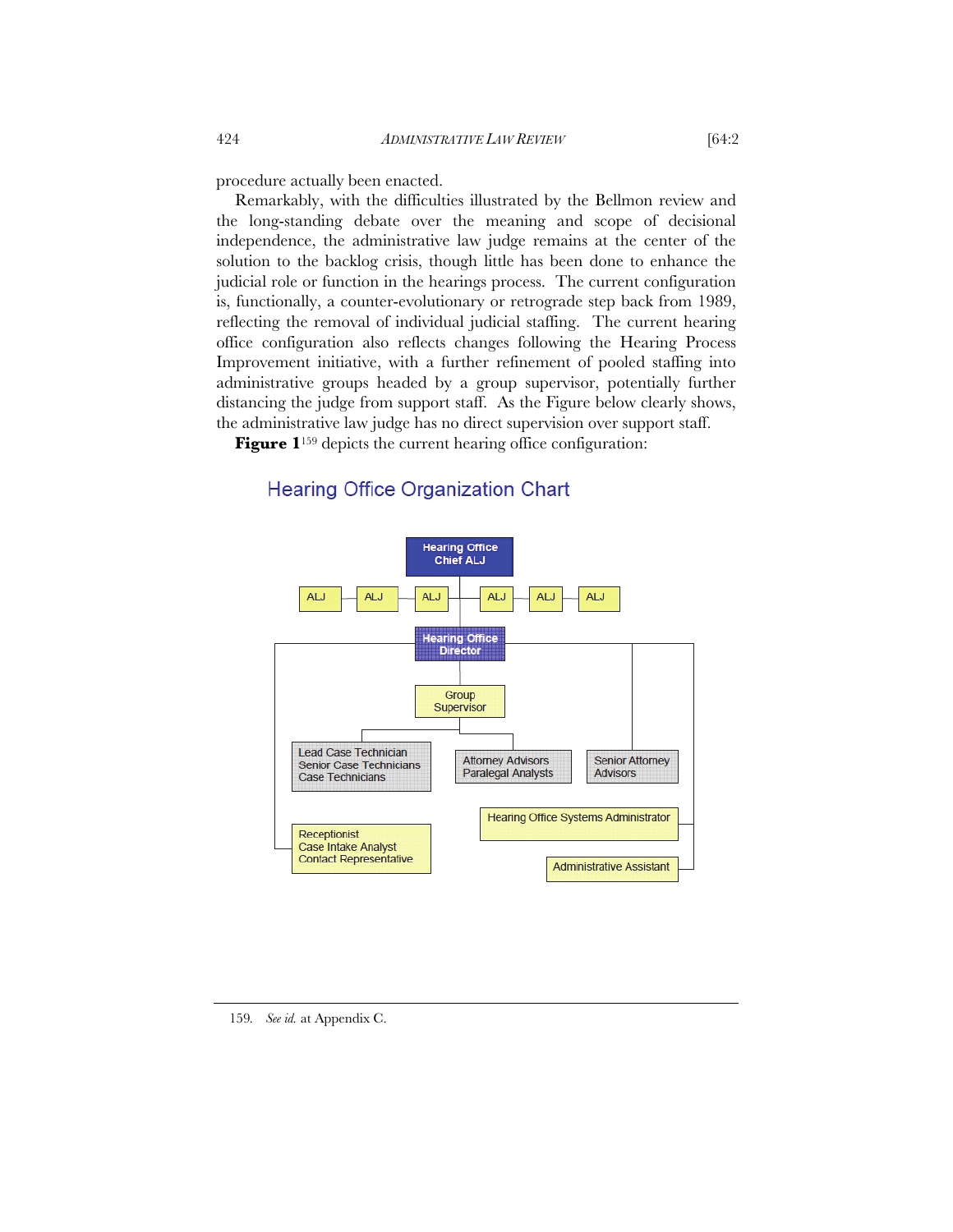The hearings process is depicted by the GAO at **Figure 2**:160



The "hearings level" description in Figure 2 describes only three administrative law judge activities:

- Administrative law judge prehearing review;
- Administrative law judge conduct of a hearing; and
- Administrative law judge issuance of a decision (which may or may not be written by the issuing judge).

No in-depth study has been conducted to mirror that called for by the CJRA, examining the hearings process and the procedures by which the administrative law judge functions. No study has examined the potential role of the administrative law judge in nonadversarial versus adversarial jurisprudence; nor has any comparative study been undertaken to determine if additional benefit can be derived from assigning a case to a judge from the time it is filed—that is, from the time a request for hearing

 <sup>160.</sup> U.S. GOV'T ACCOUNTABILITY OFFICE, GAO-08-1053, ADDITIONAL PERFORMANCE MEASURES AND BETTER COST ESTIMATES COULD HELP IMPROVE SSA'S EFFORTS TO ELIMINATE ITS HEARINGS BACKLOG 6 (2009).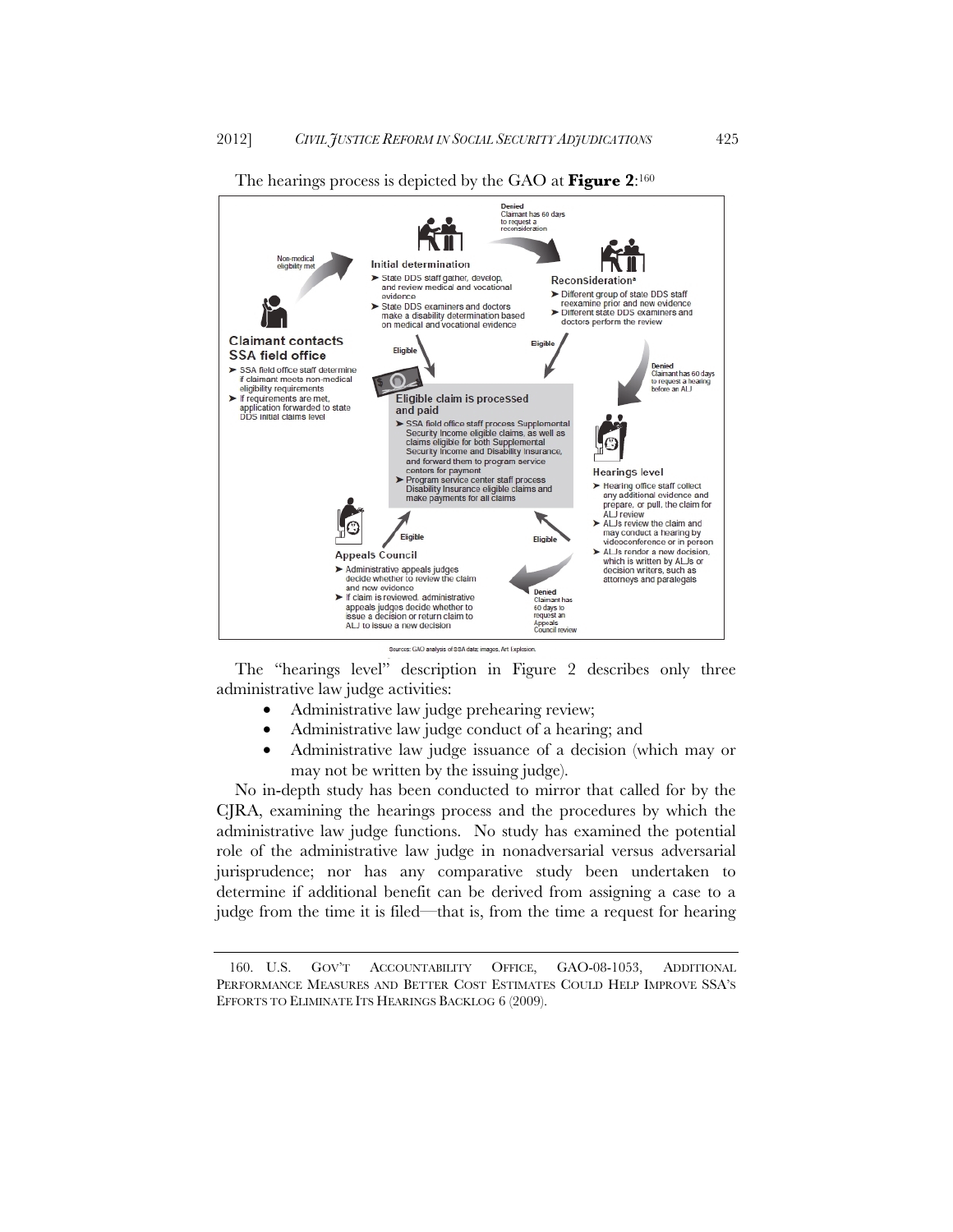before an administrative law judge is made.

The evident assumption in the ensuing silence is that the administrative law judge is only to hear and decide the case when it is before him or her for decision. Thus, the only contemplated judicial activity prior to a hearing is to read (review) the case file once it is assigned for hearing. Once a case is assigned to a judge, he or she may also indicate whether prehearing case development is necessary, either in the form of obtaining records or scheduling consultative examinations, or may, after a hearing, order such examinations.

These activities occur within the narrow time frame, comparatively speaking, that by definition comes at the relative end of the life of the case once it is pending at ODAR. Figure 3 diagrammatically depicts the life of a case and the narrow role of the administrative law judge (the superimposed triangle) in that life.

### **Figure 3**:



The inverted cone in Figure 3 illustrates the narrow scope of judicial involvement at the end of the life of the case before ODAR—and stands in contrast to a depiction of judicial involvement in a case before the federal courts, as shown in **Figure 4**:

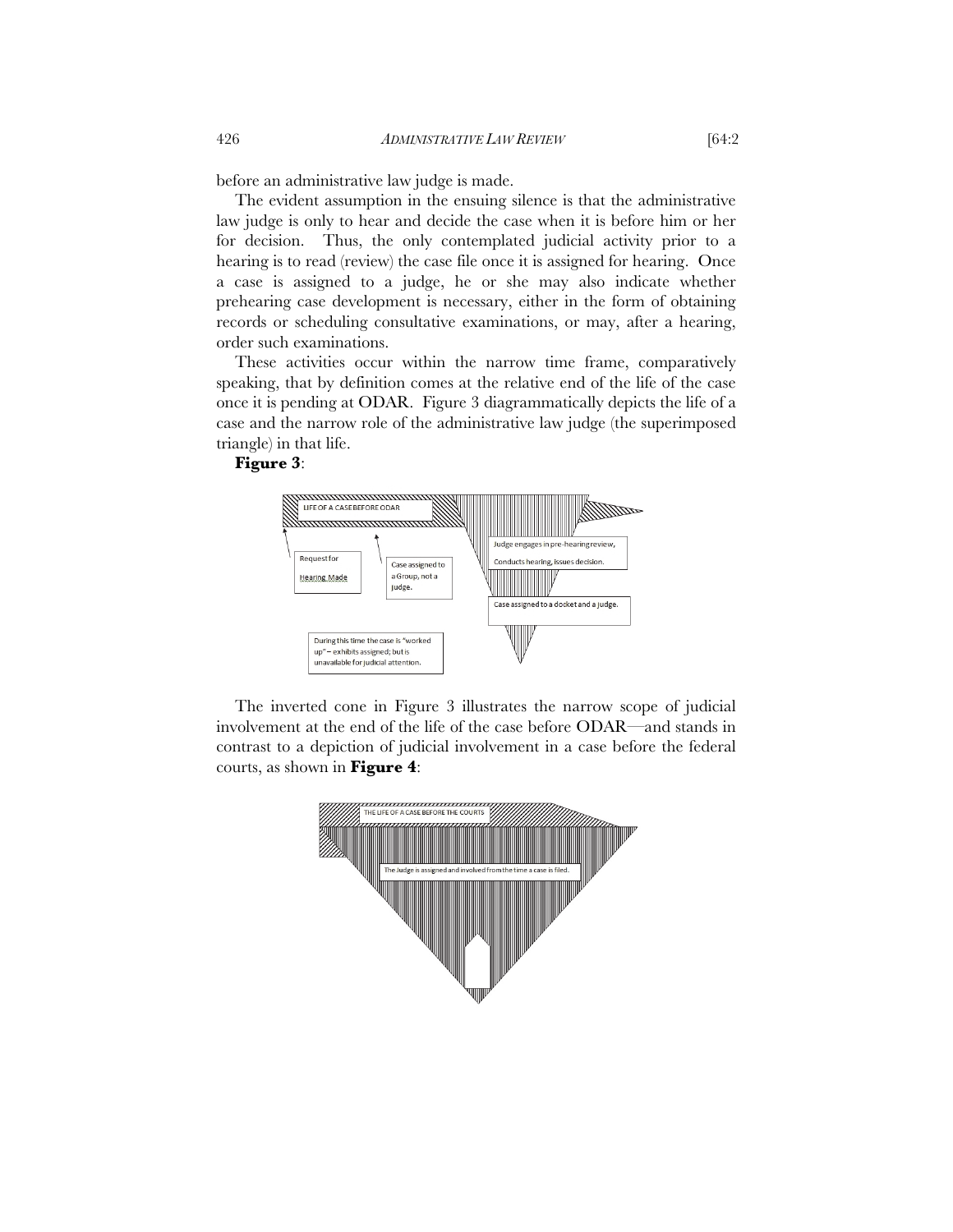Failing to provide innovation and creativity in the conduct of the hearings process, when coupled with a reluctance to address even basic questions, such as closing the record to the post-hearing receipt of evidence, much less formulation of a comprehensive set of rules of procedure,161 reduces the mandate of greater productivity to a simple command to "pedal faster."

The agency's administrative judiciary is keenly aware of the backlog and of the human price paid for delay, and has endeavored to redress the situation with increasing case dispositions working within the existing infrastructure. This is far from ideal. Instead, there is, and has been, a continuing need for comprehensive reform of the scope and breadth as was undertaken by Congress with the passage of the CJRA. The agency has been aware of and has been attempting to redress the backlog crisis since the late 1980s. It has not succeeded. Despite the expenditure of millions of dollars, no actions have been taken to empower the federal administrative judiciary to parallel the revolution in judicial management in the federal courts. However, it stands undisputed that the agency's administrative adjudicatory system is the largest of its kind in the world.

Standing as a gleaming example of a successful attack on the burden of cost and delay is the success of the CJRA. It has been an effective mechanism for reduction of cost and delay in the federal courts. Despite this, no hue and cry has been raised for SSA to implement the same unique innovation undertaken to avert spiraling cost and delay facing the federal courts in 1989. The growing delay and costs in the federal courts were of such magnitude as to cause then-Senator Biden to call for congressional action in the passage of the CJRA as necessary to "grant federal courts the requisite autonomy, resources, and direction to bring about systemic reform and to solve the mounting crisis of litigation costs and delays."162

More than business as usual is required to save the Nation's system of

 <sup>161.</sup> Some arguments have been made by representatives or claimants' organizations that to "close the record" or develop enforceable rules of procedure would somehow harm claimants. In truth, are they not harmed to a greater extent having to wait? Given that more than 80% of all claimants are now represented by counsel who are by definition equipped to deal with the requirements of such rules, little actual harm can be foreseen. Instead, the absence of rules of procedure signal a lack of accountability for representatives and leave open a hearings process which can only benefit from innovative and creative procedural rules designed to accomplish here what the Civil Justice Reform Act and its progeny have done for the federal courts. Is it possible to decide a case without a full hearing? The answer is yes. Should we discuss whether a non-adversarial jurisprudence continues as the best course in light of overwhelming representation in today's system? The answer is yes. Should comprehensive rules of procedure be established to ensure a case is ready for hearing if a hearing is required? The answer, again, is yes.

 <sup>162.</sup> Biden, *supra* note 1, at 1286.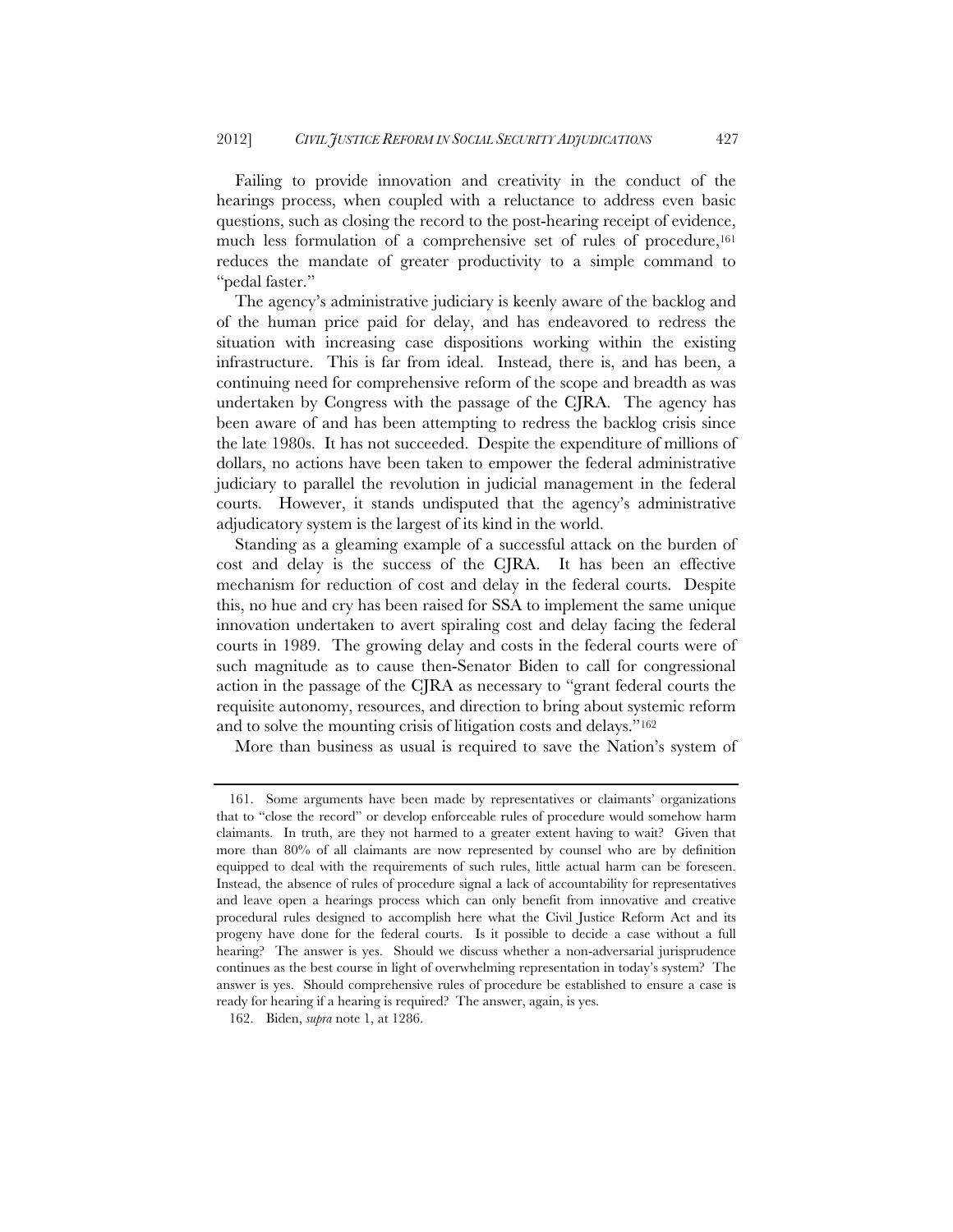disability appeals. The inertia of past practices and documented animus must be overcome and creative measures employed in the framing of a renewed decisionmaking paradigm. Both the agency and its cadre of administrative law judges must embrace the call of the Social Security Advisory Board to change SSA's relationship with its administrative law judges from "one of confrontation to cooperation."163 In the highest ideals of public service, to serve the American people, it is time to empower the federal administrative judiciary—talented, capable, highly motivated men and women, dedicated to public service—and allow them the same opportunity to employ equal, if not greater, measures of creativity and judicial innovation witnessed during the past twenty years in the federal courts.

All this will not be finished in the first hundred days. Nor will it be finished in the first thousand days, nor in the life of this administration, nor even perhaps in our lifetime on this planet. But let us begin.

—John Fitzgerald Kennedy, 35th President (1961–1963).164

 <sup>163.</sup> SOC. SEC. ADVISORY BD., CHARTING THE FUTURE OF SOCIAL SECURITY'S DISABILITY PROGRAMS: THE NEED FOR FUNDAMENTAL CHANGE 19 (2001).

 <sup>164.</sup> Inaugural Address, 1 PUB. PAPERS 1, 2 (Jan. 20, 1961).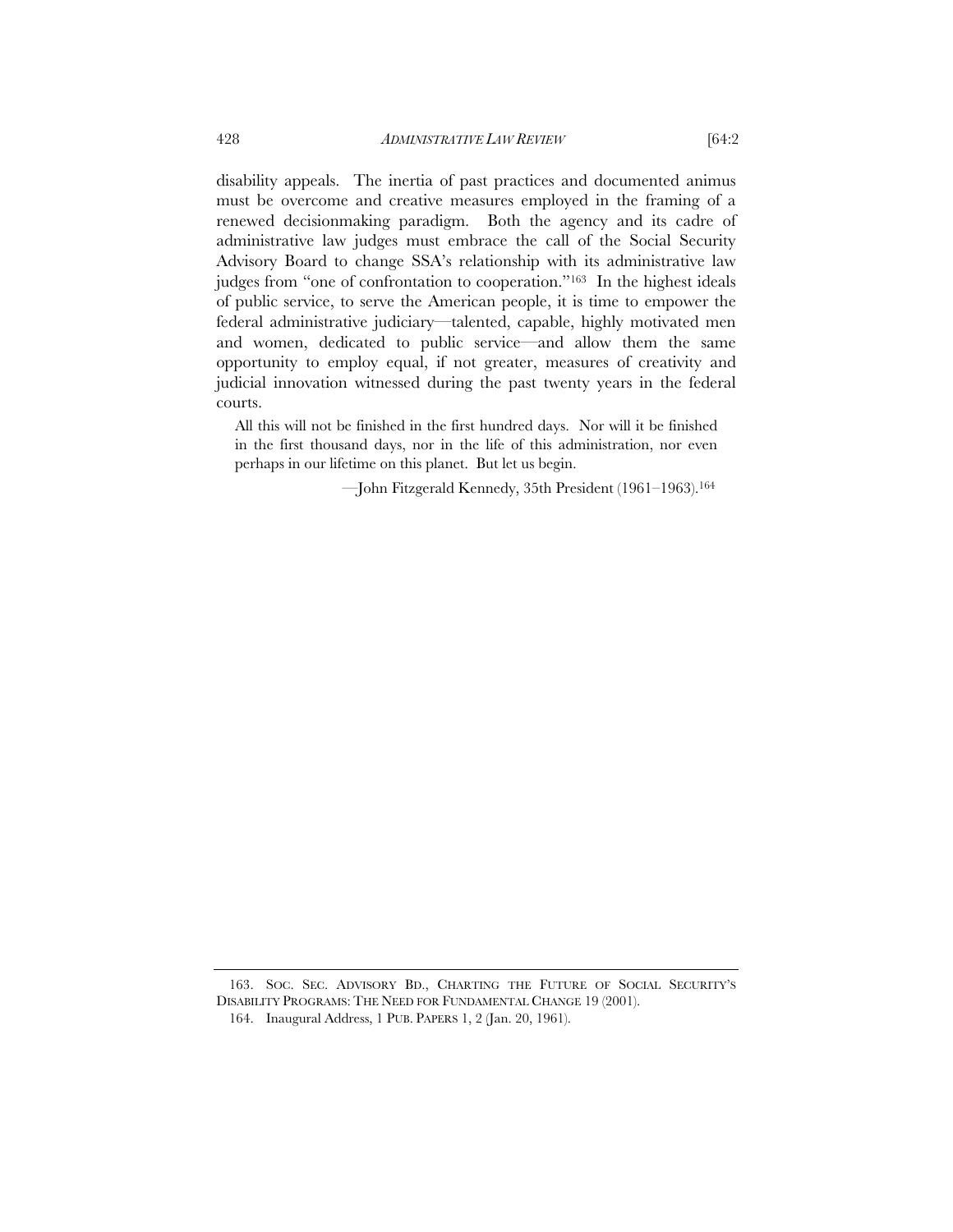### APPENDIX I: THROUGH THE EYES OF THE GAO – SUMMARY OF KEY GAO REPORTS

Collected key GAO reports addressing the backlog of disability appeals cases reflect a growing caseload punctuated with repeated attempts by the agency to "plug the gap," with little success.

#### **GAO Report 02-322**

A 2002 report characterizes the agency's actions as "disappointing," examining four agency efforts that the GAO found had only limited or no success:

SSA has implemented four of the five disability claims process initiatives either nationwide or within selected geographic locations. As summarized below, the improvements realized through their implementation have, in general, been disappointing.

• The Disability Claim Manager Initiative. This initiative was completed in June 2001. Results of the pilot test, which was done at 36 locations in 15 states beginning in November 1999, were mixed; claims were processed faster and customer and employee satisfaction improved, but administrative costs were substantially higher. An SSA evaluation of the test concluded that the overall results were not compelling enough to warrant additional testing or implementation of the Disability Claim Manager at this time.

• The Prototype. This initiative was implemented in 10 states in October 1999 and continues to operate only in these states. Preliminary results indicate that the Prototype is moving in the direction of meeting its objective of ensuring that legitimate claims are awarded as early in the process as possible. Compared with their non-Prototype counterparts, the DDSs [disability determination services] operating under the Prototype are awarding a higher percentage of claims at the initial decision level, while the overall accuracy of their decisions is comparable with the accuracy of decisions made under the traditional process. In addition, when DDSs operating under the Prototype deny claims, appeals reach a hearing office about 70 days faster than under the traditional process because the Prototype eliminates the reconsideration step in the appeals process. However, according to SSA, more denied claimants would appeal to administrative law judges under the Prototype than under the traditional process. More appeals would result in additional claimants waiting significantly longer for final agency decisions on their claims, and would increase workload pressures on SSA hearings offices, which are already experiencing considerable case backlogs. It would also result in higher administrative costs under the Prototype than under the traditional process. More appeals would also result in more awards from administrative law judges and overall and higher benefit costs under the Prototype than under the traditional process. Because of this, SSA acknowledged in December 2001 that it would not extend the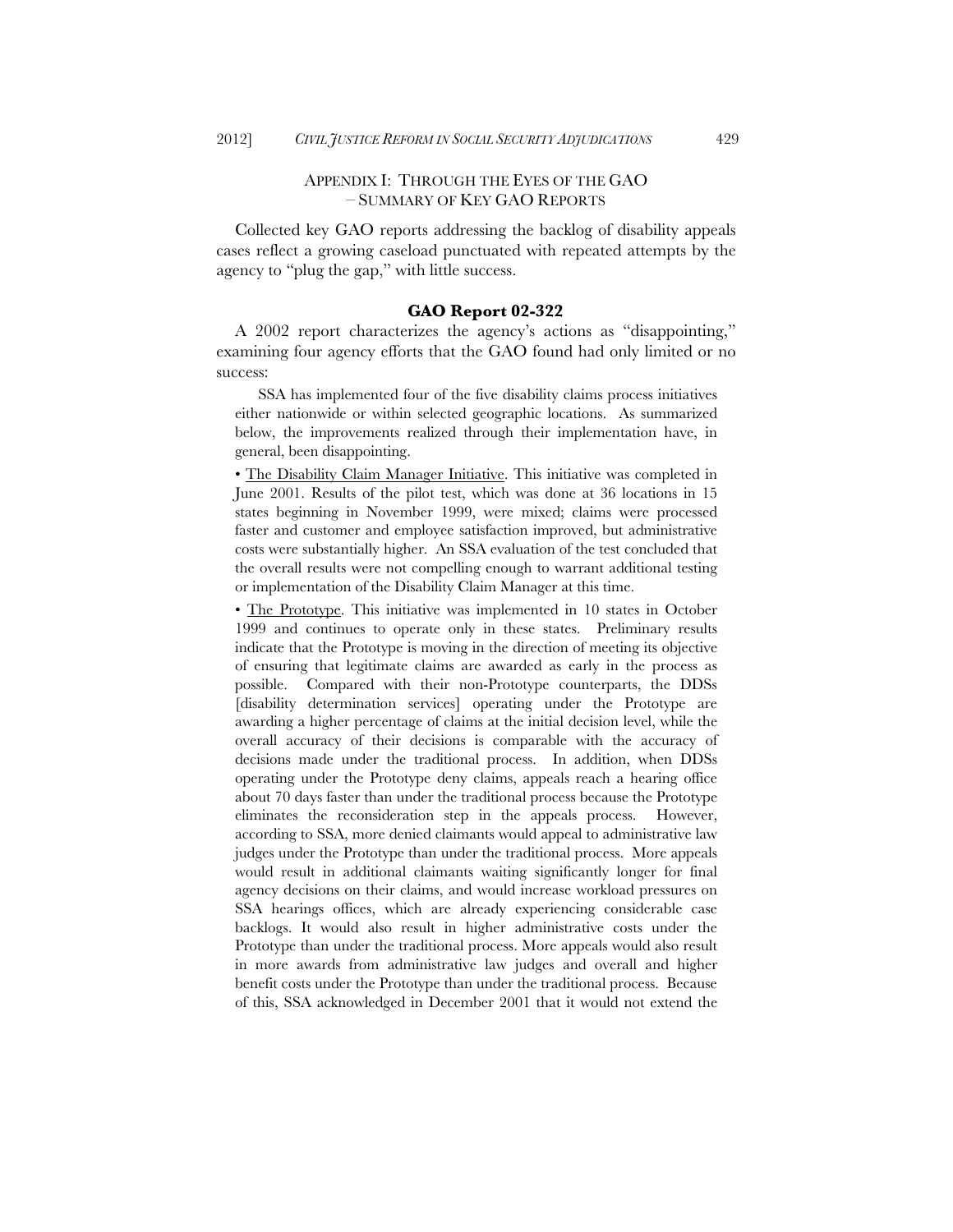Prototype to additional states in its current form. During the next several months, SSA plans to reexamine the Prototype to determine what revisions are necessary to decrease overall processing time and to reduce its impact on costs before proceeding further.

• The Hearings Process Improvement Initiative. This initiative was implemented nationwide in 2000. The initiative has not improved the timeliness of decisions on appeals; rather, it has slowed processing in hearings offices from 318 days to 336 days. As a result, the backlog of cases waiting to be processed has increased substantially and is rapidly approaching crisis levels. The initiative has suffered from problems associated with implementing large-scale changes too quickly without resolving known problems. SSA is currently studying the situation in hearing offices to determine what changes are needed.

• The Appeals Council Process Improvement Initiative. This initiative was implemented in fiscal year 2000 and has resulted in some improvements. While it fell short of achieving its goals, the time required to process a case in the Appeals Council has been reduced by 11 days to 447 days and the backlog of cases pending review has been reduced from 144,500 (fiscal year 1999) to 95,400 (fiscal year 2001). Larger improvements in processing times were limited by, among other things, automation problems and policy changes.

• The Quality Assurance Initiative. SSA's original (1994) plan to redesign the disability claims process called for SSA to undertake a parallel effort to revamp its existing quality assurance system. However, because of considerable disagreement among internal and external stakeholders on how to accomplish this difficult objective, progress has been limited to a contractor's assessment of SSA's existing quality assurance practices. In March 2001, the contractor recommended that SSA adopt a broader vision of quality management, which would entail a significant overhaul of SSA's existing system. SSA established a work group to respond to the contractor report, but no specific proposals have yet been submitted to the Commissioner for approval.165

#### **GAO Report 08-40**

In a December 2007 report, the GAO even assesses the agency with responsibility for making the situation worse:

While backlogs in processing disability claims have plagued SSA for many years, several factors have contributed to their increase in the last decade including substantial growth in initial applications, staff losses, and management weaknesses. . . . Finally, management weaknesses as evidenced by a number of initiatives that were not successfully implemented have

 <sup>165.</sup> GAO-02-322, DISAPPOINTING RESULTS, *supra* note 56, at 3–4.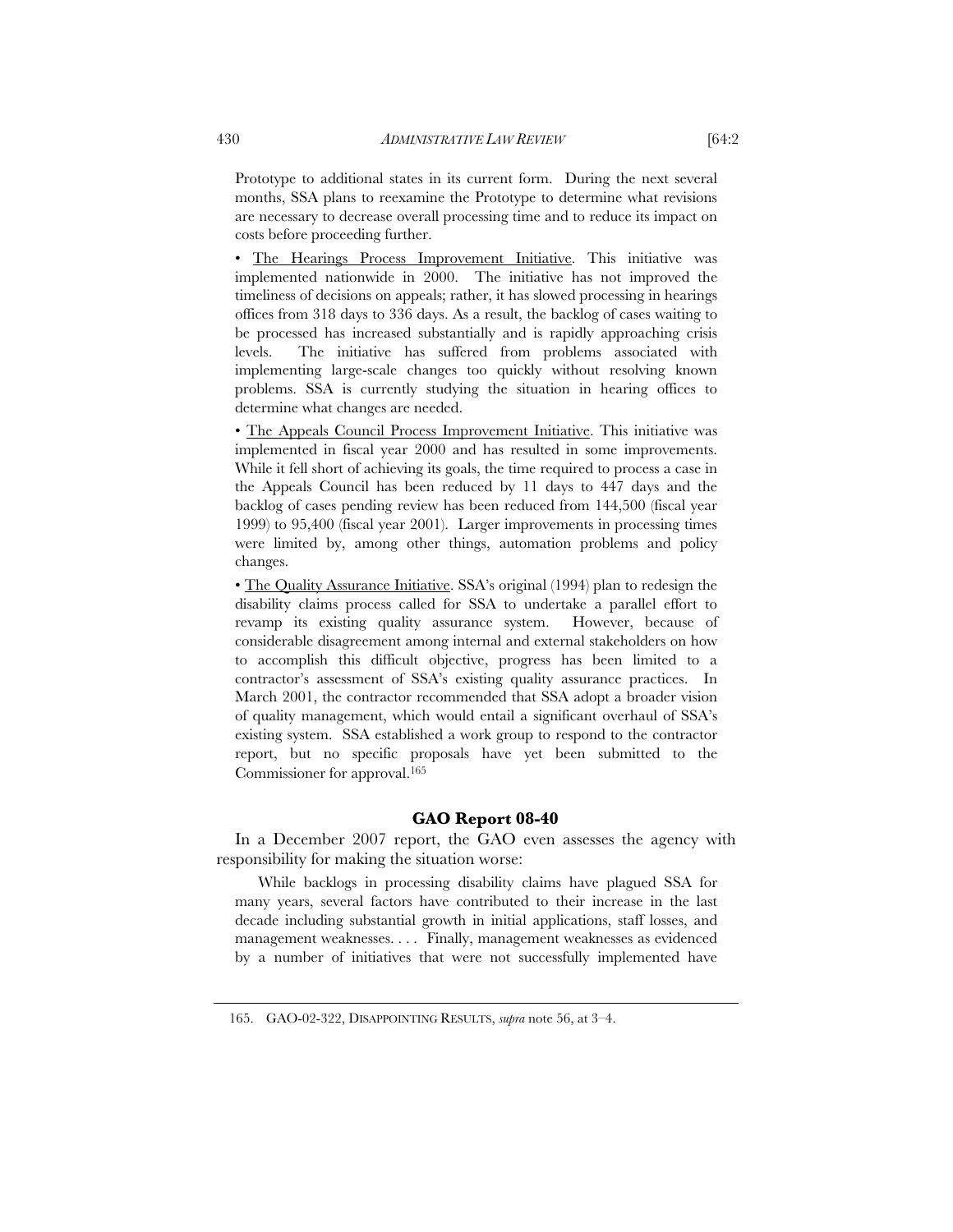limited SSA's ability to remedy the backlog. Several initiatives introduced by SSA in the last 10 years to improve processing times and eliminate backlogged claims have, because of their complexity and poor execution, actually added to the problem. For example, the "Hearings Process Improvement" initiative implemented in fiscal year 2000 significantly increased the days it took to adjudicate a hearings claim and exacerbated the backlog after the agency had substantially reduced it.166

The backlog has been present and growing for more than a quarter century. Even the court in *Nash v. Bowen* couched its comments in light of the backlog, commenting: "Moreover, in view of the significant backlog of cases, it was not unreasonable to expect administrative law judges to perform at minimally acceptable levels of efficiency. Simple fairness to claimants awaiting benefits required no less."167

#### **GAO-02-552-T**

Though the hearings backlog is longstanding, the manner in which judges conduct hearings has not changed. A 2004 GAO report echoes both the issues of increased cost and undue delay that were the subject of the CJRA, but to date have not been successfully addressed by the agency:

SSA has experienced difficulty managing its complex disability determination process, and consequently faces problems in ensuring the timeliness, accuracy, and consistency of its disability decisions. Although SSA has made some gains in the short term in improving the timeliness of its decisions, the Commissioner has noted that it still has "a long way to go." Over the past 5 years, SSA has slightly reduced the average time it takes to obtain a decision on an initial claim from 105 days in fiscal year 1999 to 97 days in fiscal year 2003, and significantly reduced the average time it takes the Appeals Council to consider an appeal of a hearing decision from 458 to 294 days over the same period. However, the average time it takes to receive a decision at the hearings level has increased by almost a month over the same period, from 316 days to 344 days. According to SSA's strategic plan, these delays place a significant burden on applicants and their families and an enormous drain on agency resources.

Lengthy processing times have contributed to a large number of pending claims at both the initial and hearings levels. While the number of initial disability claims pending has risen more than 25 percent over the last 5 years, from about 458,000 in fiscal year 1999 to about 582,000 in fiscal year 2003, the number of pending hearings has increased almost 90 percent over the same time period, from about 312,000 to over 591,000. Some cases that are in the queue for a decision have been pending for a long time. For example,

 <sup>166.</sup> GAO-08-40, BETTER PLANNING, *supra* note 5, at 3–4.

 <sup>167. 869</sup> F.2d 675, 681 (1989).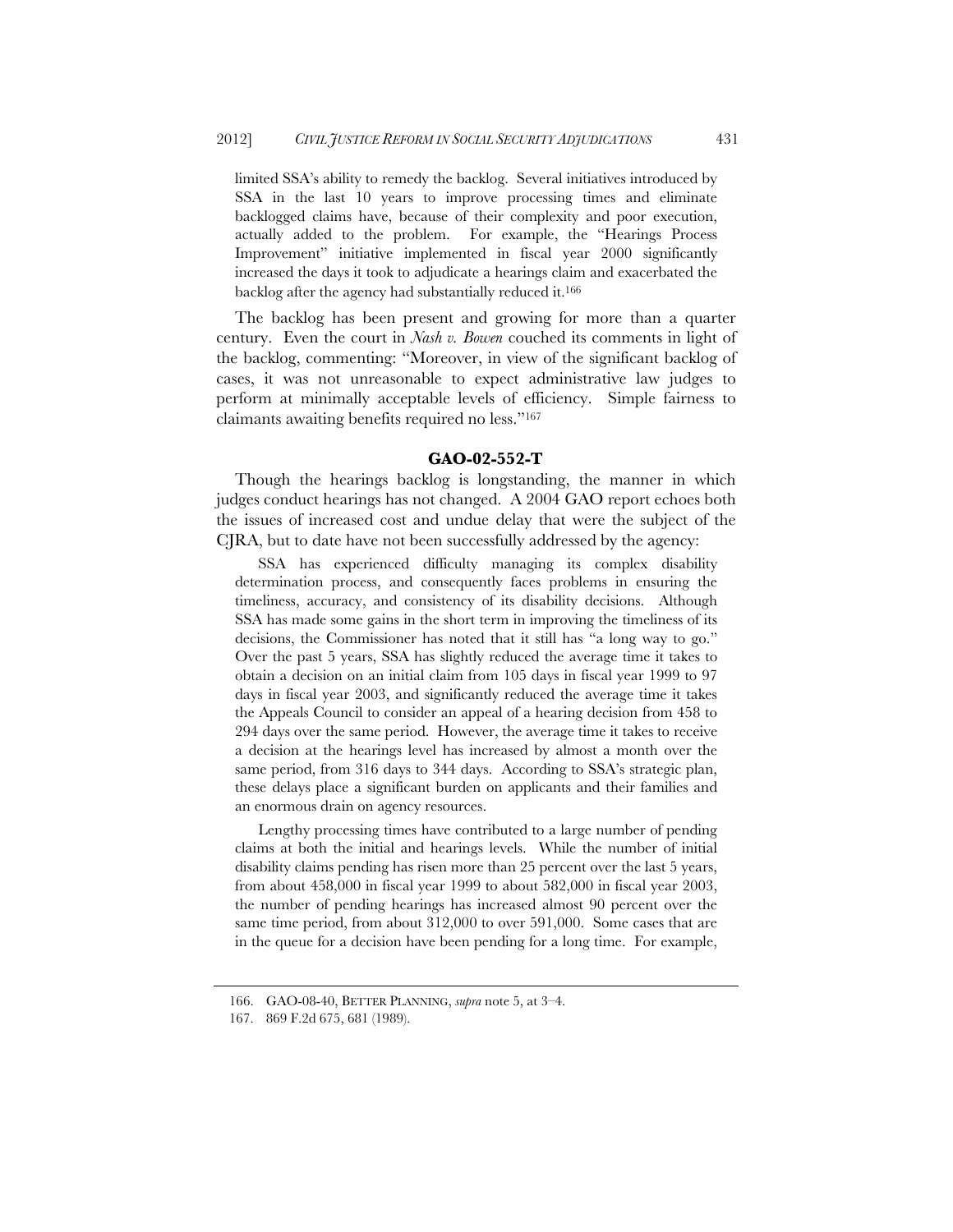of the 499,000 cases pending in June 2002 at the hearings level, about 346,000 (69 percent) were over 120 days old, 167,000 (33 percent) were over 270 days old, and 88,500 (18 percent) were over 365 days old.168

#### **GAO Report GAO/T-HEHS-97-118**

A 1997 report summarizes the many earlier reports in a characteristically similar straightforward manner: "Despite SSA attempts to reduce the backlog through its [Short Term Disability Project Plan (STDP)] initiatives, the agency did not reach its goal of reducing this backlog to 375,000 by December 1996."169

In short, a long series of GAO reports and findings, when considered together with the various statements of agency officials, paints a frighteningly simple picture of repeated complex initiatives (e.g., STDP short term disability project), process improvements (e.g., HPI—hearing process improvement), and a string of alternative decisionmakers (the adjudication officer, the senior attorney, the federal reviewing official, and similar denominations of nonjudicial personnel)—all to little or no avail, despite the expenditure of tens of millions of dollars. And, while hindsight is twenty–twenty, the public, the agency, and members of Congress stand not now looking back over twenty-five years for the first time, but having done so with the eyes of many who have looked and seen similar views over many years. The gaze of members of Congress, high ranking officials, and the tenure of multiple Commissioners have seen the problems, heard the testimony, and witnessed the result.

Still, the backlog persists.

# APPENDIX II: 20 YEARS OF SELECTED GAO FINDINGS ON THE SOCIAL SECURITY ADMINISTRATION BACKLOG (1989–2009)

#### **1989**

# *The Bellmon Review—GAO Letter to the Chairman of the Social Security Subcommittee of the House Committee on Ways and Means, Regarding Suggestions on Ways to Make the Social Security Appeals Process Less Burdensome*

Citation: U.S. GOV'T ACCOUNTABILITY OFFICE, GAO-HRD-89-

 <sup>168.</sup> U.S. GOV'T ACCOUNTING OFFICE, GAO-02-552T, SOCIAL SECURITY DISABILITY: COMMISSIONER PROPOSES STRATEGY TO IMPROVE THE CLAIMS PROCESS, BUT FACES IMPLEMENTATION CHALLENGES 3–4 (2004).

 <sup>169.</sup> U.S. GOV'T ACCOUNTING OFFICE, GAO/T-HEHS-97-118, SOCIAL SECURITY DISABILITY: SSA ACTIONS TO REDUCE BACKLOGS AND ACHIEVE MORE CONSISTENT DECISIONS DESERVE HIGH PRIORITY 3 (1997).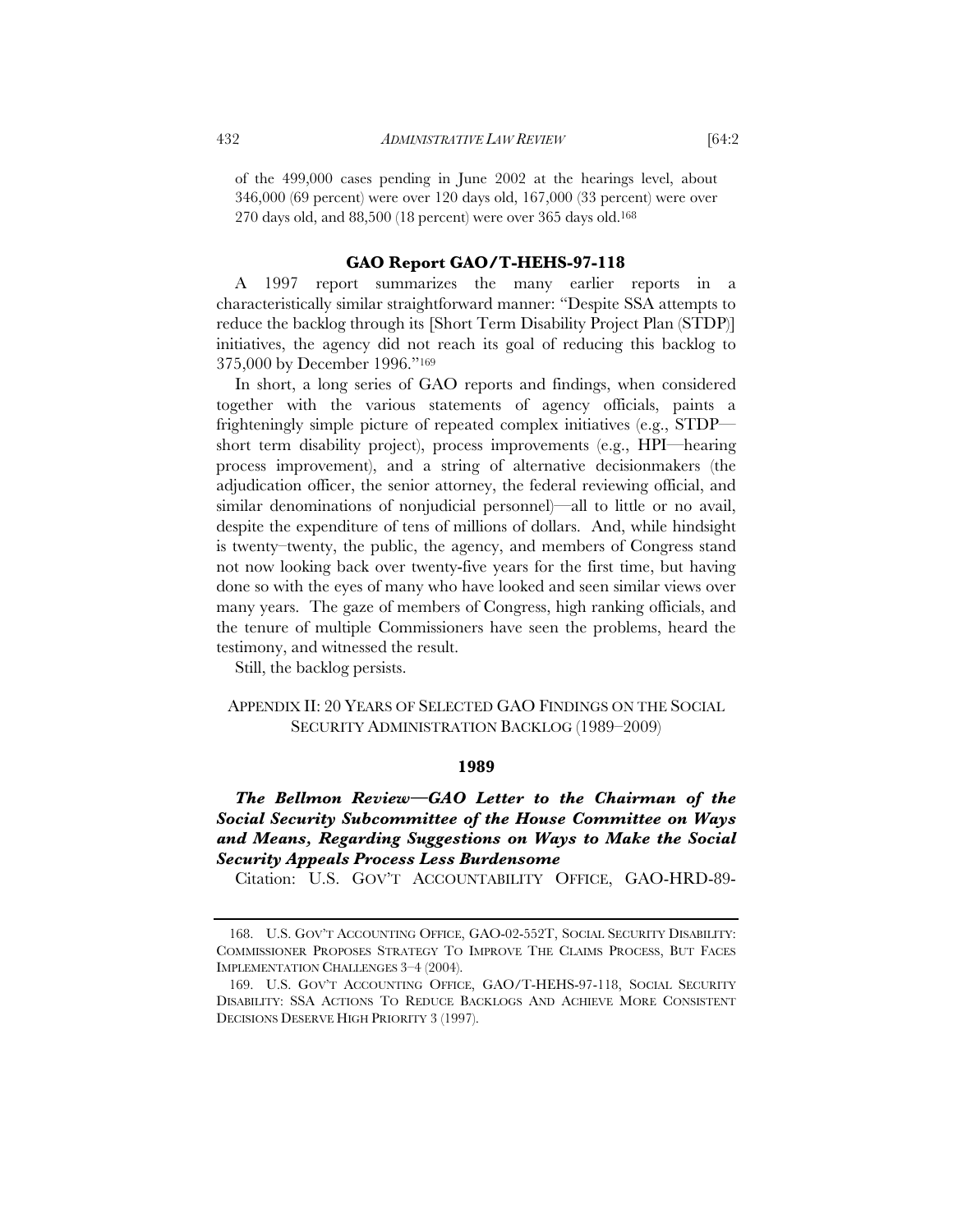48BR, RESULTS OF REQUIRED REVIEWS OF ADMINISTRATIVE LAW JUDGE DECISIONS (1989), http://archive.gao.gov/d25t7/139091.pdf.

This article assesses the merits of the Bellmon Review. It finds that while the reviews appear to be cost effective, they also delay the payment of benefits and, overall, do not appear to have much value.

# *GAO Report to the Chairman of the Social Security Subcommittee of the House Committee on Ways and Means*

Citation: U.S. GOV'T ACCOUNTABILITY OFFICE, GAO-HRD-90-15, MANY ADMINISTRATIVE LAW JUDGES OPPOSE PRODUCTIVITY INITIATIVES (1989), http://www.gao.gov/assets/150/148485.pdf.

In a report that attempted to determine what caused the recent conflicts between OHA management and administrative law judges, GAO found that such conflicts centered around management's attempts to increase administrative law judges' production levels. The study further found that the reduction in the number of administrative law judges was warranted for a four-year period because of a sharp drop-off in the number of appeals. However, OHA should have rehired more ALJs when the number of appeals climbed back to its previous high levels.

### **1995**

# *GAO Testimony of Jane L. Ross, Director, Income Security Issues, Health, Education, and Human Services Division, Before the Social Security Subcommittee of the House Committee on Ways and Means*

Citation: U.S. GOV'T ACCOUNTABILITY OFFICE, GAO/T-HEHS-95- 233, SOCIAL SECURITY DISABILITY: MANAGEMENT ACTION AND PROGRAM REDESIGN NEEDED TO ADDRESS LONG-STANDING PROBLEMS (1995), http://www.gao.gov/assets/110/106213.pdf.

In this testimony, Jane Ross addressed three areas of concern about SSA management: (1) "improving the timeliness and consistency of disability decisions"; (2) "helping more people reduce their dependence on cash benefits"; and (3) "ensuring that benefits are going only to those least able to work."

### **1996**

# *GAO Report to the Ranking Minority Member, Committee on Ways and Means, House of Representatives*

|                   |                   |            | Citation: U.S. GOV'T ACCOUNTABILITY OFFICE, GAO/HEHS-96-87, |  |
|-------------------|-------------------|------------|-------------------------------------------------------------|--|
|                   | BACKLOG REDUCTION |            | EFFORTS UNDERWAY: SIGNIFICANT                               |  |
| <b>CHALLENGES</b> | REMAIN            | $(1996)$ , | http://www.gao.gov/archive/                                 |  |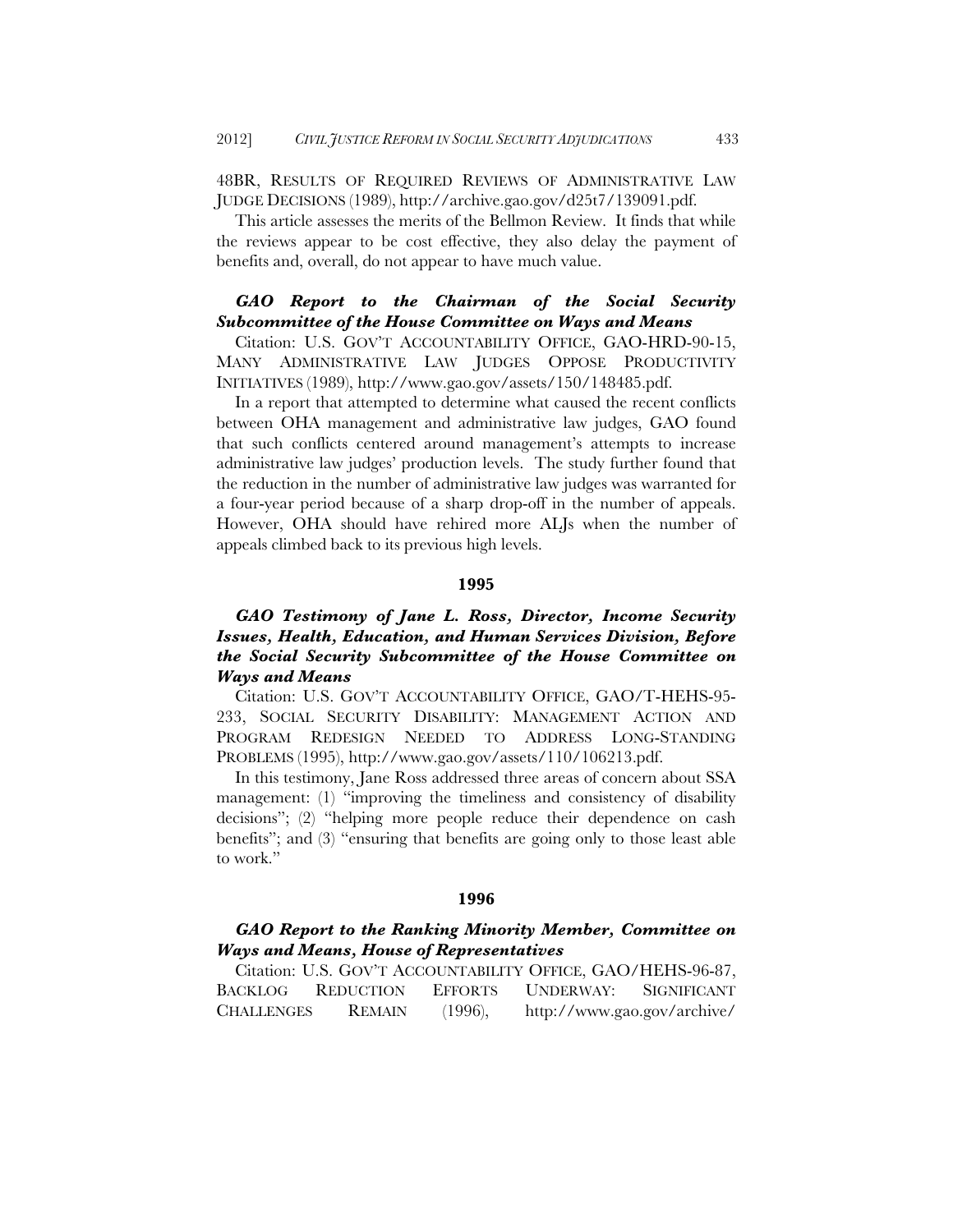1996/he96087.pdf.

The report assesses the growing difficulty SSA faces with respect to the growing backlog of cases awaiting a hearing decision. The report finds that the backlog results from "(1) multiple levels of claims development and decision-making, (2) fragmented program accountability, (3) decisional disparities between DDS and OHA adjudicators, and (4) SSA's failure to define and communicate its management authority over the ALJs."

# *GAO Report to the Chairman of the Social Security Subcommittee of the House Committee on Ways and Means*

Citation: U.S. GOV'T ACCOUNTABILITY OFFICE, GAO/HEHS 96-170, SSA DISABILILTY REDESIGN: MORE TESTING NEEDED TO ASSESS FEASIBILITY OF NEW CLAIM MANAGER POSITION (1996), http://www.gao.gov/archive/1996/he96170.pdf.

The report evaluates the concerns that come along with the creation of a new position, the disability claim manager. The report finds that SSA would benefit by increasing efficiency, better addressing claimant needs, and reducing processing time. However, the report concedes that no test conducted to assess the feasibility of the new position can be truly accurate at this time.

# *Testimony Before the Social Security Subcommittee of the House Committee on Ways and Means*

Citation: U.S. GOV'T ACCOUNTABILITY OFFICE, GAO/T-HEHS-96- 211, SSA DISABILITY REENGINEERING: PROJECT MAGNITUDE AND COMPLEXITY IMPEDE IMPLEMENTATION (1996), http://www.gpo.gov/ fdsys/pkg/GAOREPORTS-T-HEHS-96-211/pdf/GAOREPORTS-T-HEHS-96-211.pdf.

The report provides information on SSA's proposal to redesign its disability claims process. Specifically, it assesses SSA's vision and progress for the redesign, the issues related to the scope and complexity of the redesign, and SSA's efforts to maintain stakeholder support. The report finds that while the redesign can reduce costs, save time, and improve the quality of service, the scope of the redesign's initiatives may jeopardize the likelihood of accomplishing the goals of the redesign.

# *GAO Report to the Chairman of the Social Security Subcommittee of the House Committee on Ways and Means*

Citation: U.S. GOV'T ACCOUNTABILITY OFFICE, GAO/HEHS-97-20, SSA DISABILITY REDESIGN, FOCUS NEEDED ON INITIATIVES MOST CRUCIAL TO REDUCING COSTS AND TIME (1996), http://www.gao.gov/ archive/1997/he97020.pdf.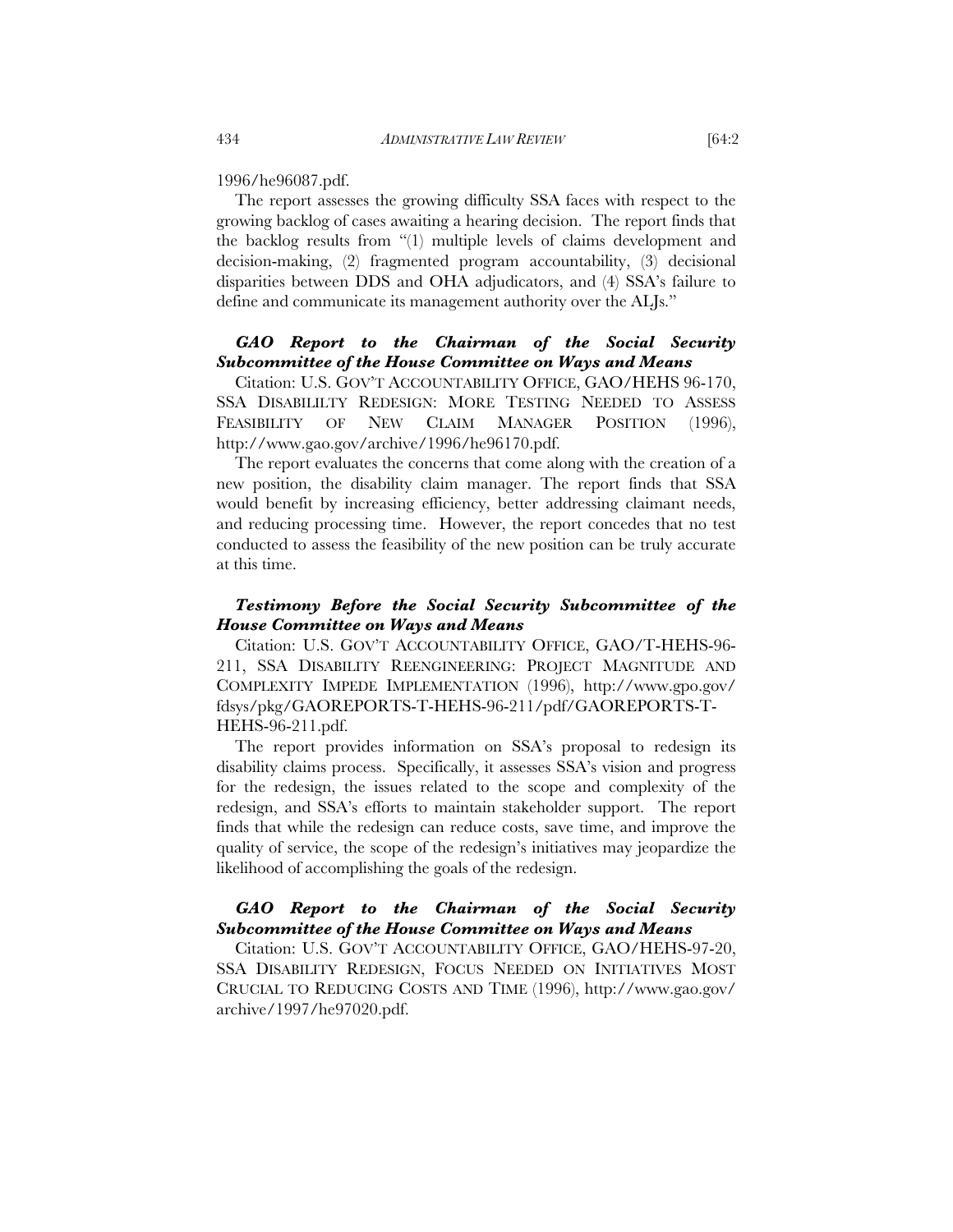This report studies the impact of reengineering, which is a process used by various organizations "as a means to identify and quickly put in place dramatic improvements."

#### **1997**

# *Testimony Before the Social Security Subcommittee of the House Committee on Ways and Means*

Citation: U.S. GOV'T ACCOUNTABILITY OFFICE, GAO/T-HEHS-97- 118, SOCIAL SECURITY DISABILITY: SSA ACTIONS TO REDUCE BACKLOGS AND ACHIEVE MORE CONSISTENT DECISIONS DESERVING HIGH PRIORITY (1997), http://www.gao.gov/archive/1997/he97118t.pdf.

Jane L. Ross, the Director of Income Security Issues at the Health, Education, and Human Services Division, testifies on the actions SSA undertook as they relate to SSA's management of its Disability Insurance and Supplemental Security Income programs. Ross testifies that the actions resulted in the development of plans that generally improved the management of its programs.

### **1999**

# *Testimony Before the Subcommittee on Human Resources and the Subcommittee on Social Security, Committee on Ways and Means, House of Representatives*

Citation: U.S. GOV'T ACCOUNTABILITY OFFICE, GAO/OCG-99-20, MAJOR MANAGEMENT CHALLENGES AND PROGRAM RISKS: SOCIAL SECURITY ADMINISTRATION (1999).

This report discusses the corrective actions SSA has undertaken to address major performance and management challenges, which have hampered the effectiveness of SSA. While SSA has recently developed goals for improving its management, this report emphasizes that the "agency must take actions to address the root causes of its management and performance weaknesses and ensure sustained management oversight and attention."

# *GAO Report to the Chairman of the Social Security Subcommittee of the House Committee on Ways and Means*

Citation: U.S. GOV'T ACCOUNTABILITY OFFICE, GAO/HEHS-99-25, SSA DISABILITY REDESIGN: ACTIONS NEEDED TO ENHANCE FUTURE PROGRESS (1999), http://www.gao.gov/archive/1999/he99025.pdf.

The report assesses SSA's efforts to redesign the disability claims process and identify actions that SSA can take to better ensure future progress. The report finds that while SSA has made progress overall, it has yet to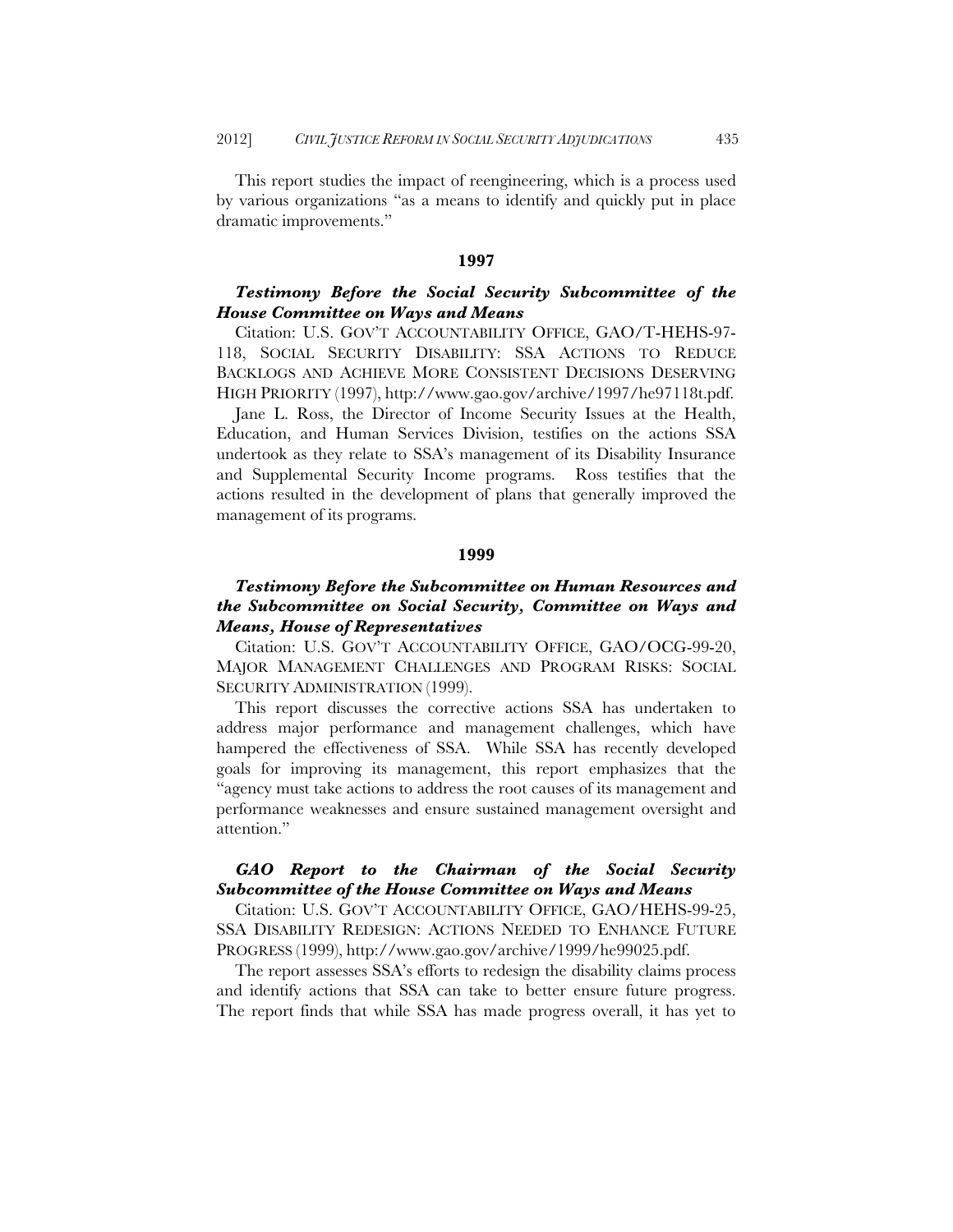meet most of its milestones for testing and implementing its initiatives.

# *GAO Report to the Chairman of the Social Security Subcommittee of the House Committee on Ways and Means*

Citation: U.S. GOV'T ACCOUNTABILITY OFFICE, GAO/HEHS-99- 50R, SOCIAL SECURITY: REVIEW OF DISABILITY REPRESENTATIVES (1999), http://archive.gao.gov/paprpdf2/161794.pdf.

This report assesses "(1) the extent to which disability representatives contribute to decisional delays, (2) other potential reasons for decisional delays, and (3) additional options available to SSA to ensure that disability decisions are reached in a more timely manner."

#### **2001**

# *GAO Report to the Chairman of the Social Security Subcommittee of the House Committee on Ways and Means*

Citation: U.S. GOV'T ACCOUNTABILITY OFFICE, GAO-01-261, MAJOR MANAGEMENT PROBLEMS AND PROGRAM RISKS: SOCIAL SECURITY ADMINISTRATION (2001), http://www.gao.gov/pas/2001/d01261.pdf.

"This report addresses the major performance and accountability challenges facing" SSA. This analysis hopes to help the administration carry out its responsibility in a more efficient manner by suggesting that it use its research and policy development components to assist policymakers in addressing crucial policy issues.

### **2002**

# *GAO Report to the Chairman of the Social Security Subcommittee of the House Committee on Ways and Means*

Citation: U.S. GOV'T ACCOUNTABILITY OFFICE, GAO-02-322, SOCIAL SECURITY DISABILITY: DISAPPOINTING RESULTS FROM SSA'S EFFORT TO IMPROVE DISABILITY CLAIMS PROCESS WARRANT IMMEDIATE ATTENTION (2002), http://www.gao.gov/new.items/d02322.pdf.

This report discusses five disability claims process initiatives, four of which have been implemented by SSA, and the disappointing improvements they have achieved.

### **2003**

# *GAO Report to the Chairman of the Social Security Subcommittee, Committee on Ways and Means, House of Representatives*

Citation: U.S. GOV'T ACCOUNTABILITY OFFICE, GAO-03-117, MAJOR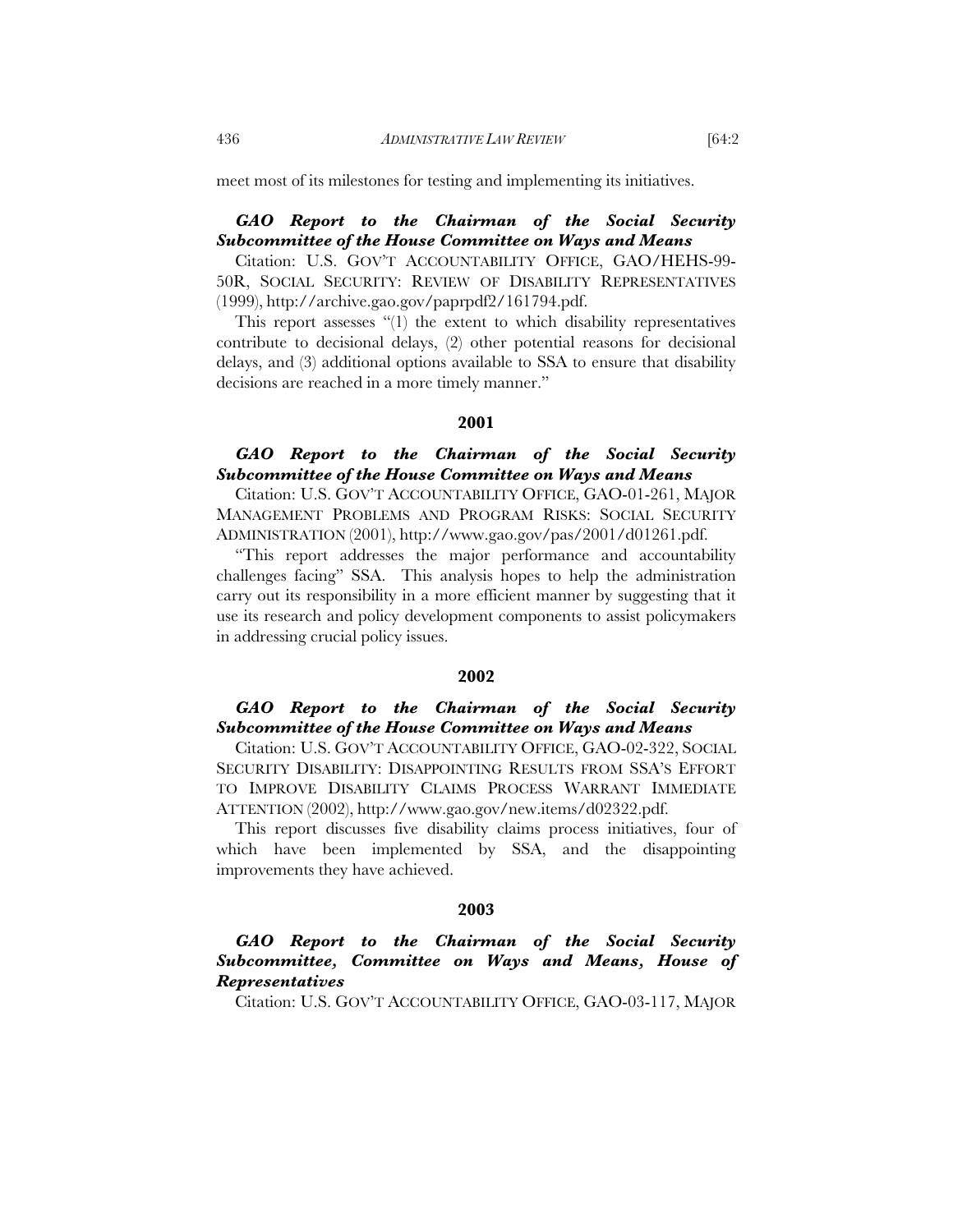MANAGEMENT CHALLENGES AND PROGRAM RISKS: SOCIAL SECURITY ADMINISTRATION (2003), http://www.gao.gov/cgi-bin/getrpt?GAO-03- 117.

In its analysis, the GAO recommends that modernizing the federal disability programs should be added to the 2003 high-risk list. The analysis implores that SSA continue "to strengthen the integrity of the SSI program[,] . . . [i]mprove SSA's programs that provide support for individuals with disabilities[,] . . . [b]etter position SSA for future service delivery challenges[, and] . . . [s]trengthen controls to protect the personal information SSA develops and maintains."

### **2004**

*GAO Testimony Before the Subcommittee on the Oversight of Government Management, the Federal Workforce and the District of Columbia, Committee on Governmental Affairs, U.S. Senate* 

Citation: U.S. GOV'T ACCOUNTABILITY OFFICE, GAO-04-552-T, SOCIAL SECURITY DISABILITY: COMMISSIONER PROPOSES STRATEGY TO IMPROVE THE CLAIMS PROCESS, BUT FACES IMPLEMENTATION CHALLENGES (2004), http://www.gao.gov/assets/120/110762.pdf.

This report finds that SSA is at a "crossroads" in its efforts to improve its disability claims process and attempts to provide guidance on how SSA can effectively move forward. In particular, the report critically assesses the viability of the Commissioner's strategy to overcome the agency's challenges.

# *GAO Report to the Chairman of the Social Security Subcommittee of the House Committee on Ways and Means*

Citation: U.S. GOV'T ACCOUNTABILITY OFFICE, GAO-04-656, SOCIAL SECURITY ADMINISTRATION: MORE EFFORT NEEDED TO ASSESS CONSISTENCY OF DISABILITY DECISIONS (2004), http://www.gao.gov/ new.items/d04656.pdf.

The report addresses a problem that has plagued SSA: inconsistency in its decisionmaking. The report examines "(1) the status of SSA's process unification initiative, (2) SSA's assessments of possible inconsistencies in decisions between adjudication levels, and (3) whether SSA's new proposal incorporates changes to improve consistency in decisions between adjudication levels.

### **2006**

### *GAO Testimony Before the Subcommittee on Social Security,*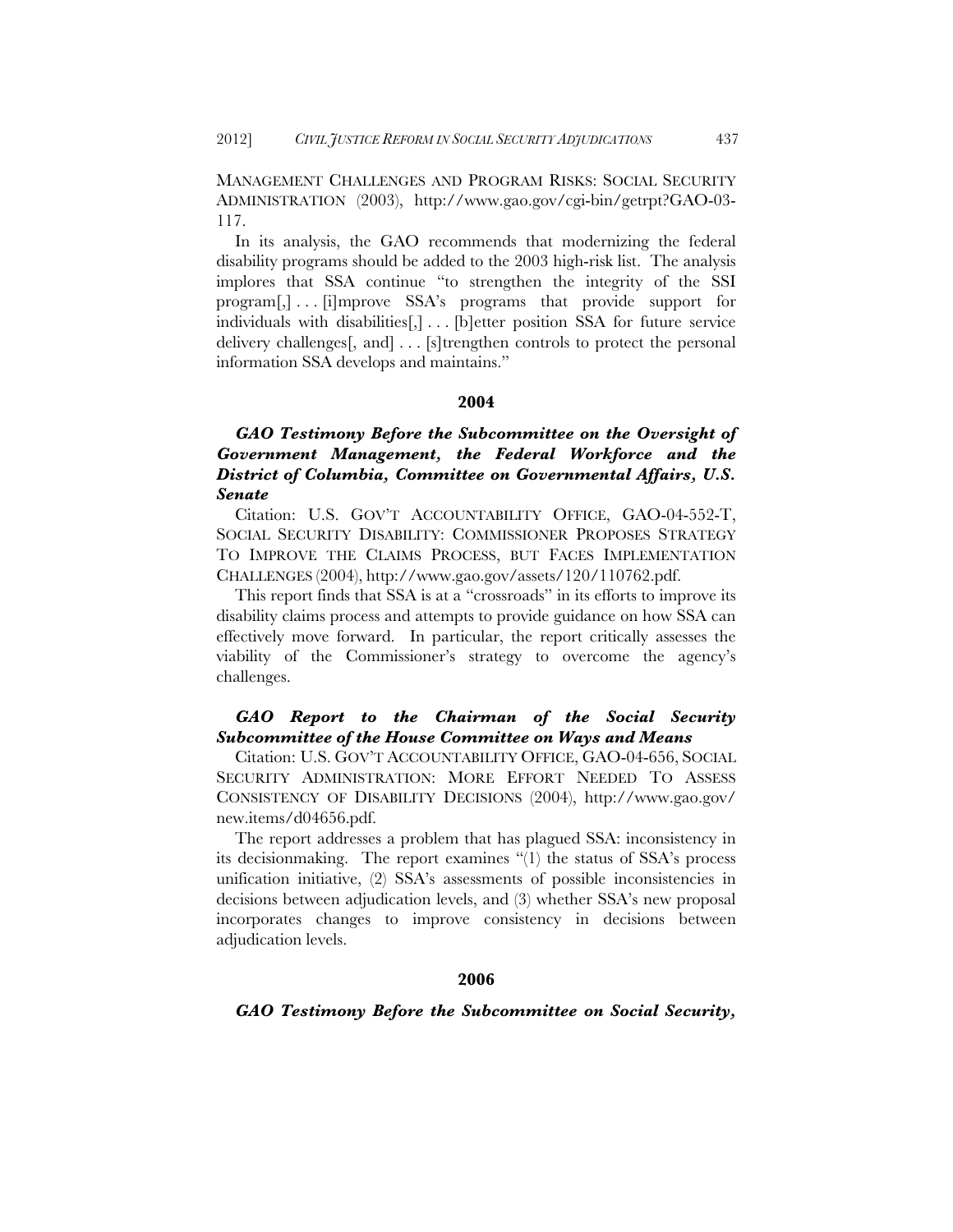#### *Committee on Ways and Means, House of Representatives*

Citation: U.S. GOV'T ACCOUNTABILITY OFFICE, GAO-06-779-T, SOCIAL SECURITY ADMINISTRATION: AGENCY IS POSITIONING ITSELF TO IMPLEMENT ITS NEW DISABILITY DETERMINATION PROCESS BUT KEY FACETS ARE STILL IN DEVELOPMENT (2006), http://www.gao.gov/ assets/120/114067.pdf.

The SSA has designed and implemented a new disability determination process that essentially eliminates the Appeals Council. While there are concerns associated with this new initiative, the report notes that SSA has made substantial preparation for the successful implementation of its initiatives. The report takes into account the various comments in reaching its assessment.

### **2007**

#### *GAO Report to Congressional Requesters*

Citation: U.S. GOV'T ACCOUNTABILITY OFFICE, GAO-08-40, SOCIAL SECURITY DISABILITY: BETTER PLANNING, MANAGEMENT, AND EVALUATION COULD HELP ADDRESS BACKLOGS (2007), http://www.gao.gov/new.items/d0840.pdf.

The report makes recommendations to the SSA Commissioner to improve the execution of its initiatives. The report identifies trends in Supplemental Security Income disability claims from 1997 to 2006. To identify the trends, the report reviews prior GAO reports, position papers, testimonies from national advocacy groups, agency documents, and interviews of SSA officials.

### **2008**

#### *GAO Report to Congressional Requesters*

Citation: U.S. GOV'T ACCOUNTABILITY OFFICE, GAO-08-1053, SOCIAL SECURITY DISABILITY: MANAGEMENT CONTROLS NEEDED TO STRENGTHEN DEMONSTRATION PROJECTS (2008), http://www.gao.gov/ new.items/d081053.pdf.

This report recommends that "SSA establish written policies and procedures for managing and operating its projects consistent with standard research practices and internal control standards in the federal government."

# **2009**

#### *GAO Report to Congressional Committees*

Citation: U.S. GOV'T ACCOUNTABILITY OFFICE, GAO-09-398, SOCIAL